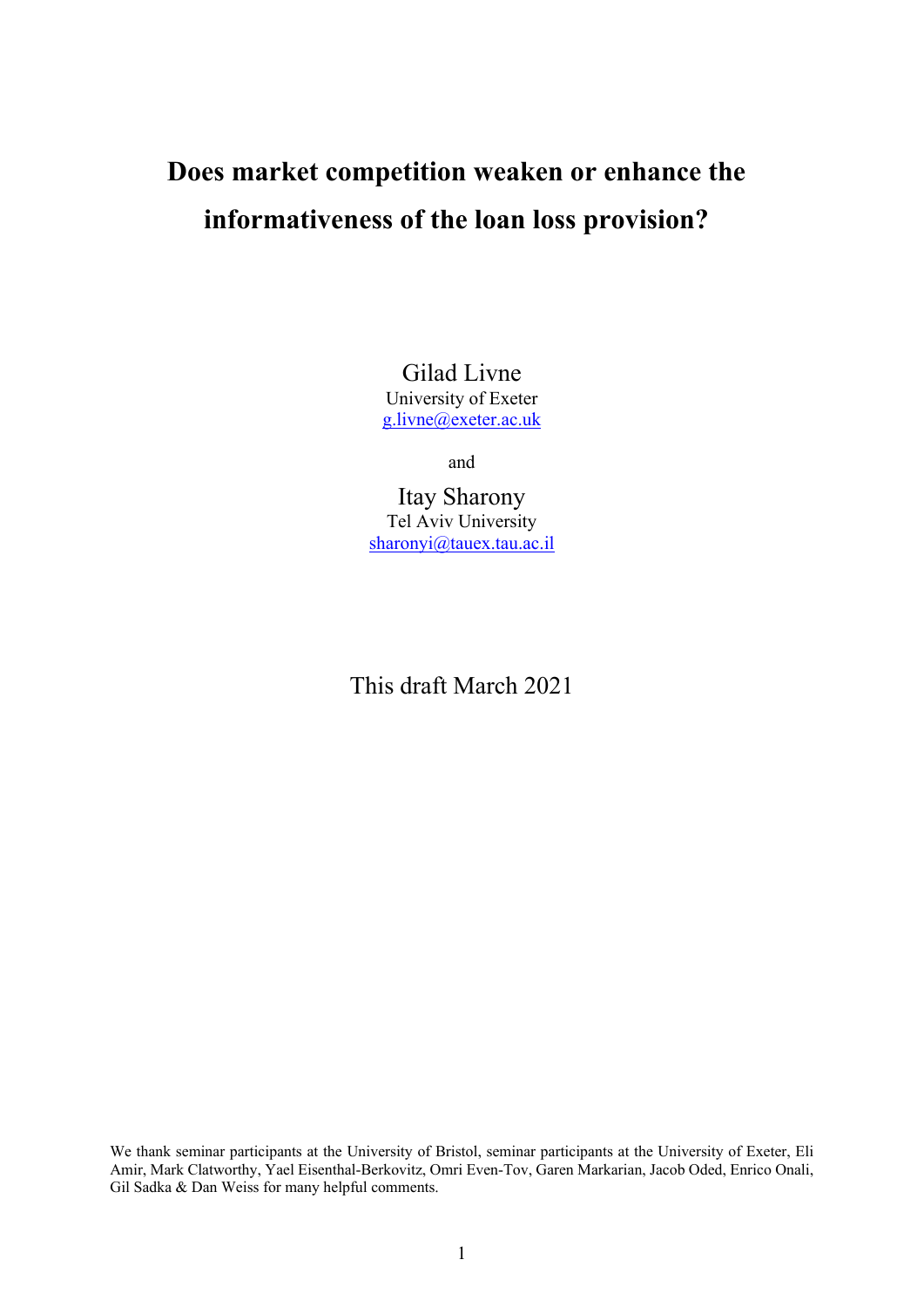## **Does market competition weaken or enhance the informativeness of the loan loss provision?**

## **Abstract**

This paper studies the relation between competition in the banking industry and managerial discretion in loan loss provision (LLP). Using a panel data of 17 OECD banking systems over the years 2012-2018, we find evidence suggesting managerial discretion reduces LLP when a bank's market power is lower. However, we do not find stock prices are related to managerial discretion in LLP, and this holds regardless of the level of competition. In contrast, we document that earnings deflation via unexpected LLP predicts better quality of the loan book, and more so in more competitive environments. Taken together, our results are suggestive of investors' failure to appreciate the information content of discretionary LLP in banks that operate in different competitive environments.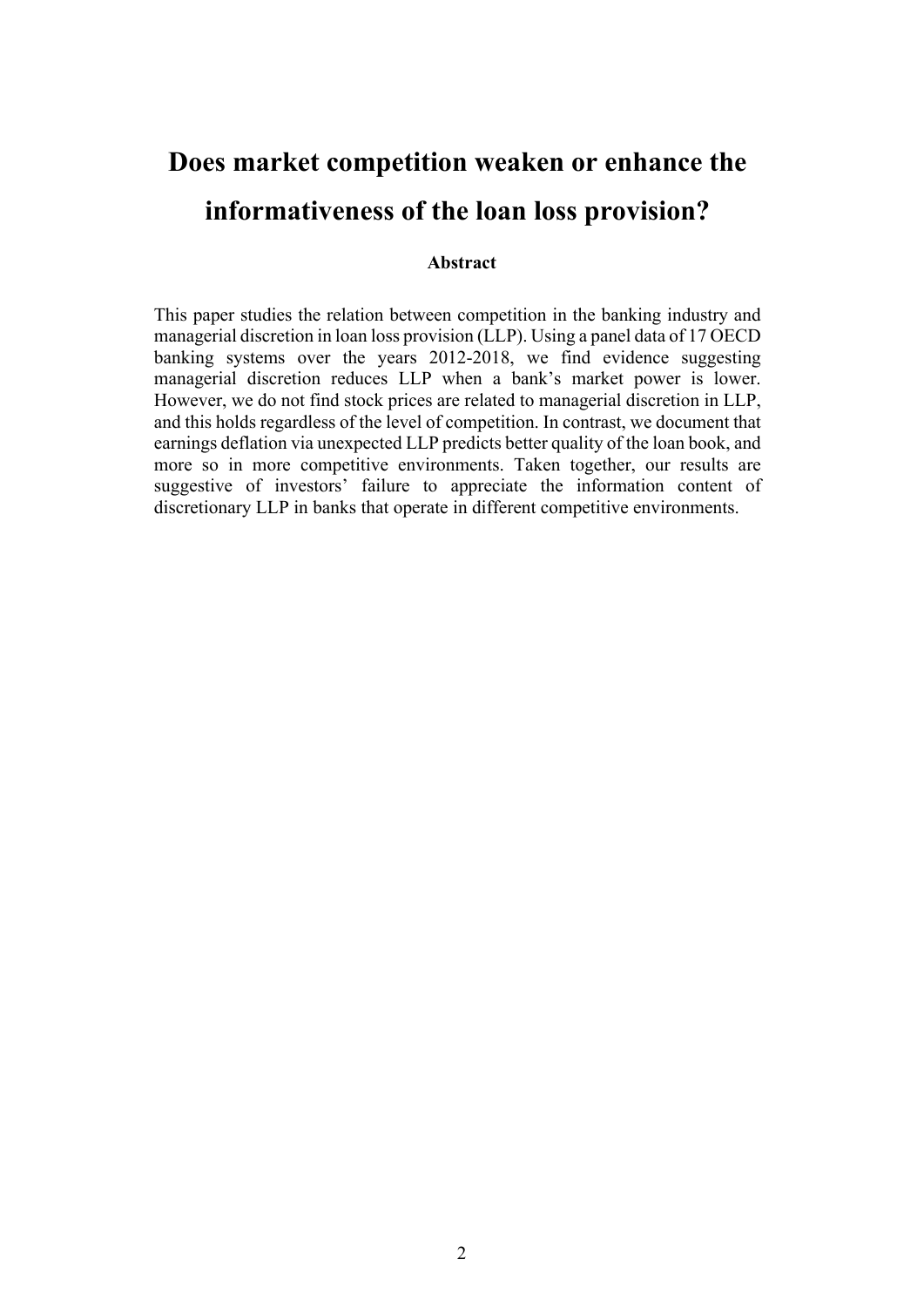## **Does market competition weaken or enhance the informativeness of the loan loss provision?**

## **1. Introduction**

Commercial banks are important to national and global economies, because of their vital role as depository institutions and lenders to both corporations and individuals. It is thus not surprising that national regulators have been concerned with the structure of the local banking sector. In particular, there has been a debate on how competition affects stability in the sector (Boyd & De Nicolo, 2005; Delis, Kokas, & Ongena, 2017; Song & Thakor, 2019). Whereas the effect of accounting policies on bank stability had been traditionally underexplored, the financial crisis of 2007-2008 threw a spotlight on the role of accounting in the destabilization of the banking industry (e.g., Beatty & Liao, 2014; Bushman & Williams, 2015).

Yet, little is known about the role of competition, a primary feature of economic activity that underpins business decisions, on accounting policies in banks. Because of the possible adverse effects of accounting on bank stability and systemic risk (Beatty & Liao, 2011; Bushman & Williams 2012; Nicoletti, 2018), in this paper we aim to better understand how financial reporting in banks varies with competition intensity. Studying accounting reporting choices in banks is additionally motivated by the observation that financial information in banks is more opaque and thus more susceptible to a higher degree of information asymmetry relative to other sectors (Flannery, Kwan, & Nimalendran, 2004).

We first ask whether greater competition among national banks is associated with an unusual loan loss provision (LLP). We term this unusual level "unexpected" LLP (UELLP). Consistent with prior research (Wahlen, 1994; Beaver & Engel, 1996; Beatty & Liao, 2014), we use UELLP as a proxy for accounting discretion used by bank managers. Market competition has a conflicting effect on accounting discretion. One view is our basic argument that greater competition likely exerts pressure on bank managers to show good results as a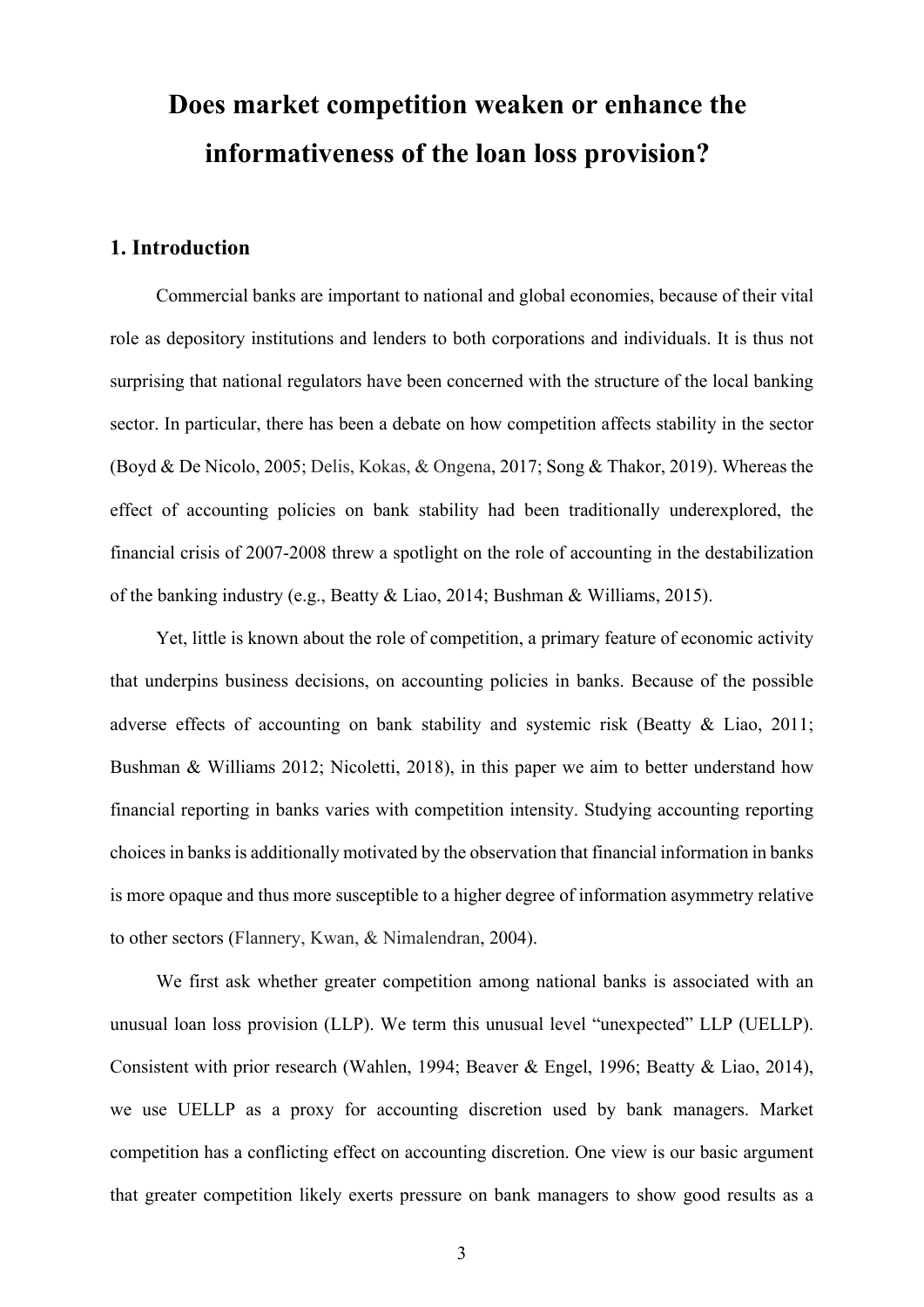means to communicate their sound managerial skills and ability to steer the bank successfully in the face of adversarial market conditions (Shleifer, 2004; Graham, Harvey, & Rajgopal, 2005; Sambharya, 2011). The opposite view is that market competition encourages managers to report higher LLP (and, hence, reduced earnings) to signal their confidence about the bank's future success (Beaver & Engel, 1996; Lobo & Yang, 2001). The pressure on earnings combined with a greater scope for accounting discretion in banks renders our sample particularly useful in assessing the nature of the link between competition and accounting discretion.

Second, to understand how investors interpret opaque accounting information, we explore whether the pricing of UELLP varies with the degree of competition in a cross section of developed countries. If UELLP is purely opportunistic, models such as Stein (1989) predict it will not be priced in informationally efficient markets, even if accounting discretion varies with the degree of competition. On the other hand, UELLP might be inherently related to the unobserved quality of the loan book (Greenawalt & Sinkey, 1988), which likely varies with competition. It is therefore an open question whether bank valuations vary with UELLP, and more so in competitive rather than in less competitive banking sectors.

The possibility that UELLP can convey useful information leads to our third research question. Specifically, we ask whether accounting discretion in LLP is associated with future non-performing loans and future net charge-offs, two measures of the quality of the loan book, and whether such predictive ability varies with competition. Some prior studies argue competition has a positive effect on lending decisions and hence on the quality of the loan book (Boyd & De Nicolo, 2005). A high UELLP could indicate intention and ability on part of bank managers to remedy poor past lending decisions (Wahlen, 1994; Liu, Ryan, & Wahlen, 1997; Kanagaretnam, Lobo, & Yang, 2004; Beatty & Liao, 2014). Under this "commitment" hypothesis, high UELLP should be associated with a reduced problem of non-performing loans and net charge-offs in the future. In contrast, greater competitive pressure might drive risky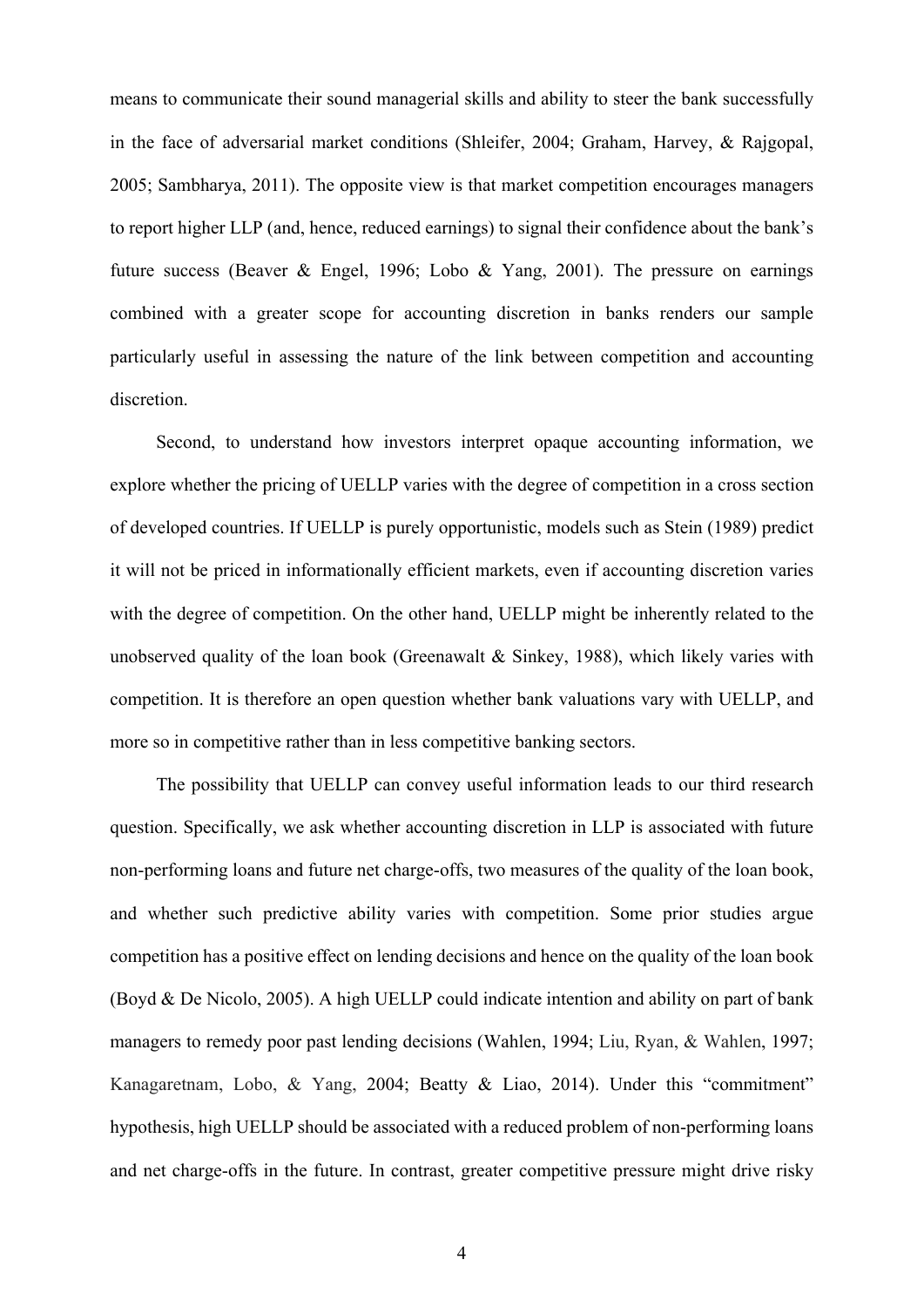lending and hence a poorer quality loan book (Song & Thakor, 2019). If competition consistently drives risky lending decisions, it is unlikely that managers disclosing high UELLP can commit to better lending practices. As a result, poor lending persists and so one would expect high UELLP in competitive sectors to be more strongly associated with non-performing loans and loans write-offs in subsequent periods than in less competitive sectors.

To provide evidence pertaining to these unresolved questions, we analyze a sample of 238 banking groups in 17 OECD countries over the years 2012-2018. We use two measures that capture different aspects of competition. The first is the Lerner (1934) index, which captures an *individual* bank's market power, whereby market power is an inverse measure of the force of competition an individual bank normally faces. The second measure is a *countrywide* measure of concentration and is based on the Herfindahl–Hirschman Index. It is important to keep in mind the two measures capture micro vs. macro dimensions of competition (Bushman, Hendricks, & Williams, 2016), and are largely uncorrelated. We therefore treat them as independent and complimentary constructs of competition.

Our main findings are as follows. First, we find evidence that a bank's market power is negatively associated with UELLP, consistent with earnings inflation in response to competition. Second, we do not find valuation effects of UELLP, and this holds regardless of intensity of competition. Third, we find evidence suggesting that higher UELLP is positively associated with the future quality of the loan book (i.e., reduced non-performing loans and loans write-offs in the subsequent period), and more so in more competitive environments. This evidence is supportive of the view that UELLP is informative of a greater effort to remedy credit issues in the loan book when banks face tougher market conditions.

This paper offers several contributions to the extant literature on LLP. First, we extend the literature by investigating different implications of competition on accounting discretion in LLP. In particular, Jiang, Levine, & Lin, (2016) report that intensification of competition in the US decreases the absolute value of UELLP*,* using the latter as a proxy for reporting quality. In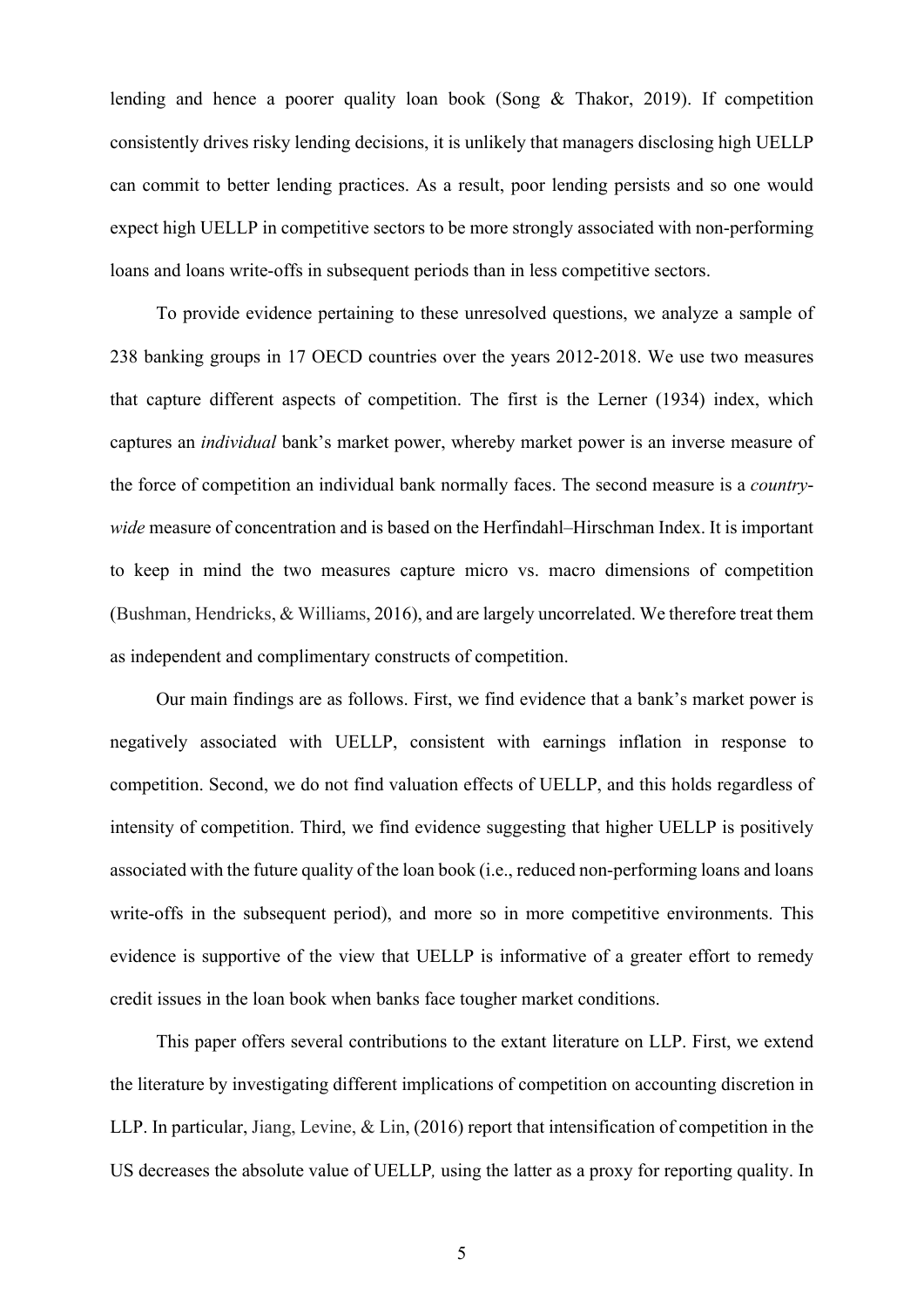contrast, we use signed UELLP, which enables us to capture directional effects of competition. Dou, Ryan, & Zou (2018) and Tomy (2019) show that the removal of restriction on interstate branching in the US is associated with higher LLP, but without examining the effects on discretionary reporting. Unlike Jiang et al. (2016), Dou et al. (2018) and Tomy (2019), we investigate the pricing of UELLP and how this varies with competition. Interestingly, previous US-based research documents that a higher UELLP is associated with higher bank valuations (e.g., Beaver and Engel, 1996). In contrast, we fail to find a similar result, suggesting investors do not pay attention to UELLP.

Second, there have been theoretical and empirical attempts to link competition to the quality of the loan book, but with mixed results (Boyd & De Nicolo, 2005; Bushman et al., 2016; Delis et al., 2017; Song & Thakor, 2019). However, these papers do not test whether UELLP is informative with respect to the quality of the loan book. Our findings suggest this is the case.

Third, while most of the existing literature on LLP focuses on US banks, we provide international evidence from other developed economies. This is important because it is not clear that US evidence is generalizable to other settings: The US banking sector is much larger than any other national sector, especially following the mid-1990s reforms to remove inter-state entry barriers. National sectors are arguably more isolated and less exposed to out-of-state competition. Furthermore, although the accounting treatment of LLP has been similar in the US and in other developed countries (Camfferman, 2015), prior research indicates that reporting incentives vary with national institutions (Ball, Kothari, & Robin, 2000; Ball, Robin, & Wu, 2003). In particular, the regulation and monitoring of banks and their auditors, litigation risk and corporate governance mechanisms differ in our sample countries and the  $US<sup>1</sup>$  Consistent

<sup>&</sup>lt;sup>1</sup> For example, shareholding is US banks is generally more dispersed than in other countries, as evidenced by institutional ownership (Lemma, Negash, Mlilo, & Lulseged, 2018). When shareholding is more concentrated, managers likely communicate privately, and in a timely manner, with large shareholders (e.g., pension funds). The implication is that large shareholders rely less on accounting information and managers face weaker demand for high quality disclosures. Consistent with this, Fan & Wong (2002) find that earnings informativeness is inversely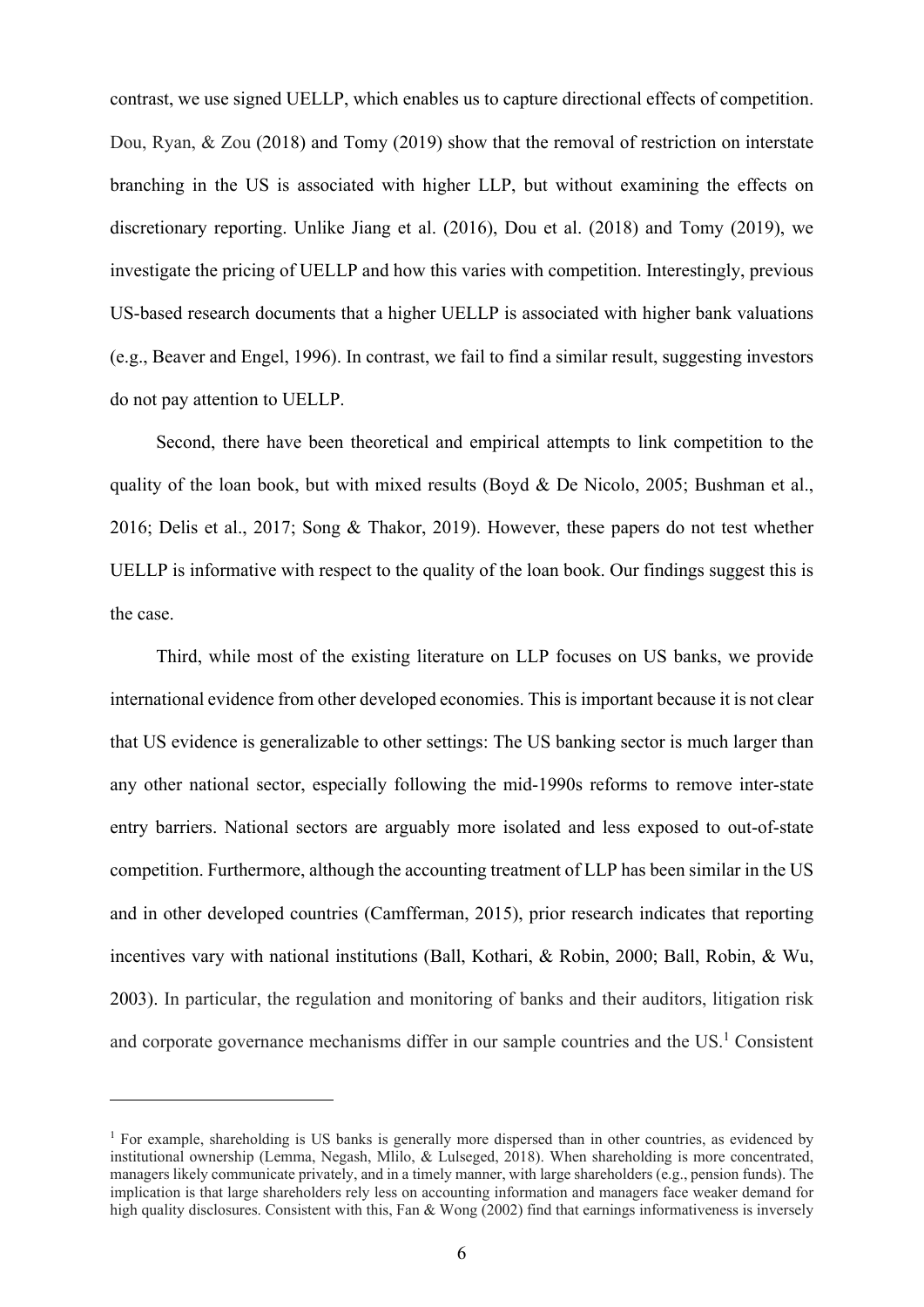with this argument, we note that whereas Dou et al. (2018) and Tomy (2019) report evidence that the intensification of competition in the US is associated with higher LLP, we report evidence that LLP and competition are inversely related.

The paper is organized as follows: Section 2 provides an overview of related literature and develops the research questions. Section 3 describes the research design. Section 4 describes the sample and reports the main results. Additional analyses and robustness checks are reported in section 5. Section 6 concludes.

## **2. Related Literature and Research Questions**

## **2.1 Prior Literature**

LLP is the largest and most prominent accrual for banks.<sup>2</sup> Because LLP is a non-cash expense recognized with respect to expected future losses, it is based on managers' estimates and hence subject to discretion (Gebhardt & Novotny-Farkas, 2011).<sup>3</sup> Bank managers can use accounting discretion to portray good performance and extract higher pay (Livne, Markarian, & Milne, 2011; Beatty & Liao, 2014). In contrast to the self-serving hypothesis, the literature has also proposed the signaling hypothesis. It builds on Akerlof (1970), whereby strong banks distinguish themselves from weak banks by showing unusually high level of LLP. Specifically, an increase in LLP reduces profitability, which is costly to banks and their managers. This costly signal therefore credibly indicates that bank managers believe their firm is strong enough to absorb future potential losses (Lobo & Yang, 2001). In other words, the signaling hypothesis predicts that a high LLP conveys "good news" regarding the bank's future earnings, hence it should be positively priced by investors. Several papers provide evidence consistent with this

related to ownership concentration. Lemma et al. (2018) also find that earnings management increases with institutional ownership.

<sup>&</sup>lt;sup>2</sup> Beatty & Liao (2014) report that LLP explains much of the variability in total accruals, as it constitutes about 56% of the total accruals (nearly twice the value of the next largest accrual), and about 34% of the variance of total accruals (more than double the value of the accrual with the second highest explanatory power).

<sup>3</sup> IFRS 9 introduces an expected loss model for the recognition and measurement of LLP, allowing bank managers to expand their discretion over LLP estimation. This standard became effective in 2018 and since our sample stops in 2018, we only control for IFRS adoption.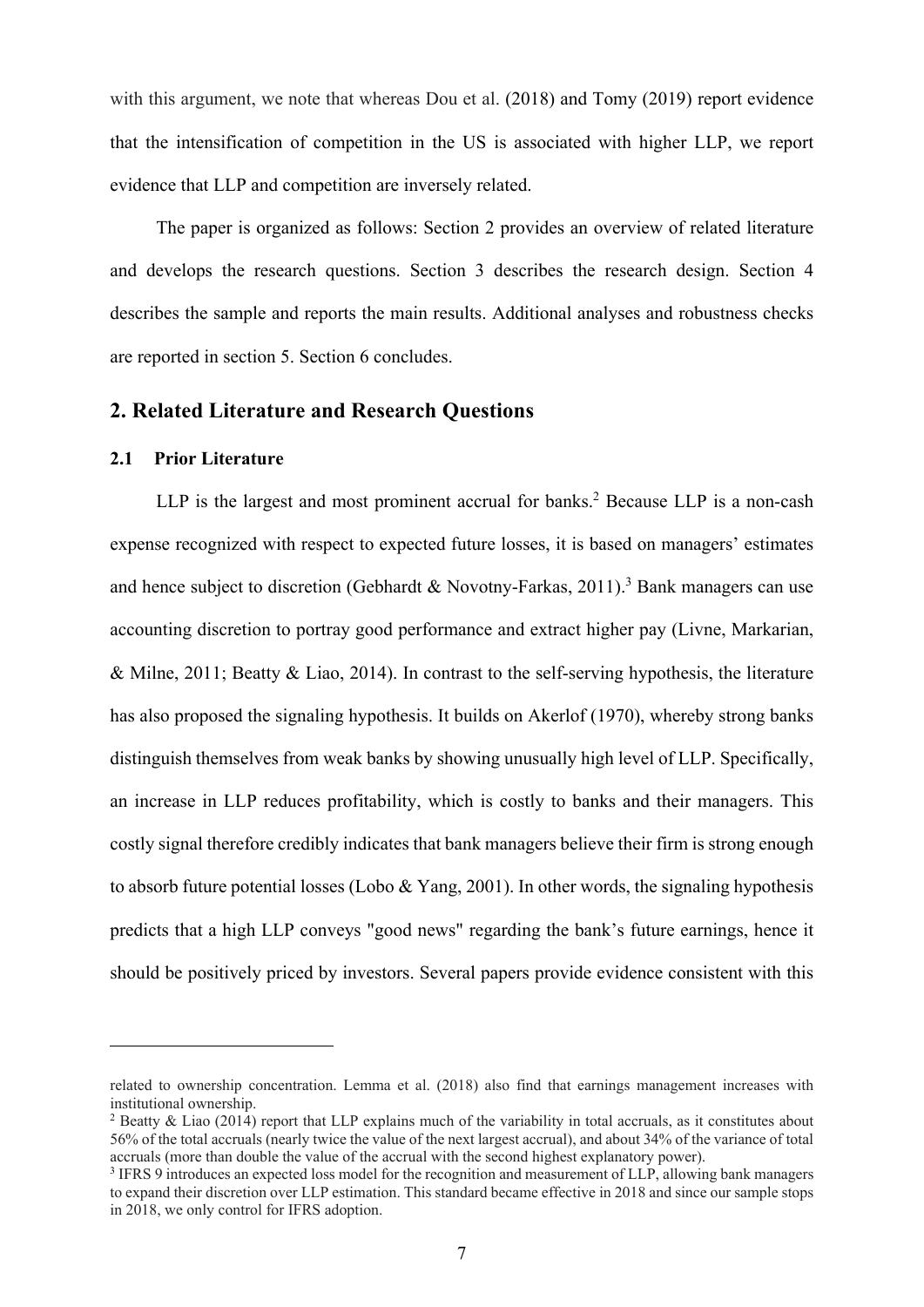hypothesis (Beaver, Eger, Ryan, & Wolfson, 1989; Wahlen, 1994; Beaver & Engel, 1996; Liu et al., 1997; Elnahass, Izzeldin, & Abdelsalam, 2014). For example, Kanagaretnam et al. (2004) find that managers of undervalued banks use UELLP to signal bank's future earnings prospects. However, other papers fail to find evidence supporting the signaling hypothesis (Ahmed, Takeda, & Thomas, 1999; Anandarajan, Hasan, & McCarthy, 2007).

Competition in the banking industry has been a topic of great interest, as it has repercussions for the quality of financial services (Ruckes, 2004), the allocation of capital among borrowers (Favara & Giannetti, 2017; Gormley, Gupta, & Jha, 2018), the degree of lending quality standards and allocative efficiency (Ruckes, 2004; Schaeck, Cihak, & Wolfe, 2009; Bai, Krishnamurthy, & Weymuller., 2018; Gormley et al., 2018), and the level of stability in the banking system (Keeley, 1990; Boyd & De Nicolo, 2005; Allen, Chan, Milne, & Thomas, 2012; Fiordelisi & Mare, 2014; Goetz, 2018). However, prior research seems to disagree on whether greater competition is beneficial or detrimental to the banking sector. Evidence supporting beneficial effects include, higher stability of the financial system (Mishkin, 1999; Boyd & De Nicolo, 2005; Anginer, Demirguc-Kunt & Zhu, 2014; Fiordelisi & Mare, 2014), fewer cases of restatement in financial reports (Jiang et al., 2016), increased voluntary disclosures of information through press releases (Burks, Cuny, Gerakos, & Granja, 2018), reduction in non-performing loans (Goetz, 2018), more efficient screening and monitoring processes of borrowers (Dell'Ariccia, Friedman, & Marquez, 1999; Hauswald & Marquez, 2003; Chen, 2007; Bertrand, Schoar, & Thesmar., 2007; Dick & Lehnert, 2010), growth in bank activity via wider range of financial products (Cetorelli & Gambera, 2001), and higher degree of product innovation and quality (Clark, Allen, & Houde,, 2008; Schaeck & Cihak, 2010). In contrast, there is also theoretical and empirical evidence indicating that *less* intense competition and *greater* market power at the bank level are associated with higher earnings of banks (Stigler, 1961; Berger, Bonime, Covitz, & Hancock, 2000; Goddard, Liu, Molyneux, & Wilson., 2011), better lending standards and reduced risk taking (Keeley, 1990; Allen & Gale, 2000; Bushman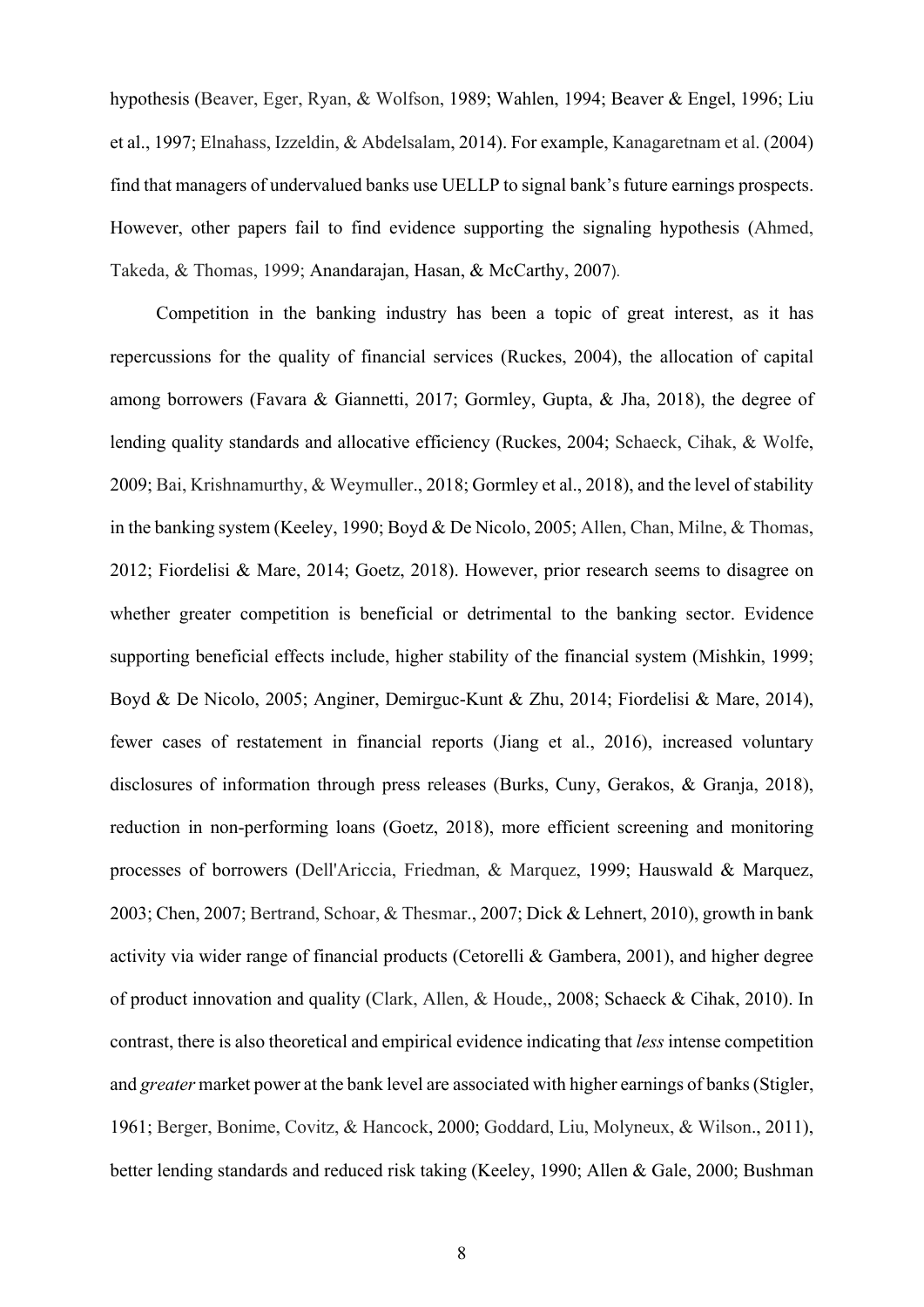et al., 2016; Delis et al., 2017), lower effort in locating safe loans (Song & Thakor, 2019), and higher abnormal returns due to decrease in operational costs (Berger et al., 2000; Goddard et al., 2011)..

Markarian & Santalo (2014) show that market competition is associated with higher abnormal accruals in industrial firms. Datta, Iskandar-Datta, & Singh (2013) argue that a higher degree of earnings management is used in competitive industries to obfuscate real performance. Further evidence on a positive relation between competition and earnings management is also reported in an international setting (Lemma et al., 2018), and using textual-based measures of competition (Shi, Sun, & Zhang, 2018). At the same time, a few papers have shown that earnings management is more prevalent in less competitive industries. For instance, Marciukaityte & Park (2009) show that market competition mitigates managerial incentives to engage in earnings manipulation, because managers are more harshly punished by the stock market for misleading reporting. Dhaliwal, Huang, Khurana, & Pereira (2014) find that in more competitive product markets accounting conservatism is higher, whereby managers recognize losses faster when competition is more intense. Hung, Jiang, Liu, & Tu (2018) argue that more intense competition leads to lower level of earnings management due to increased cost of misreporting (e.g., shareholders abandonment, loss of customers and suppliers, damage of reputation) in a more competitive environment.

Evidence on the link between competition and earnings management in banks is relatively sparse and mixed. A small number of recent papers have directly examined the effect of competition on LLP using the deregulation of inter-state banking in the US in 1994. Jiang et al. (2016) find that this regulation reduced the volatility of UELLP and conclude that competition reduces opacity. Dou et al. (2018) exploit interstate restrictions on branching that were still allowed after 1994 to measure entry threat to local markets. They find that incumbent banks attempt to deter entry by reporting lower LLP to give impression of underwriting quality. This is broadly consistent with Bagnoli & Watts's (2010) model in which managers bias their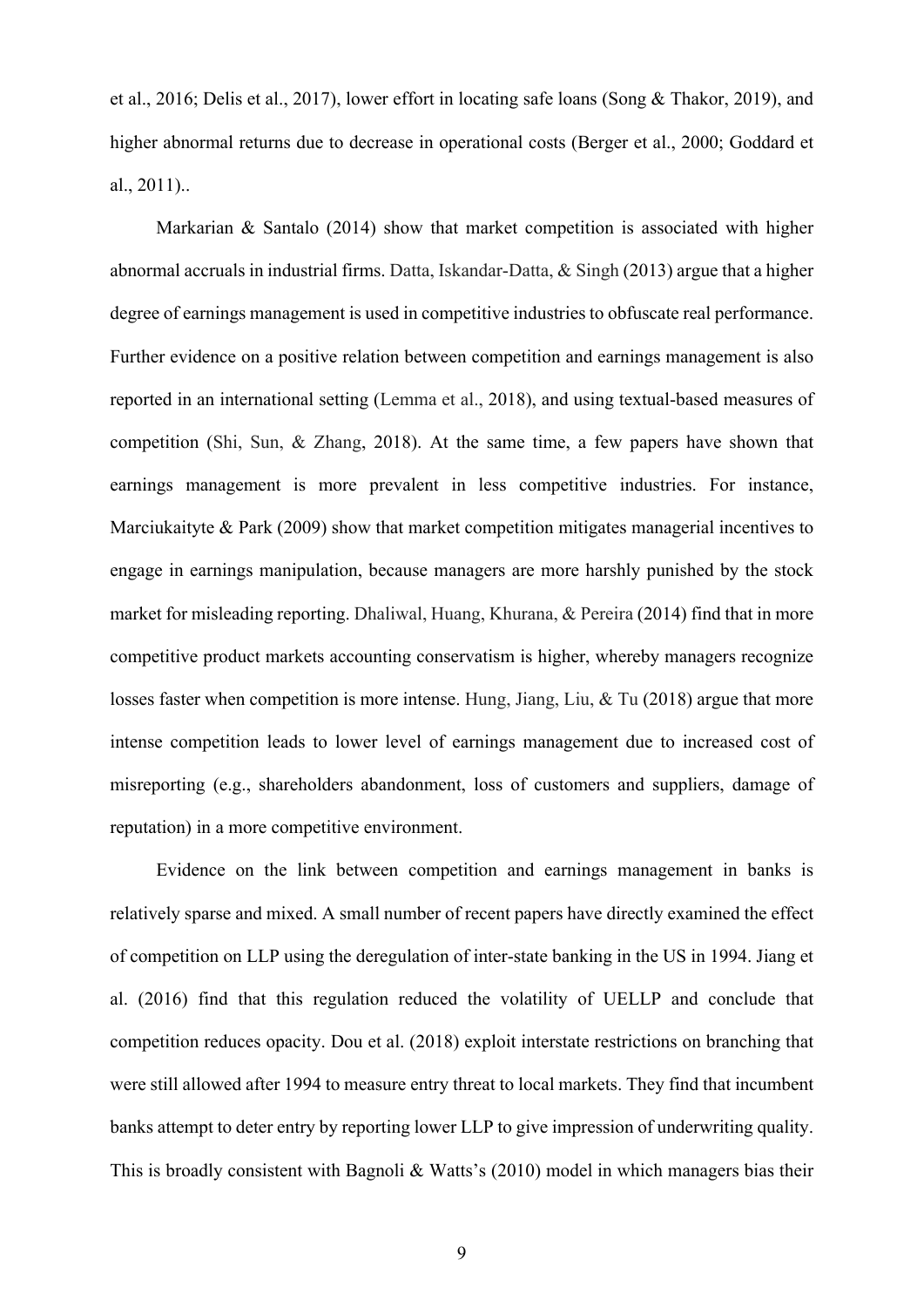financial reports intentionally to create an impression that a firm's costs are lower than they actually are. Bushman et al. (2016) construct a bank-specific text-based measure of competition to assess the effect of deregulation on the timing of the reporting of LLP. They find that managers that perceive their banks to face more intense competition tend to delay recognition of LLP. In contrast, Tomy (2019) finds that threatened banks increased LLP to deter entry by reducing reported profit.

We extend this literature by looking at 17 OECD countries to take advantage of variations in measures of competition. As most prior research focuses on the large banking industry in the US, evidence from this research need not generalize to smaller banking sectors that are characterized by a relatively small number of banks. We also note that the aforementioned papers, with the exception of Jiang et al. (2016), do not attempt to directly measure the unexpected component in LLP. Jiang et al. (2016), however, do not test whether the accounting discretion works to inflate or deflate earnings. Furthermore, these papers do not explore how the pricing of accounting discretion varies with competition. Finally, we extend the literature by testing the predictive power of accounting discretion in LLP for non-performing loans and net charge-offs under different measures of competition.

#### **2.2 Research Questions**

Our first research question relates to the basic relation between earnings managements and market competition. However, as discussed above, the ex-ante association between market competition and accounting discretion is unclear. On the one hand, in highly competitive environments managers are under greater pressure to decrease UELLP (i.e., to increase earnings), either to meet earnings expectations (Shleifer, 2004; Graham et al., 2005; Sambharya, 2011), or to increase their pay (Watts & Zimmerman, 1978; Carter, Lynch, & Zechman, 2009; Markarian & Santalo, 2014; Shi et al., 2018). These incentives suggest a *negative* association between UELLP and market competition. On the other hand, according to the signaling hypothesis, managers increase UELLP to indicate their confidence in the bank's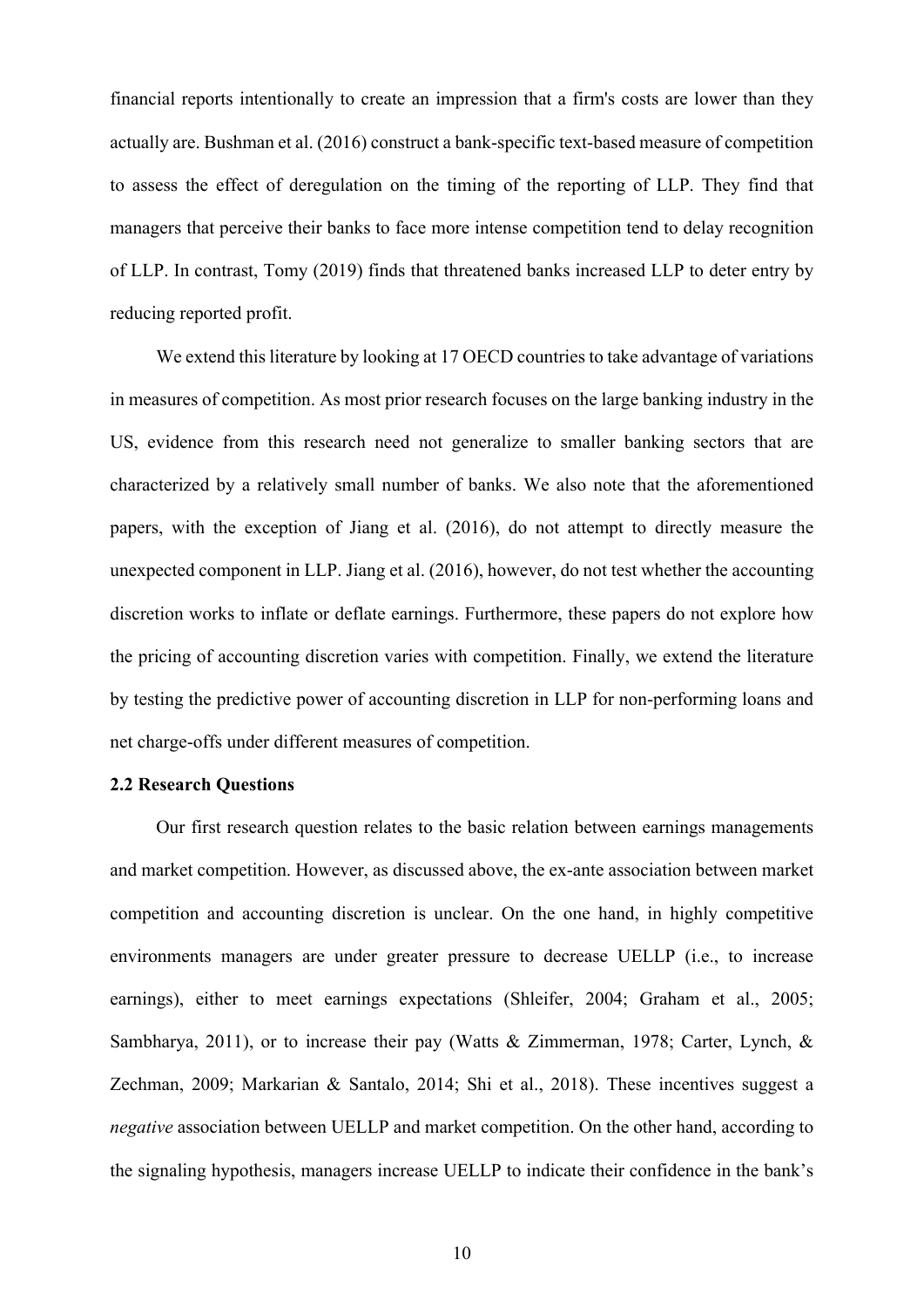future success (Beaver & Engel, 1996; Lobo & Yang, 2001; Kanagaretnam, Krishnan, & Lobo, 2009) and this signal is likely more important when competition is intensive. This establishes a *positive* association between UELLP and market competition, as in more competitive markets managers choose to deflate earnings to persuade investors that they believe their bank can prosper notwithstanding tough competition. In short, a negative relation between competition and EULLP supports the view that competitive pressure acts as an incentive to manage earnings upward whereas a positive relation supports the signaling hypothesis.

Our next question concerns the market valuation of UELLP as competition becomes more intense, either from an individual bank's perspective or from a sector-wide perspective. According to the signaling hypothesis, a higher UELLP is associated with higher stock prices because investors perceive overstated provisioning as a signal of bank strength and of the willingness of managers to improve lending standards. Prior evidence is largely consistent with the signaling hypothesis (Wahlen, 1994; Beaver & Engel, 1996; Kanagaretnam et al., 2004; Elnahass et al., 2014). This evidence, however, assumes that signaling through discretionary accounting is the optimal channel for managers to communicate their confidence.<sup>4</sup> Competition may also reduce bank opacity (Jiang et al., 2016) suggesting UELLP is informative and thus should be priced. Signaling aside, we would then expect UELLP to be inversely related to price and more so in more competitive environments, where improving bank performance is more challenging. However, it is also possible that investors regard accounting discretion as selfserving and thus uninformative. Providing evidence as to whether UELLP is priced and whether prices vary with competition is important for understanding how investors perceive accounting discretion across banking sectors.

<sup>4</sup> Managers often use conference call to discuss and explain quarterly results. Price, Doran, Peterson and Bliss (2012) find that managers' linguistic tone in such conference calls is predictive of abnormal returns. Moreover, the tone used by managers dominates earnings news, consistent with the argument that managers use alternative communication channels to credibly convey private information.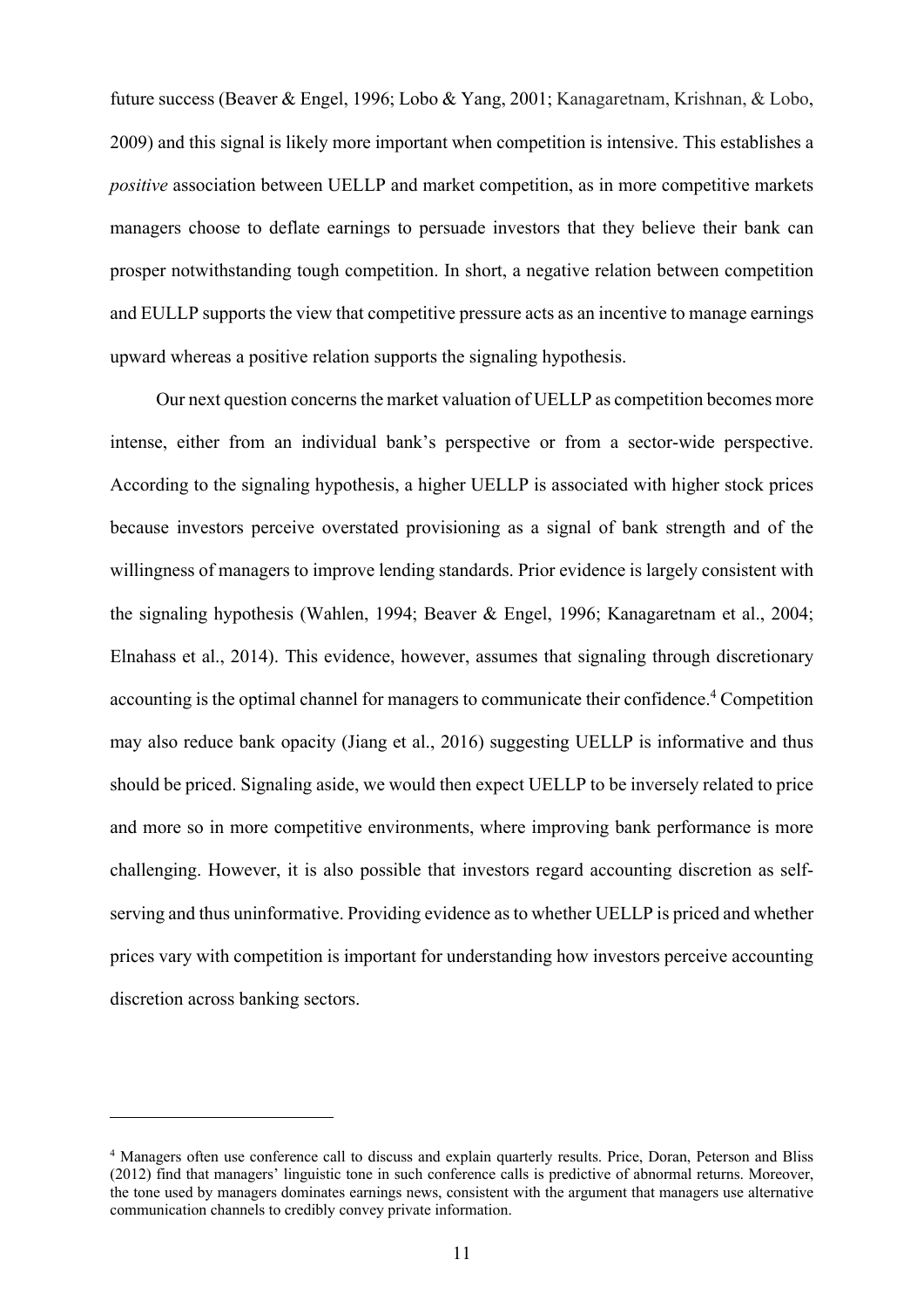The last research question also relates to the informativeness of UELLP. Specifically, in addition to examining market perceptions of UELLP, we are interested in whether UELLP has predictive power for the quality of the loan book in different competitive environments. The stability of a banking system is assessed by, among other things, the quality of its loan book, although whether competition enhances asset quality or not has been debated. Bushman et al. (2016) and Goetz (2018) examine the effects of removing state restrictions on bank branching in the US for future net charge-offs and non-performing loans, respectively. However, both papers do not investigate whether UELLP predicts deterioration or improvement in the quality of the loan book, and whether any such relation is moderated by competition.

Accounting standards require managers to anticipate future write-offs and nonperforming loans. Adhering to these rules implies a positive relation between LLP and future write-offs and non-performing loans. If managers follow accounting rules without bias, we should not expect to find any relation between UELLP and the quality of the loan book, as UELLP would simply capture random measurement errors.<sup>5</sup> However, managers may not adhere to these rules and deviations are likely to be captured in EULLP. Bank managers can inflate LLP (i.e., reduce reported profit), sending a positive message about their commitment to improve lending practices. However, as we discuss above, prior research reports conflicting evidence on the validity of the signaling hypothesis, nor is it clear that intentionally increasing LLP is the most efficient way to communicate to outsiders a high-quality loan book. Deflating UELLP (to improve reported profit) sends the opposite message, but managers might still prefer a negative message due to compensation and debt-contracting incentives. These arguments suggest a negative relation between EULLP and subsequent periods' reporting of net chargeoffs and non-performing loans. To the extent that UELLP is informative with respect to the

<sup>&</sup>lt;sup>5</sup> However, the expected component of LLP nevertheless should be positively related with subsequent nonperforming loans and net charge-offs.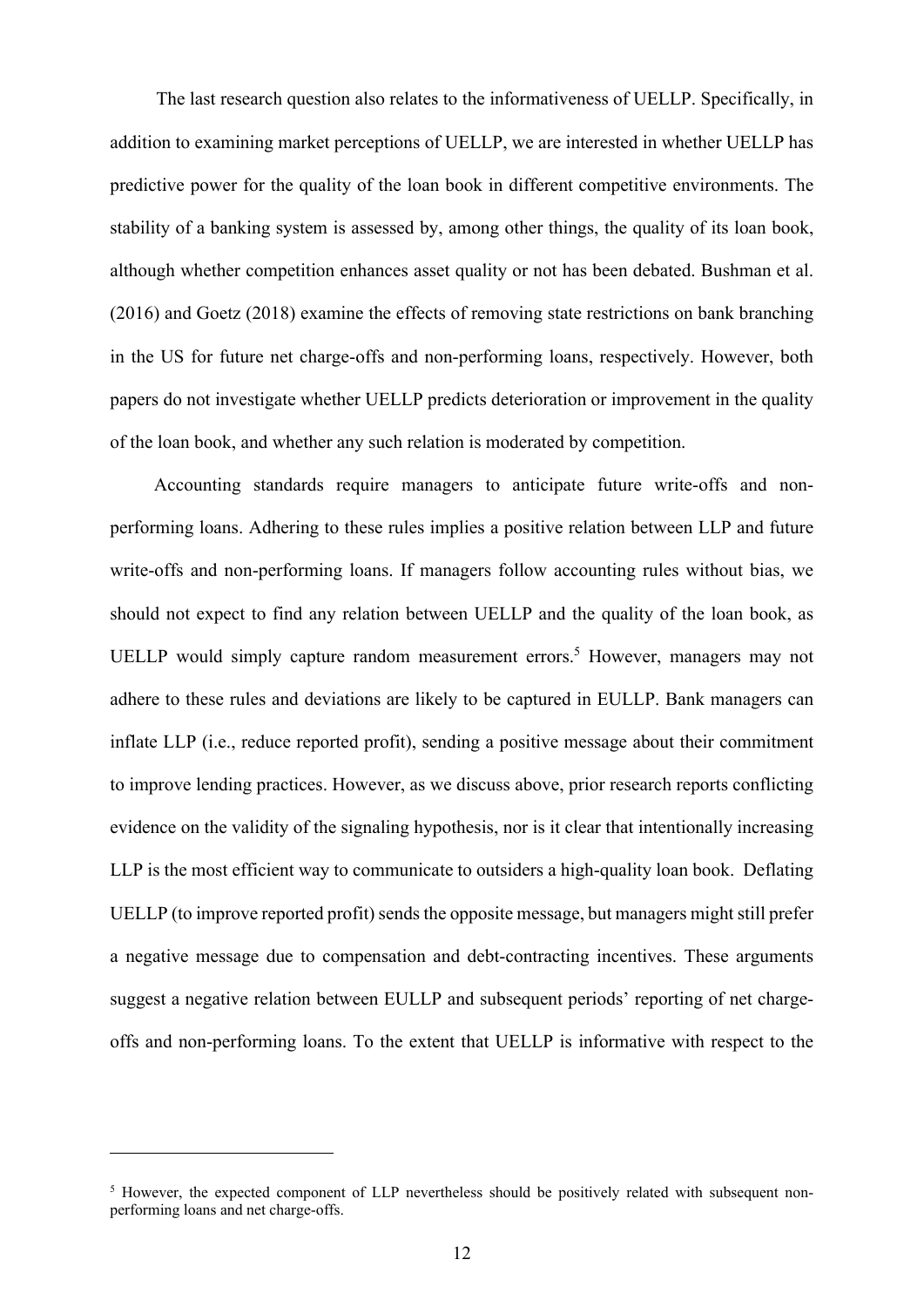quality of the loan book in subsequent periods (in either direction), we expect it to be more pronounced when competition is more intense, owing to the heightened pressure on profits.

## **3. Research Design**

#### **3.1 Measurement of the Competition Variables**

The two common approaches for assessing competition in a given market are either by referring to a measure of industry-wide concentration, or using a bank-specific measure of exposure to competition. In this paper, we use two measures pertaining to market competition (*COMP*). The first, the Lerner (1934) index (LI), is a bank-specific measure capturing its market power. The second, an industry-wide measure of concentration, is the Herfindahl–Hirschman Index (HHI). These two indices had been used before in many prior studies (Berger et al., 2000; Goddard, Molyneux, & Wilson, 2004; Habib & Ljungqvist, 2005; Beiner, Schmid, & Wanzenried, 2011; Lemma et al., 2018). We describe the methodology of calculating each measure in the Appendix.

## **3.2 Measuring Unexpected LLP (***UELLP***)**

To test the aforementioned hypotheses, we run a loan loss provision model, and use its residual as a measure of discretionary LLP. We build on both Beatty & Liao (2014) and Nicoletti (2018), which regress total loan loss provision on the periodic net charge-offs of existing loans the change in the amount of total outstanding loans, the amount of nonperforming loans, and the change in non-performing loans. Since prior research has also established that regulatory capital ratios also influence the level of provisioning research (Moyer, 1990; Beatty, Chamberlain, & Magliolo 1995; Collins, Shackelford, & Wahlen, 1995; Chen & Daley 1996; Kim & Kross 1998; Ahmed et al., 1999), we also include lagged capital ratio. Specifically, we use the following loan loss provision model:<sup>6</sup>

<sup>&</sup>lt;sup>6</sup> In estimating equation (1), we follow Fama-McBeth (1973) two-step procedure. According to this model, we first run the model for each country separately (step one), and then the coefficient is obtained as the average of the first step separate coefficients (step two). This procedure allows us to overcome the cross-sectional dependence of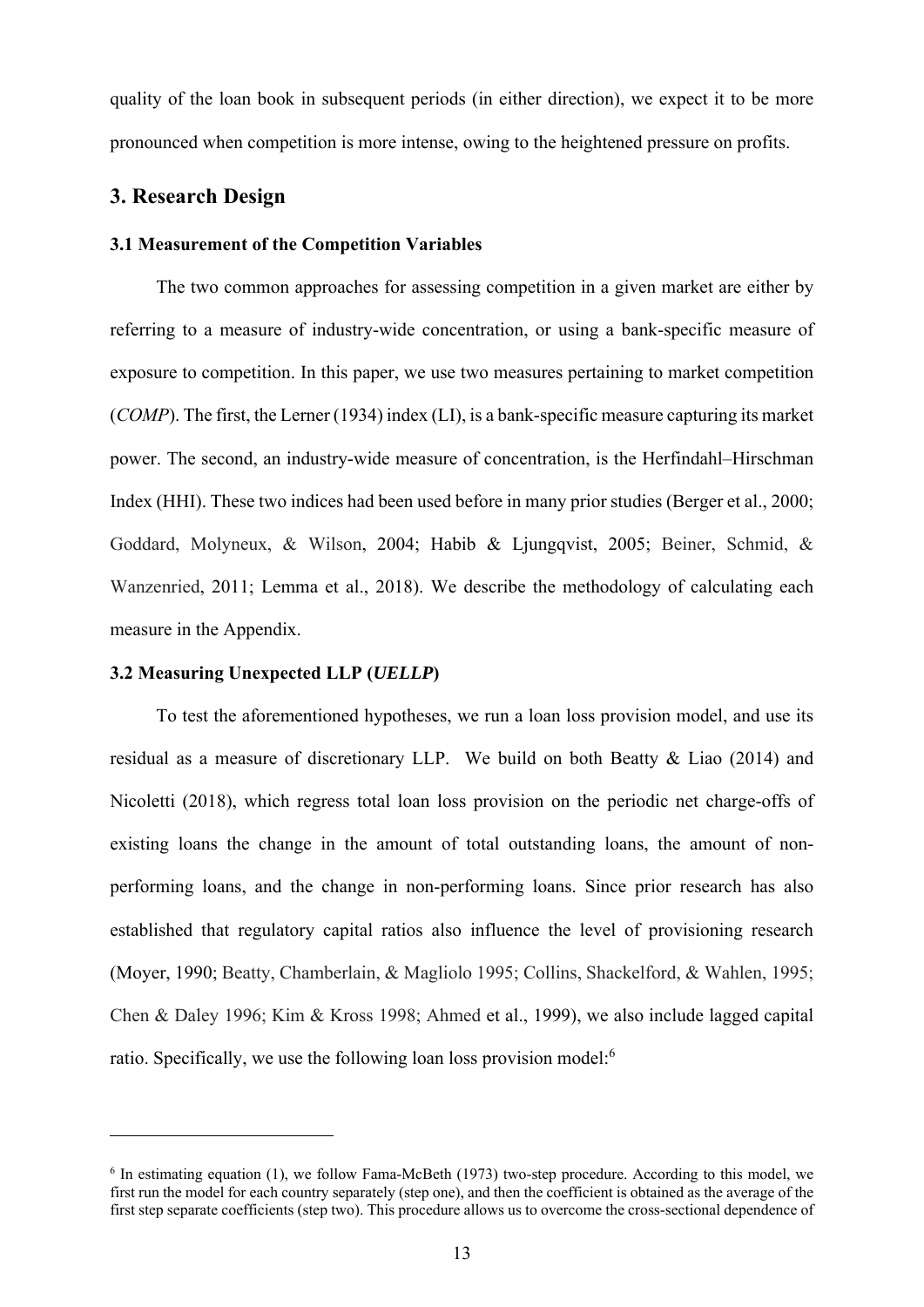$$
LLP_{it} = \alpha_0 + \alpha_1 NCO_{it} + \alpha_2 NPL_{it} + \alpha_3 \Delta NPL_{it} + \alpha_4 \Delta NPL_{it-1} + \alpha_5 \Delta NPL_{it-2} + \alpha_6 \Delta LOAN_{it} +
$$
  
+ $\alpha_7 NI_{it} + \alpha_8 \Delta NI_{it} + \alpha_9 CAP_{it-1} + \alpha_{10} SIZE_{it-1} + \alpha_{11} \Delta GDP_{jt} + \alpha_{12} CPI_{jt} + \alpha_{13} \Delta UNEMP_{jt}$  (1)  
+*Year<sub>t</sub>* +  $\varepsilon_{it}$ 

where the subscripts *i*, *j*, and *t* refer to the bank, year, and country, respectively. *LLP* is the loan loss provision reported in the income statement, *NCO* is the net loan charge-offs, *NPL* is the balance of nonperforming loans in the balance sheet, *ΔNPL* is the change in nonperforming loans, *ΔLOAN* is the change in total outstanding loans in the balance sheet, *NI* is the net income before the effect of *LLP* (i.e., net income plus loan loss provision), *ΔNI* is the change in *NI*. We also control for lagged bank size (*SIZE*), which is the natural logarithm of total assets, and lagged bank total capital ratio (*CAP*), which is the amount of a bank's capital in relation to the amount of risk it is taking. *ΔGDP*, *CPI* and *ΔUNEMP* are country-year variables for the annual change in *GDP*, inflation rate, and change in unemployment rates, respectively. All variables (except *CAP* and country-level variables) are scaled by beginning total assets. The fitted values from equation (1) proxy the non-discretionary component of *LLP* (*ELLP*), while the residual is our measure of the unexpected *LLP* (*UELLP*).

#### **3.3** *UELLP* **and Competition**

To find how *UELLP* varies with market competition (H1), we follow Jiang et al. (2016) and Tran, Hassan, & Houston (2019), and regress the following model:

$$
UELLP_{it} = \beta_0 + \beta_1 COMP_{it} + \beta_2 SIZE_{it} + \beta_3 EQR_{it} + \beta_4 ROE_{it} + \beta_5 LOSS_{it} ++ \beta_6 IFRS_{it} + \beta_7 FOREIGN_{it} + fixed effects + u_{it}
$$
\n(2)

where *COMP* is the two measures vary with market competition (*LI* or *HHI*). Consistent with prior research, we control for several bank-specifics: (1) bank size (*SIZE*); (2) shareholder equity ratio (*EQR*), which is total equity over total assets; (3) return on equity (*ROE*), which is net income over total equity; (4) reported loss (*LOSS*) indicator, that equals 1 for banks with a negative income, and 0 otherwise. In all models, we include country and year fixed effects. By

standard errors when there is large number of cross-sectional units and a relatively small time series for each crosssectional unit.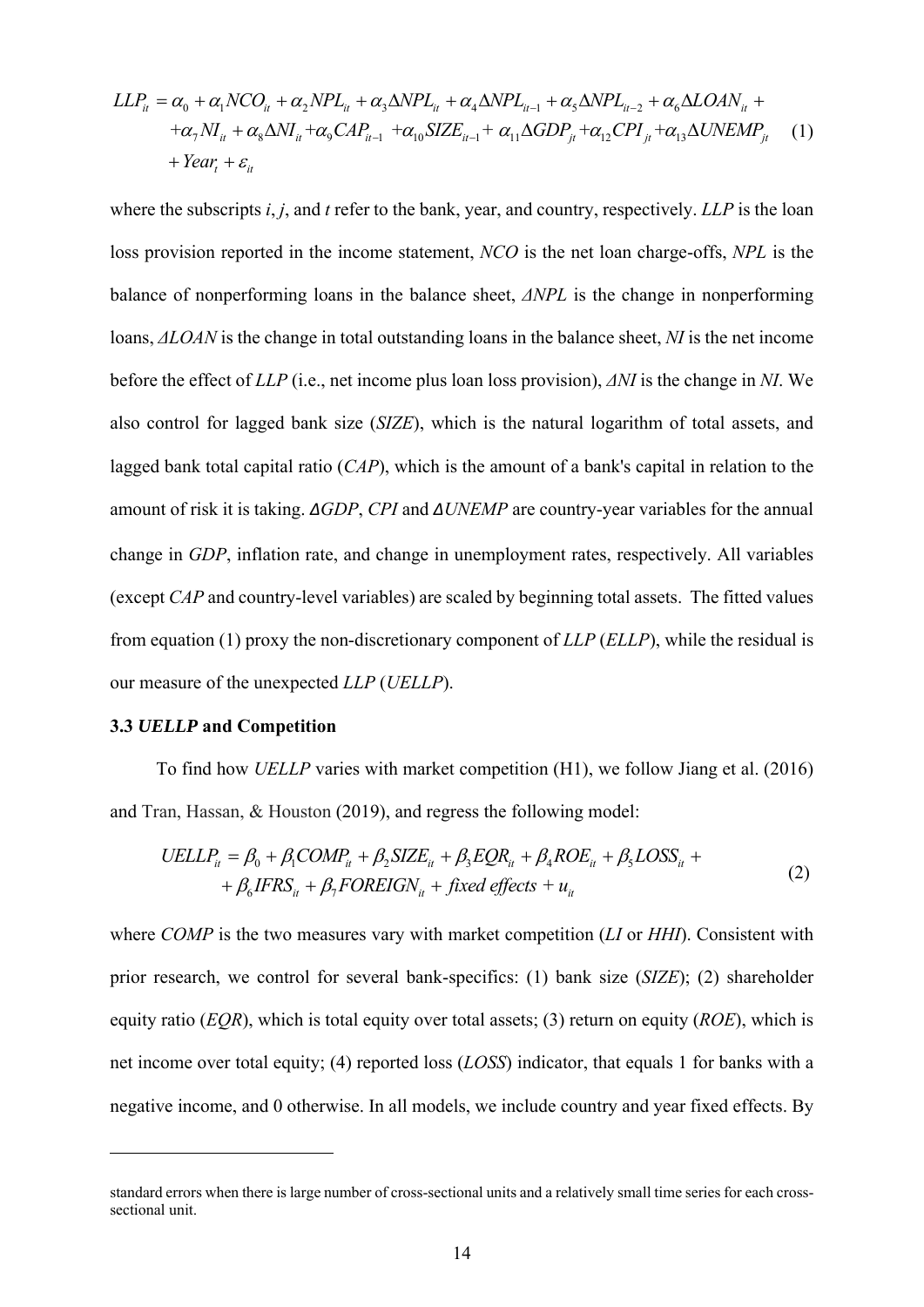including country fixed effects, we control for cross-country institutional differences in regulation, supervision and corporate governance (Casu, Girardone, and Molyneux, 2015), and other country-level factors that may affect LLP (Fonseca and Gonzales, 2008). Following Petersen (2009), we cluster standard errors at the bank level. We do not include bank fixed effects because both *LI* and *HHI* exhibit very low variability over time. Therefore, their effect on the dependent variables is subsumed by bank fixed effects, if we include them.

Finding that is negative is consistent with competitive pressure incentivizing managers to inflate earnings. On the other hand, finding that is positive is consistent with competition engendering conservative reporting.

#### **3.4 Competition and Valuation Implications of** *UELLP*

To assess how the pricing of *UELLP* varies with market competition (H2), we build on Beaver & Engel (1996) and estimate the following valuation model:

$$
MV_{it} \text{ or } PB_{it} = \gamma_0 + \gamma_1 COMP_{it} + \gamma_2 UELLP_{it} + \gamma_3 UELLP_{it} \times COMP_{it} + \gamma_4 ELLP_{it} +
$$
  
+  $\gamma_5 ELLP_{it} \times COMP_{it} + \gamma_6 NI_{it} + \gamma_7 EQR_{it} + \gamma_8 IFRS_{it} + \gamma_9 FOREIGN_{it} +$   
+ *fixed effects* +  $v_{it}$  (3)

where *MV* is the natural log of equity market value three months after financial statements release date and *PB* – price-to-book (P/B ratio), calculated as equity market value three months after financial statements release date divided by book value of equity. P/B ratio is typically used as a measure of growth, which allows us also to examine whether market perceptions of growth opportunities vary with *UELLP* across competition measures.

Under the competition-fragility view, higher competition is associated with eroded market power, lower future bank profits, and lower survival probabilities (Keeley, 1990; Allen & Gale, 2004; Acharya, Hasan, & Saunders, 2006; Berger, Öztekin, & Roman, 2019). Therefore, we predict  $\gamma_1$  to be negative, such that market competition contributes to reduced market value of banks. Consistent with this prediction, Jiang, Levine, & Lin (2018) and Corbae & Levine (2019) report evidence of reduced profits and lower charter values of banks in more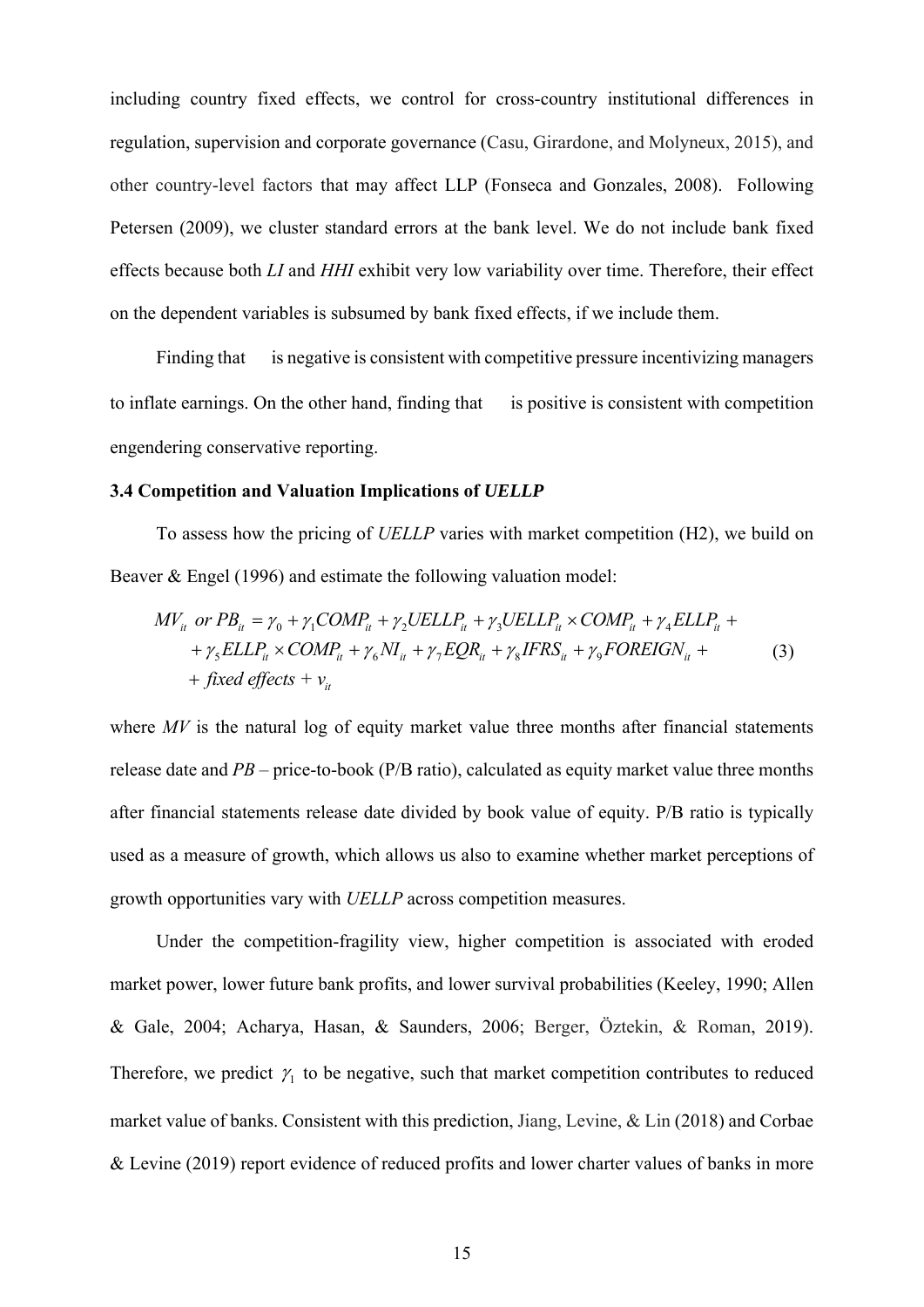competitive environments. If *UELLP* is informative to investors, we expect the coefficient  $\gamma_2$ to be statistically different from zero. A positive value of  $\gamma_2$  is consistent with indicating investors regard positive (negative) values of *UELLP* as good (bad) news. In contrast, a negative coeffcient implies that a higher (lower) *UELLP* conveys bad (good) information. Furthermore, if the degree with which *UELLP* is interepreted as good or bad news varies with compitition, we expect  $\gamma_3$  to be statistically different from zero. Specifically, a positive  $\gamma_3$  is consistent with investors perceiving a positive *UELLP* in more competitive environments as better news than a similar *UELLP* in less competitive markets, cosistent with the idea that competition disciplines poor lending decisions. In contrast, a negative  $\gamma_3$  is consistent with more adverse pricing implications of *UELLP* in more competitive markets than less competitive markets. We also include the predicted level of LLP (*ELLP*) using the regression line from model (1), and its interaction with the two competition measures. This allows us to assess the pricing implication of fundamental (unmanaged) accounting numbers. Since investors are likely to interpret an increase in *ELLP* as bad news, attributable to poor loan portfolio management and higher default risk (Beaver & Engle, 1996), we predict  $\gamma_4$  to be negative. If it is more difficult for managers to improve profitability when competition is more intense, investors would interpret a higher *ELLP* as worse news in banks operating in a highly competitive market than in banks operating in less competitive markets. We therefore expect to find a negative association between  $ELLP$  and stock prices in more competitive banking sectors (that is,  $\gamma_5$  is expected to be negative).

#### **3.5 Loan Book Quality and** *UELLP*

To test whether UELLP is informative with respect to the quality of the loan book (H3), we use two indicators of quality. The first is the intensity of non-performing loans in a bank's balance sheet and the second is the magnitude of net charge-offs. High-quality loan books are characterized by fewer non-performing loans and smaller write-offs. We build on a model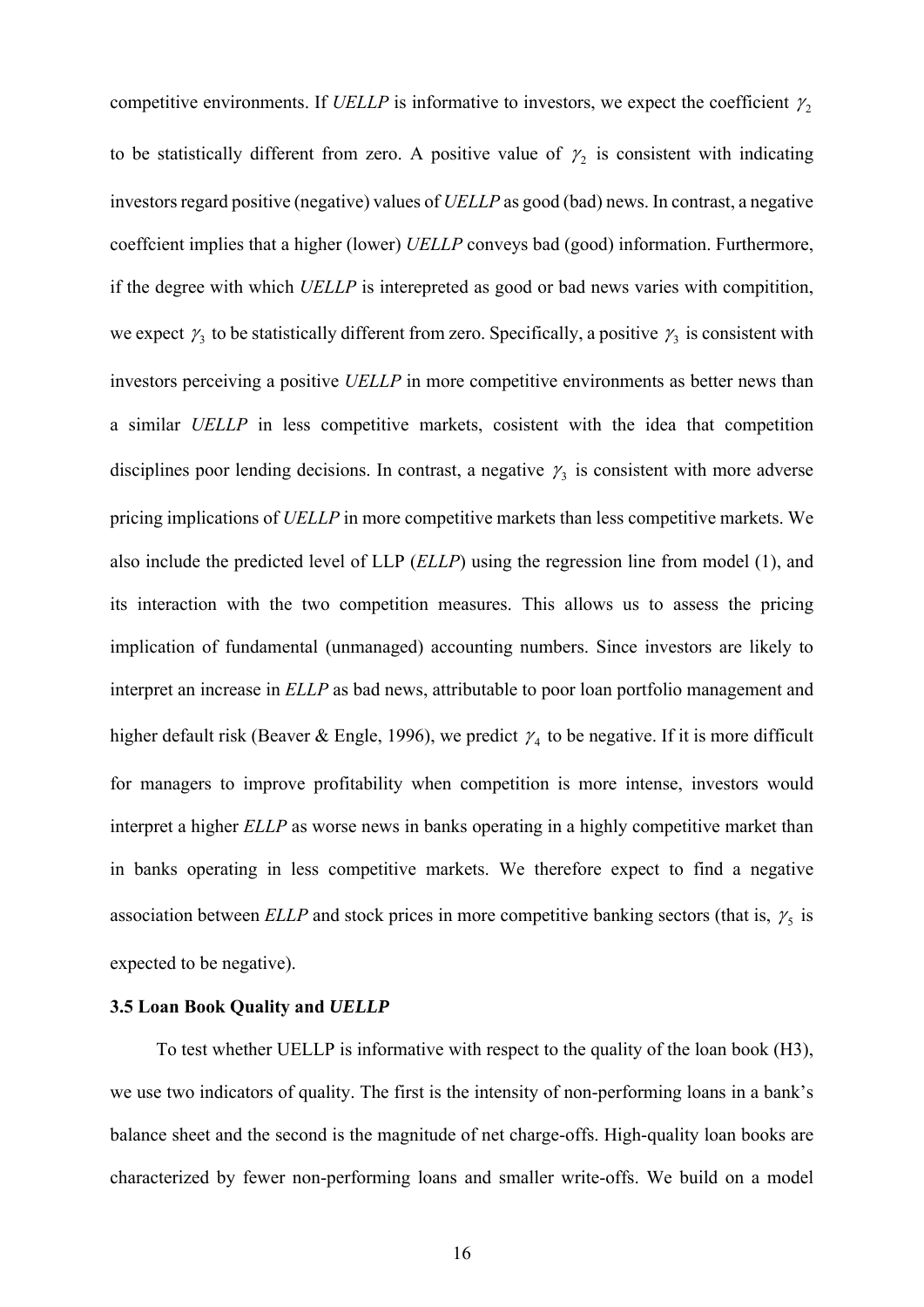analyzed by Louzis, Vouldis, & Metaxas (2012) whereby a bank non-performing loans are determined both by macroeconomics and bank specific factors. We augment it with our measures of market competition, and estimate the following forward-looking model:

$$
NPL_{i_{t+1/t+2/t+3}} \text{ or } NCO_{i_{t+1/t+2/t+3}} = \delta_0 + \delta_1 COMP_{it} + \delta_2 UELLP_{it} + \delta_3 UELLP_{it} \times COMP_{it} + + \delta_4 GDP_t + \delta_5 UNEMP_t + \delta_6 Z_{it} + \delta_7 ROE_{it} + \delta_8 INEF_{it} + + \delta_9 NI_{it} + \delta_{10} LR_{it} + \delta_{11} IMP_{it} + \delta_{12} IFRS_{it} + + \delta_{13} FOREIGN_{it} + fixed effects + \varepsilon_{it}
$$
\n(4)

In addition to variables previously defined, our model features (1) solvency ratio (*Z*), which is measured by the aggregation of bank return on assets (*ROA*) and shareholder capital ratio (*EQR*) divided by the standard deviation of  $ROA$ ; (2) return on equity (*ROE*), which is measured by net income over total equity; (3) inefficiency level (*INEF*), which is measured by the ratio of operating expense to operating income; (4) non-interest income deflated by total income (*NII*); (5) leverage ratio (*LR*), which is measured by total liabilities over total assets, and (6) impaired loans over equity (*IMP*).<sup>8</sup> If higher *UELLP* arise when managers recognize credit losses and, at the same time, take action to improve lending decision, we expect  $\delta_2$  to be negative. If, in contrast, higher *UELLP* is indicative of lax lending decisions, we expect coefficients  $\delta$ , to be positive. Finding that  $\delta$ , is negative is consistent with competition acting as a disciplinary mechanism for lending decisions, although we do not make directional prediction with respect to  $\delta_3$ .

All variable definitions are provided in Table 1.

[Insert Table 1 about here]

<sup>&</sup>lt;sup>7</sup> Z is a bank-level indicator of financial stability, which reflects the extent to which banks can absorb losses before going bankrupt. *Z* has a negative relationship to the probability of a bank's insolvency, such that higher ratio indicates greater financial stability and lower risk (Boyd & Graham, 1988; Boyd & Runkle, 1993; Laeven & Levine, 2009; Hung et al., 2018). We measure the standard deviation of *ROA* based on the entire sample period of each bank.

<sup>&</sup>lt;sup>8</sup> We also measure *IMP* as impaired loans over beginning total assets with no change in the results.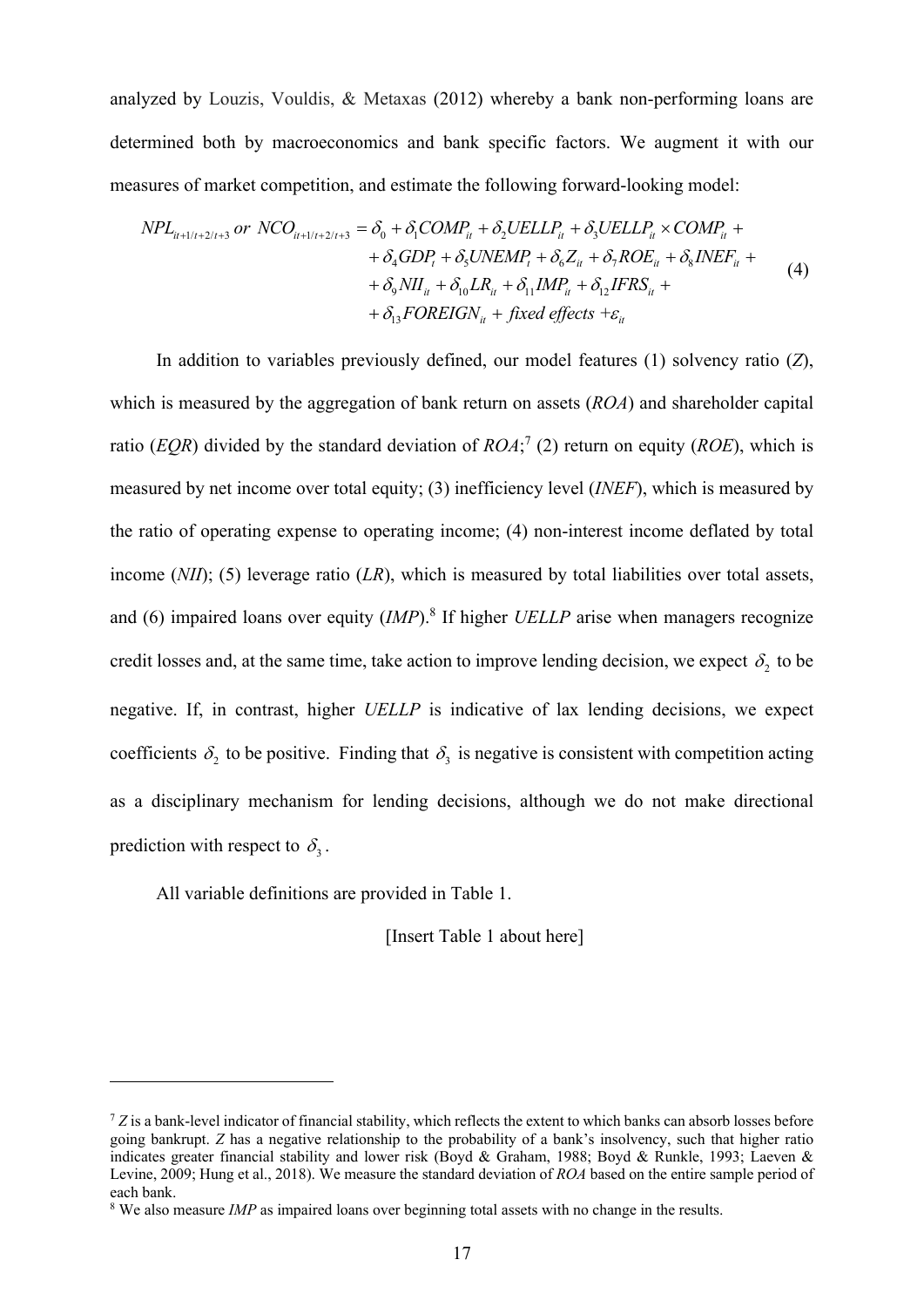## **4. Sample and Main Results**

## **4.1 Sample**

We collect annual consolidated balance sheet and income statement data from BankFocus, which gathers bank-level financial data including sock prices (in thousands of euros) on various types of financial institutions. We use data for holdings, commercial and cooperative banks only, filtering out investment banks, savings banks, insurance companies, mutual funds and others. The analysis is based on panel data for a sample of 17 OECD countries from 2012 to 2018. To be included, we require that the banking system in the OECD country has at least five publicly traded banking groups per year. Continuous variables are winsorized at the 1st and 99th percentiles to mitigate the influence of outliers, with no qualitative effect on the results. Other than excluding banks with missing financial data, banks that are subsidiaries of other banks, and banks with assets value below 1 million euros, the data set is representative and not affected by selection problems.<sup>9</sup> The winsorized sample consists of 1,539 bank-year observations for 238 listed banks.

Panel A of Table 2 reports the descriptive statistics for the entire sample. Note that the number of observations varies across variables. In Table 2 *LI* and *HHI* are both inverse measures of market competition, such that the higher the index, the lower the level of competition, but in the regression models, higher values imply more intense competition. The mean (median) *LLP* is 0.6% (0.3%) of total assets. Although this seems small in magnitude, relative to mean (median) net income before *LLP* (*NI*), mean (median) *LLP* is much larger at 43% (27%). In other words, LLP has a very significant impact on bank profitability. The loan book (*LOAN*) is 60% of beginning total assets, on average, indicating the importance of the

<sup>&</sup>lt;sup>9</sup> We include banking groups that have subsidiaries operating in countries other than the parent's home country. Theoretically, this could influence the accuracy of our HHI measure, as it should be a weighted average HHI across the various markets in which the subsidiaries operate. However, such cases are rare in our sample.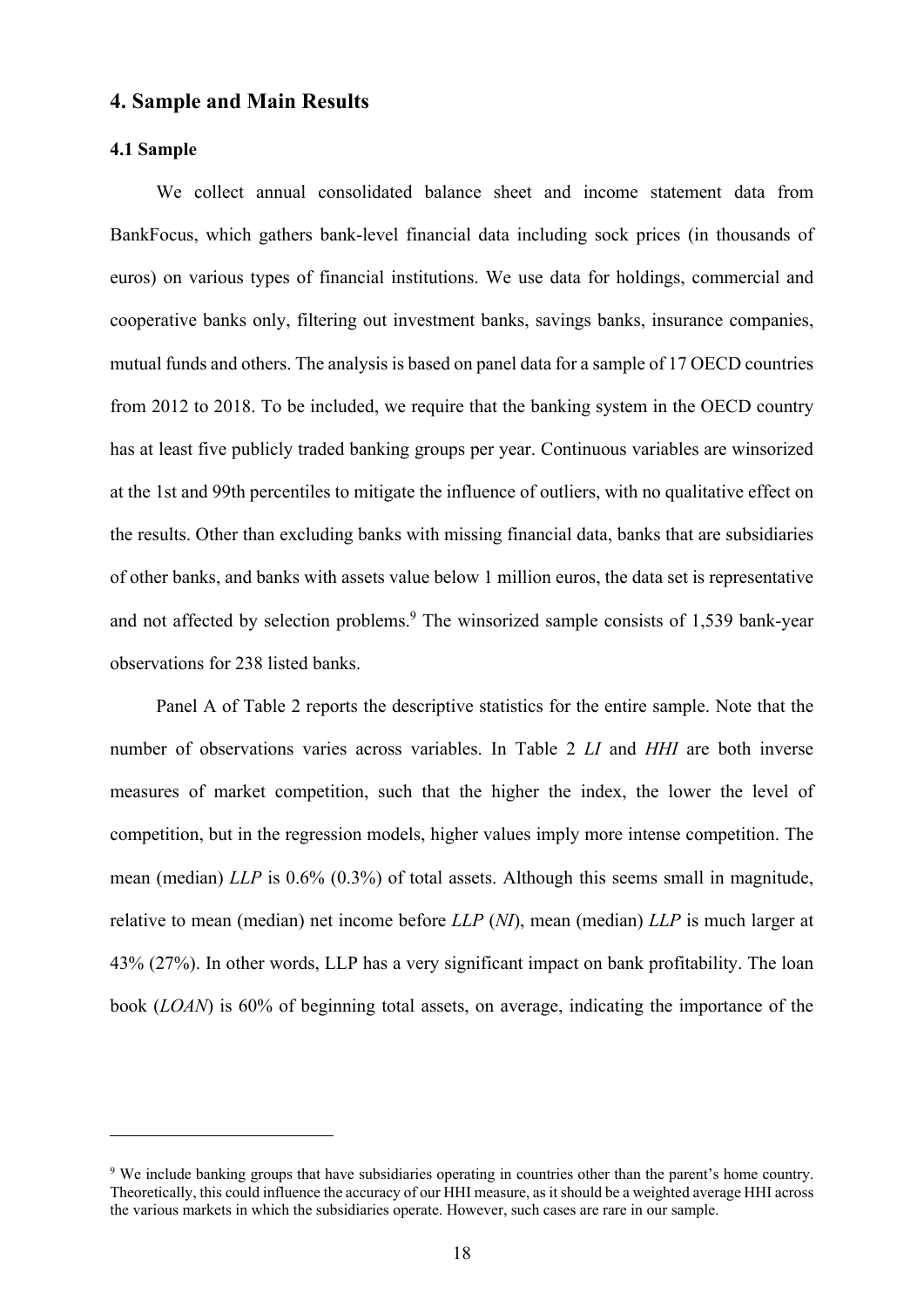loan book in banks' balance sheets. The average bank is profitable and, owing to high leverage (*LR* is 0.86, on average).

 Panel B reports average values of the various variables analyzed by country. The average *LI* is highest (indicating high market power at the bank-level) in Australia (0.665) and lowest in Germany (0.287), while the *HHI* indicates that sector concentration is lowest in Turkey (0.081) and highest in Sweden (0.325).

Panel C reports univariate analysis comparing banks benefiting from strong market power vs. banks with low market power. Specifically, firm-year observations which are above (below) the median *LI* indicate stronger (weaker) market power. The differences in means and medians between subsamples are significant for most variables. In particular, strong market power is associated with larger market caps (*MV*) and larger market-to-book ratios (*PB*). Stronger market power is also associated poorer quality loan book, as is seen from the comparison of *NPL*. Consistent with this observation, banks with stronger market power report larger loan loss provisions.

### [Insert Table 2 about here]

Table 3 reports the pairwise correlations. Generally, the correlations are not very large. In particular, the correlation between the two proxies for market competition, *LI* and *HHI*, is negative but very small and insignificant (-0.013). This is consistent with the notion that *LI* and *HHI* measure different aspects of competition (i.e., bank-level vs. country level, respectively).

[Insert Table 3 about here]

### **4.2 Main Results**

Table 4 presents the results for estimating equation (1), whereby *LLP* is a function of several determinants. *NCO* and *NPL* have the predicted positive and significant association with *LLP*. However, the insignificant coefficient for *ΔLOAN* indicates that banks choose not to increase *LLP* during periods of credit growth. Banks that are more profitable prior to setting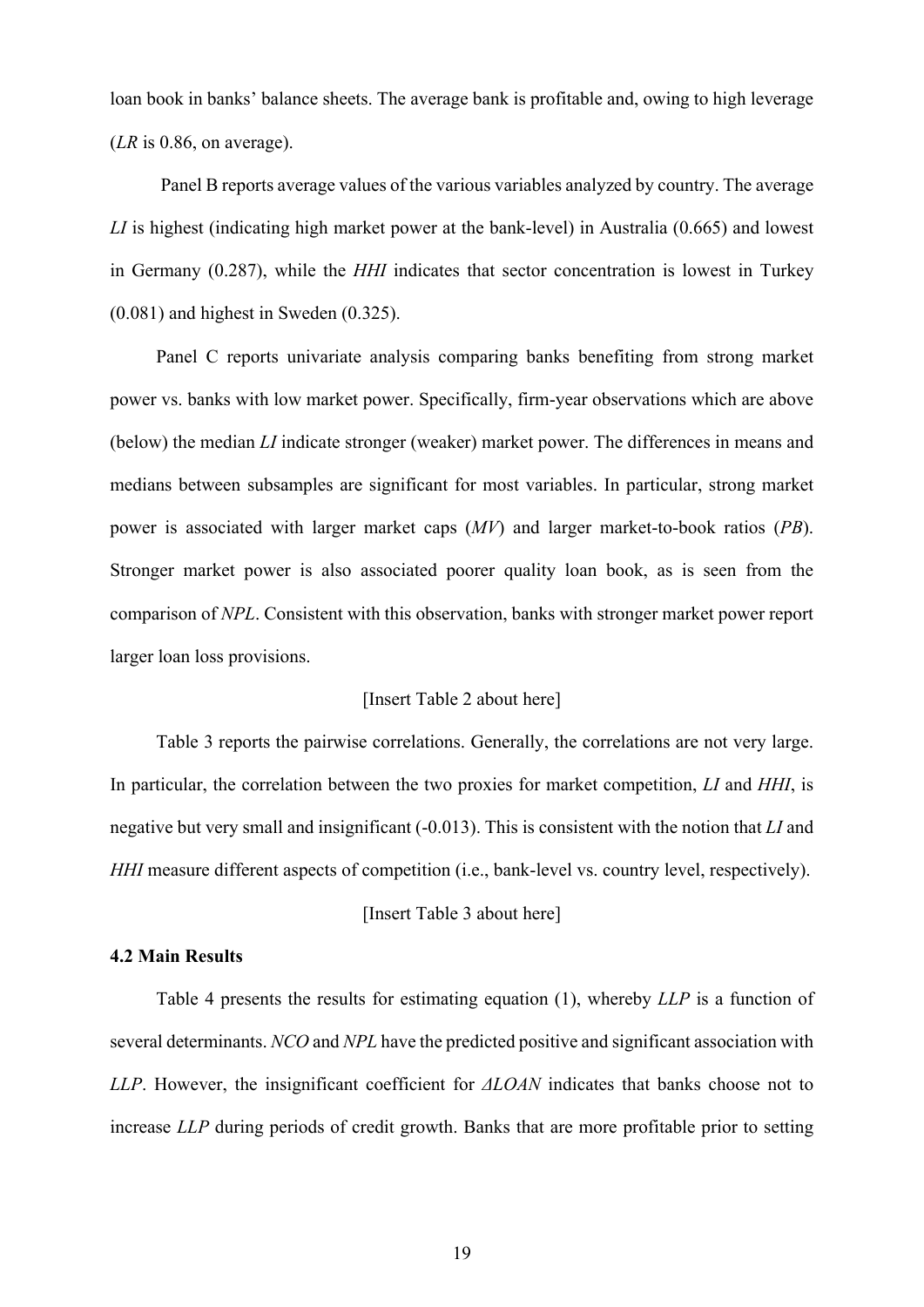*LLP* report higher *LLP*, as the positive coefficient on *NI* indicates. Stated differently, pressure on profits translates to lower *LLP*.

### [Insert Table 4 about here]

Table 5 presents the results for equation (2), where we regress *UELLP* – the regression residual from the *LLP* model – on several covariates and the two measurers of competition. In column 1 we leave out the two competition variables and find that only *SIZE* is significantly related to *UELLP*, albeit at the 10% level. Specifically, larger banks manage *UELLP* downward more than smaller banks, suggesting that larger banks use accounting discretion more aggressively to increase reported income. The other covariates are insignificant. In columns 2 and 3 we add in turn the *LI* and *HHI* variables, respectively. As can be seen in column 2, lower market power is associated with lower *UELLP* (coefficient on *LI* is negative and highly significant). This is consistent with the notion that a loss of market power exerts pressure on managers to increase reported earnings. In economic terms, an increase of one standard deviation in *LI* translates to a decrease of one third of standard deviation of *UELLP*. As in column 1, *SIZE* is negatively related to *UELLP*. In addition, we find that higher *UELLP* is associated with reporting losses, consistent with managers of loss-making banks taking a "bigger bath" in a loss year. Column 3 reveals that *HHI* is not associated with *UELLP*. Column 4 reports the results after including both competition variables and is qualitatively similar to column 2. Note that *HHI* remains insignificant in column 4. Overall, the findings suggest that *UELLP* is lower when market power is lower, suggesting that in a more competitive environment, bank managers exploit discretion in LLP to report higher earnings.

## [Insert Table 5 about here]

Panel A in Table 6 presents the results for the baseline valuation model, as described in equation (3), by regressing the market value of equity and price-to-book on the two measurers of competition and their interactions with *UELLP* and *ELLP*. In columns 1-3 both measures of market competition are associated with markets values, but with different signs (negative for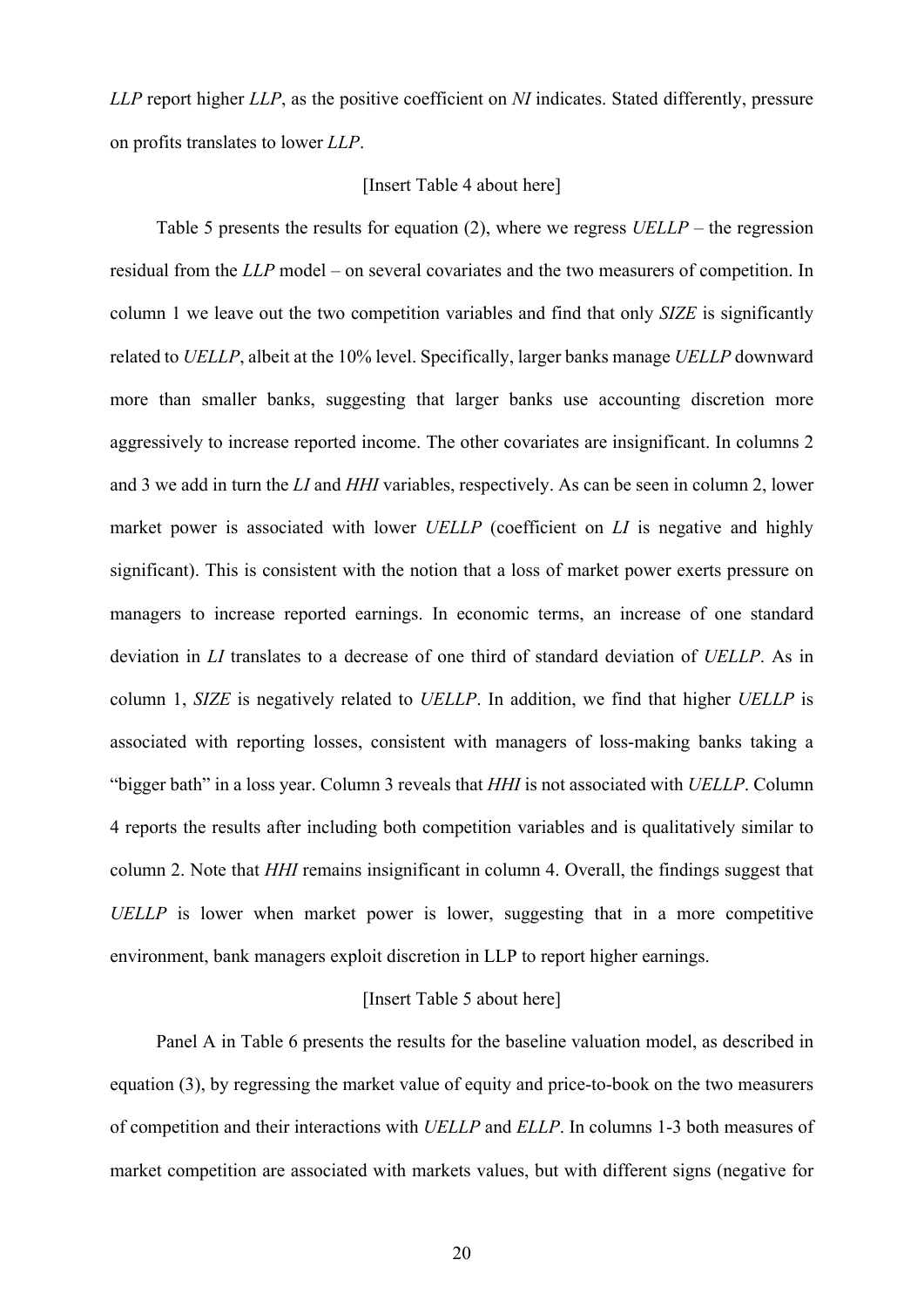*LI*, and positive for *HHI*). We infer from this that banks in countries with lower banking concentration attract higher valuations, possibly because in less concentrated sectors there is a greater pressure on bank managers to run efficient operations. In contrast, at the individual bank level, weaker market power translates to lower valuation, holding the sector concentration fixed. *UELLP* and its interactions with the two competition measures are not associated with market value of equity implying that investors do not consider *UELLP* as informative, and this holds regardless to the level of competition in the banking sector. In contrast, the expected component of *LLP* (*ELLP*) is negatively associated with banks market values, and this relation is highly significant in column 3. Moreover, *ELLP* is incrementally and negatively related to bank valuations in less concentrated national sectors. Among the control variables, we find that the coefficient on *EQR* is negative, indicating that market values are positively related to bank leverage, and that the coefficient on *IFRS* is positive, consistent with a positive effect of IFRS adoption on cost of capital (Li, 2010). In columns 4-6 we regress the market-to-book ratio, a measure of expected growth, on the same set of variables. We find evidence that weaker market power is associated with lower growth opportunities. The findings for *ELLP* in column 6 are noteworthy. While the coefficient on *ELLP* is insignificant, the coefficient on the interaction between *ELLP* and *LI* is positive. The interpretation is that expected growth opportunities are constrained in banks with lower market power who report higher *ELLP* than in banks with stronger market power reporting similar *ELLP*. The coefficient on *ELLP*\**HHI* is of similar to its sign in column 3. In contrast, the coefficients on *UELLP*, and its interactions with *LI* and *HHI* are insignificant. Finally, the coefficient for *NI* is positive and highly significant (columns 4-6), suggesting higher pre-LLP profits are associated with higher growth opportunities.

#### [Insert Table 6 about here]

In our baseline valuation model, we find that discretionary loan loss provision is not priced in capital markets. One explanation for this finding is that investors overlook the information contained in *UELLP*. We therefore next test if *UELLP* has predictive power for the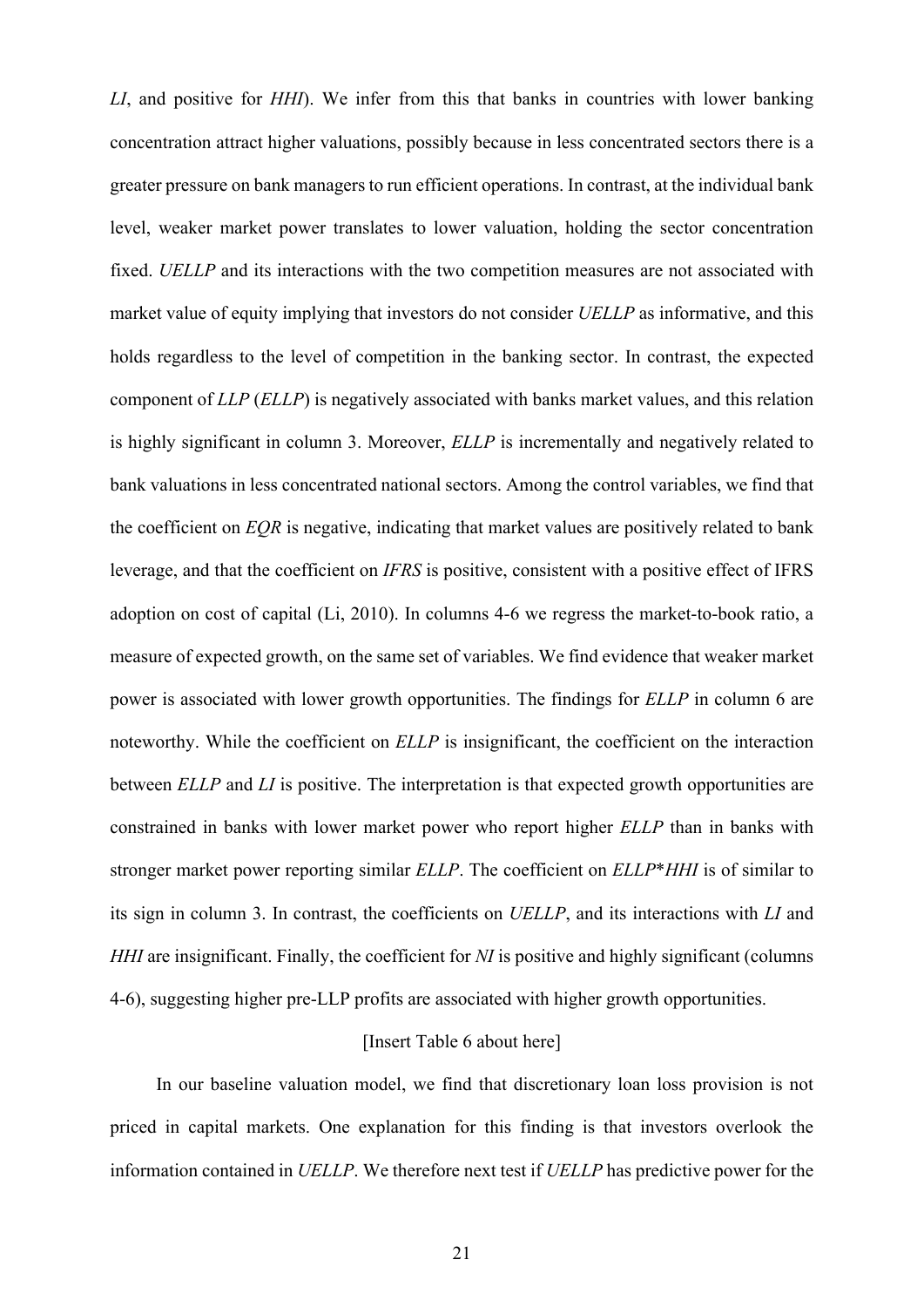quality of the loan book in subsequent periods. Table 7 (Panel A and Panel B) presents the results for the forward-looking model, as described in equation (4), by regressing future *NPL* and future *NCO* (for one, two, and three years ahead) on the two measurers of competition, *UELLP*, and the interactions between *UELLP* and competition. In Panel A of Table 7 we find that the coefficient on *UELLP* is negative and statistically significant at the 5% level in the oneyear-ahead prediction model, but not beyond this forecasting horizon. This suggests that higher *UELLP* in the current period predicts better loan book quality in the immediate subsequent period. This finding, therefore, is consistent with the idea that bank managers report higher than expected LLP to signal a commitment to better lending decisions. We find that the coefficient on the interaction between *UELLP* and *LI* is insignificant, indicating that market power does not moderate the information content of *UELLP*. However, using *HHI* after controlling for *LI*, we find evidence supporting the idea that in less concentrated banking sectors *UELLP* conveys better news regarding future NPL than in more concentrated industries (column 3). In Panel B of Table 7 we find a negative relation between *UELLP* and one year ahead *NCO* (column 3). This reinforces the idea that *UELLP* conveys good news about future performance of bank loan book. The results in column 3 also suggest that the degree of good news in *UELLP* is more pronounced in more competitive markets, although the coefficient on  $UELLP_t*HH_I$  is significant only at the 10% level. Finally, in both Panels (columns 3, 6, 9), we find evidence that the two measures of market competition are negatively related to future *NPL* and future *NCO* (with the exception of column 9 in Panel A), implying that stronger competition between banks functions as a disciplinary mechanism for banks' lending decisions.

[Insert Table 7 about here]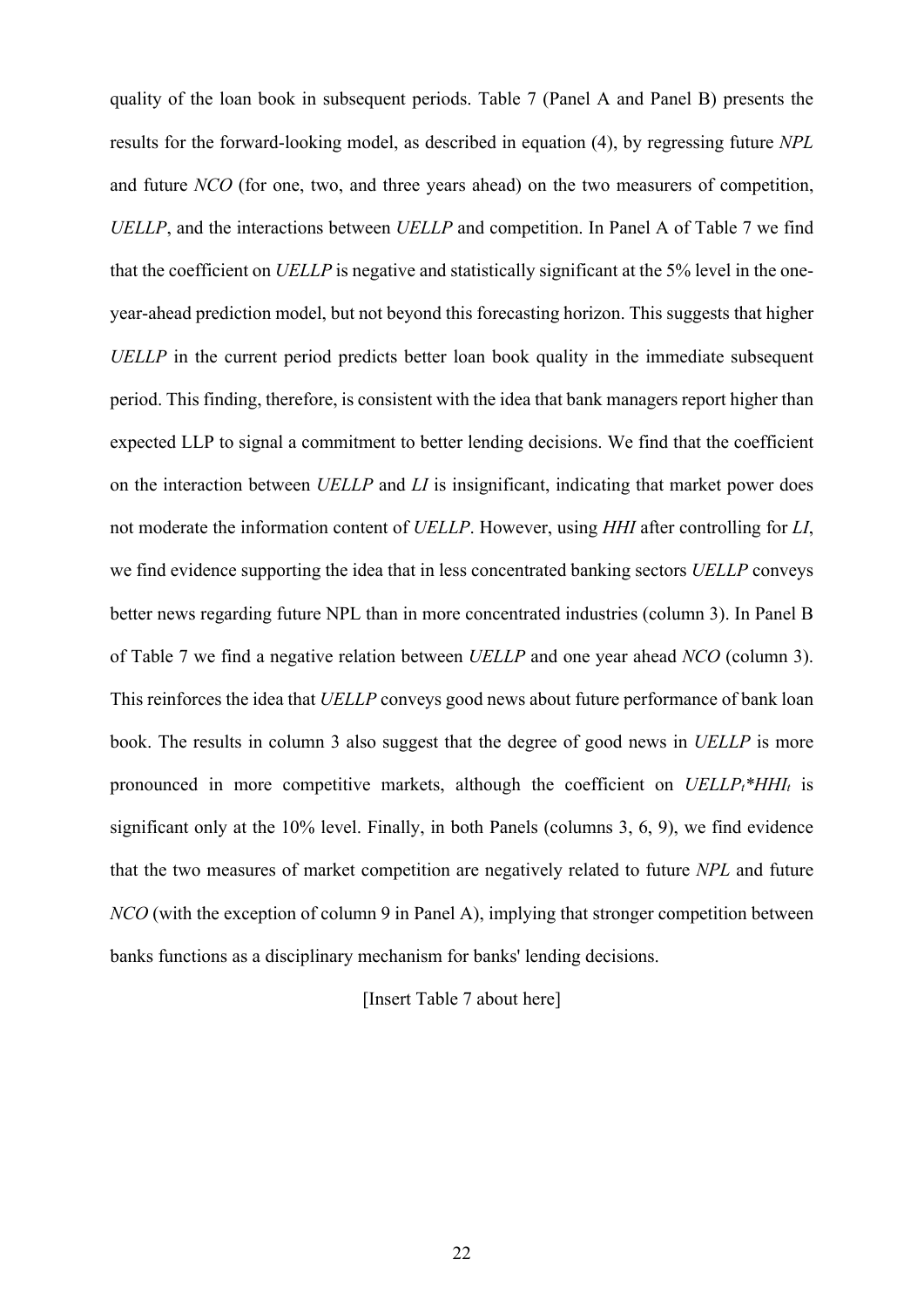## **5. Robustness Tests**

In this section we perform several robustness checks to examine if our previous results still hold for alternative models and other proxies of market competition.

## **5.1 A Single-equation Approach**

Our first robustness check derives from McNichols & Stubben (2018), who show that the two-step discretionary accruals model is a noisy proxy for earnings management, which produce biased results. Moreover, Chen, Hribar, & Melessa (2018) argue that implementation of the two-step procedure generates biased coefficients and standard errors, such that the magnitude of the bias is a function of the correlations between model regressors used in the two steps. To avoid such a bias, we build on Chen et al. (2018) and Christodoulou, Ma, & Vasnev, (2018), who recommend on running a "single-step" model. Specifically, we run a model, in which the variables from the first-step regression model (equation 1) are combined with the control variables in the second-step regression (equations 2 & 3), as follows:<sup>10</sup>

$$
LLP_{it} = \alpha_0 + \alpha_1 COMP_{it} + \alpha_2 EQR_{it} + \alpha_3 ROE_{it} + \alpha_4 LOSS_{it} + \alpha_5 NCO_{it} + \alpha_6 NPL_{it} +
$$
  
+  $\alpha_7 \Delta NPL_{it} + \alpha_8 \Delta NPL_{it-1} + \alpha_9 \Delta NPL_{it-2} + \alpha_{10} \Delta LOAN_{it} + \alpha_{11} NI_{it} + \alpha_{12} \Delta NI_{it} +$   
+  $\alpha_{13} SIZE_{it-1} + \alpha_{14} IFRS_{it} + \alpha_{15} FOREIGN_{it} + fixed effects + \varepsilon_{it}$  (7)

Tables 8 presents the results for the single-step regression model, as described in equation (7). We find that, consistent with the two-step regression model (Table 5), there is a significant and negative association between the loan loss provision and *LI*, while *HHI* is unrelated to *LLP*. That is, loss of market power drives the LLP down and earnings up.

#### [Insert Table 8 about here]

We next turn to the analysis of valuation implications. Specifically, we run equation 8 whereby we replace *UELLP* and *ELLP* in equation 3 with LLP, as follows:

$$
MV_{it} \text{ or } PB_{it} = \beta_0 + \beta_1 COMP_{it} + \beta_2 LLP_{it} + \beta_3 LLP_{it} \times COMP_{it} + \beta_4 NI_{it} + \beta_5 EQR_{it} + + \beta_6 IFRS_{it} + \beta_7 FOREIGN_{it} + fixed effects + v_{it}
$$
 (8)

<sup>&</sup>lt;sup>10</sup> For brevity, we report the regression specification, which includes both competition measures.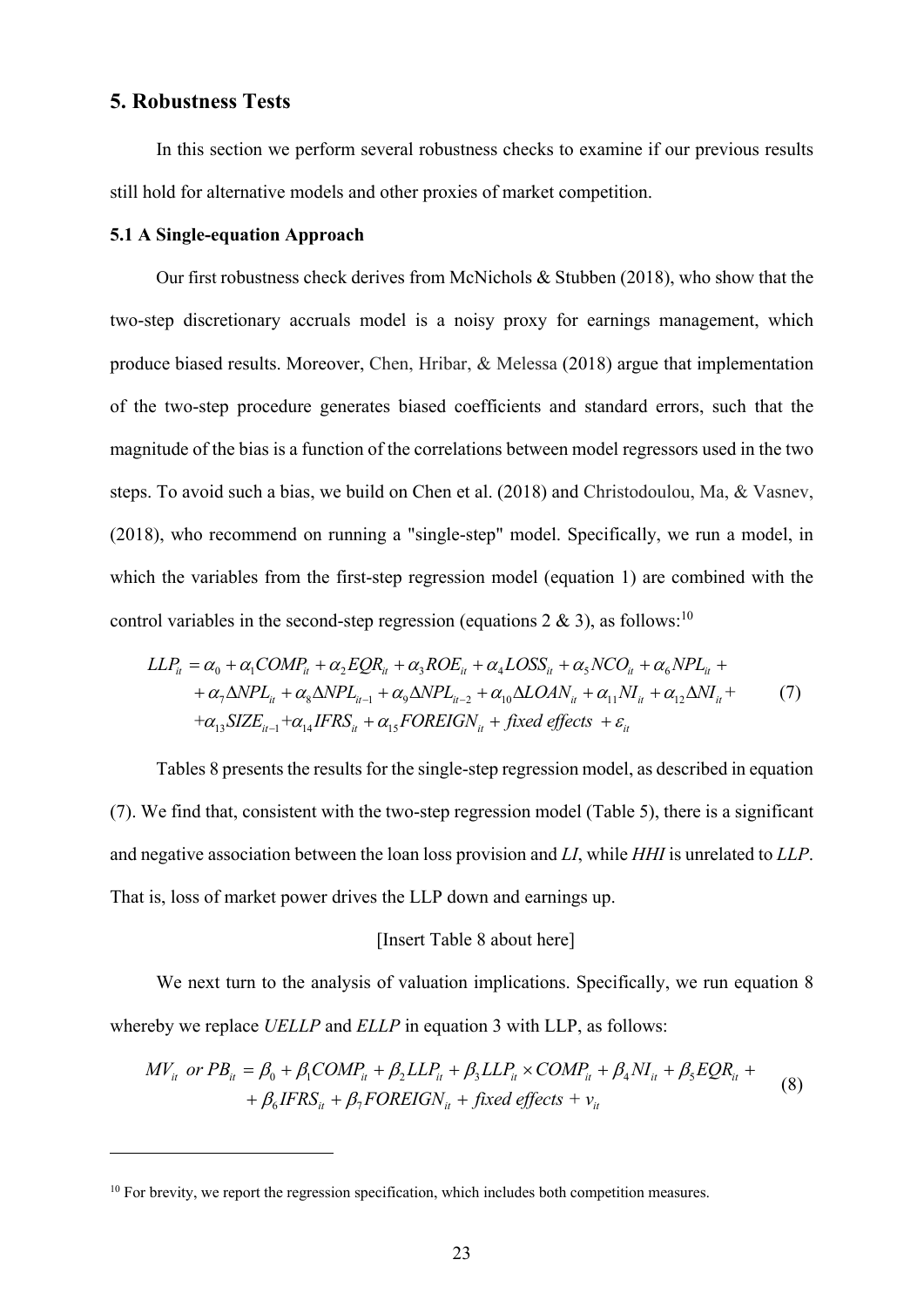The results are reported in Table 9. We again find that market valuations are negatively related to *LI* (column 1). This indicates that banks with lower market power (i.e., *LI* is higher), attract lower valuations. However, we find no relation between *LI* and growth opportunities (column 2). In columns 1 & 2 we also find that a higher *LLP* is not associated with valuations, which is inconsistent with prior US-based studies and the signaling hypothesis (Wahlen, 1994, Beaver & Engel, 1996; Liu et al., 1997; Lobo & Yang, 2001; Kanagaretnam, Lobo, & Yang., 2005; Tran et al., 2019). Finally, we see that in both models the interactions between *LLP* and the two measures of competition are not associated with market values (with the exception of column 1 in respect to *LI*), suggesting again that capital markets do not differentiate between valuation effects of LLP based on the intensity of market competition.

### [Insert Table 9 about here]

Finally, in Table 10 we test the predictive ability of *LLP* with respect to the future quality of the loan and whether this ability varies with market competition. Essentially, we replicate Table 7 whereby we replace *UELLP* with *LLP*. In Panel A we use future *NPL* as the measure of the quality of the loan book, whereas in Panel B we use *NCO* as a proxy for this quality, as follows:

$$
NPL_{ii+1/t+2/t+3} \text{ or } NCO_{ii+1/t+2/t+3} = \delta_0 + \delta_1 COMP_{ii} + \delta_2 LLP_{ii} + \delta_3 LLP_{ii} \times COMP_{ii} ++ \delta_4 GDP_t + \delta_5 UNEMP_t + \delta_6 Z_{ii} + \delta_7 ROE_{ii} ++ \delta_8 INEF_{ii} + \delta_9 NI_{ii} + \delta_{10} LR_{ii} + \delta_{11} IMP_{ii} + \delta_{12} IFRS_{ii} ++ \delta_{13} FOREIGN_{ii} + fixed effects + \varepsilon_{ii}
$$
\n(9)

Starting with Panel A, we find strong evidence that *LLP* is negatively related to future *NPL*. This supports the finding for *UELLP* reported in Panel A of Table 7, which shows that higher *UELLP* predicts a reduction in non-performing loans. The coefficients on the interactions of *LLP* with *LI* are negative and significant in all columns, consistent with the idea that *LLP* is associated with higher quality of the loan book when a bank market power is lower. The interaction between *LLP* and *HHI* is also negative and significant, albeit only in the one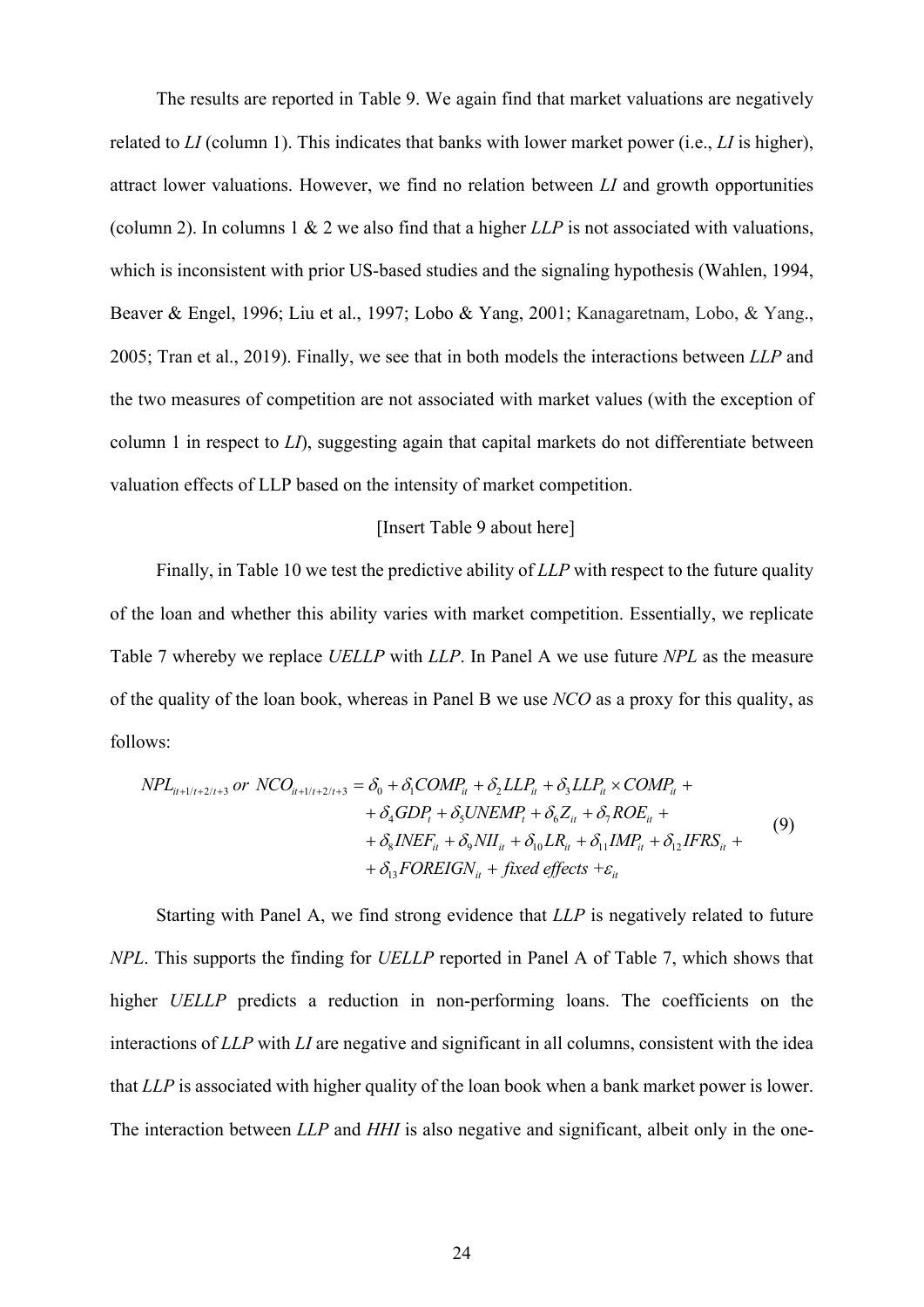year and two-year ahead prediction model.<sup>11</sup> Panel B shows that using future *NCO* as a quality measure yields similar results. Specifically, higher *LLP* is associated with lower net charge-offs in the subsequent three years and this relation is more pronounced the lower is a bank's market power and the level of market concentration.

## [Insert Table 10 about here]

Taken together, using the single-equation approach yields results that are largely consistent with our main results.

## **5.2. Adoption of IFRS 9 in 2018**

The next robustness check relates to a change in the accounting treatment of LLP that took place in 2018. In particular, starting January 2018, banks reporting under IFRS need to follow IFRS 9 ("*Financial Instruments*"), which replaces IAS 39. The key changes between IFRS 9 and IAS 39 in the context of banking are (1) transition from "Incurred Loss Model", which allows to delay the recognition of credit losses until there is objective evidence of impairment, to an "Expected Credit Loss Model", in which expected credit losses are recognized at each reporting period, even if no actual loss events have taken place; (2) when determining the amount of impairment, not only past events and current conditions are considered, but also reasonable and supportable forward-looking information. Although we have only 2018 in our sample period and control for it by using time fixed effects, we repeat the analysis after excluding 2018. We find that our main results are similar in 2012-2017 to aforementioned reported results.

#### **5.3 Alternative Measures of Competition**

Our last set of robustness checks seeks to find whether our results are sensitive to the way competition is defined and measured. To do that, we use three different measurers of market

<sup>&</sup>lt;sup>11</sup> Recall that in Panel A of Table 7 the interactions between *UELLP* and *LI* are insignificant, but the interactions between *UELLP* and *HHI* are negative and significant in the one year ahead prediction model.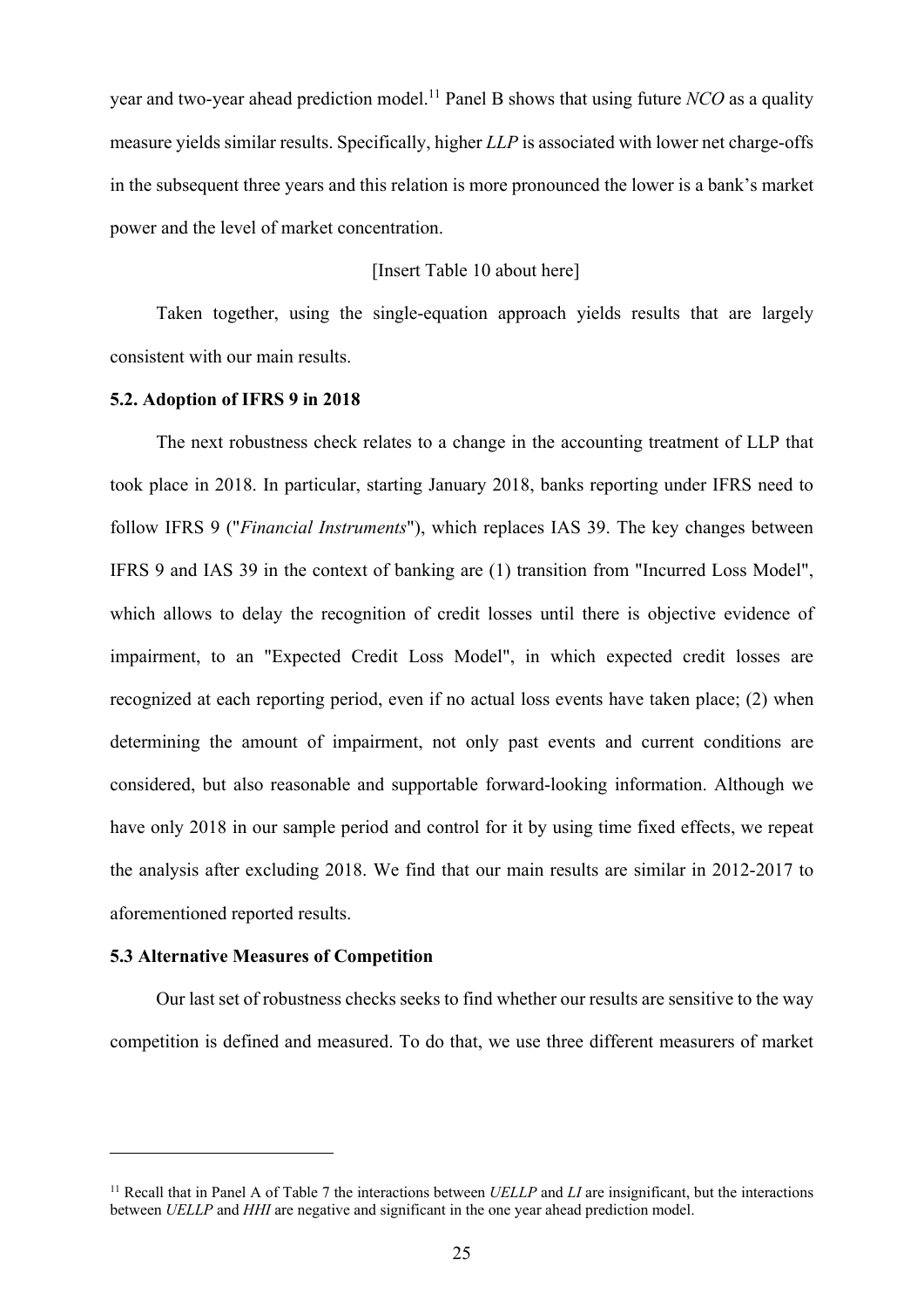competition, as presented below. In general, we confirm that our main results still hold for all alternative proxies of competition.

The first measure we use is the *k-Bank Concentration Ratio* (*CRk*). According to this index, concentration level in the banking system is given by a summation of market shares only for the  $k$  largest banks in the industry, as follows:<sup>12</sup>

$$
CR_k = \sum_{i=1}^k s_i
$$

note that the higher the index, the higher the concentration level, hence competition is lower.

The second measure of competition is the *H-statistic*. This index, introduced by Panzar & Rosse (1987), relies on the premise that banks will employ different pricing strategies in response to a change in input costs, depending on the market structure in which they operate. In other words, market power is measured by the extent to which changes in factor prices (unit price of funds, capital, labor, etc.) are reflected in bank revenues (interest income or total revenue). To examine the level of competition, we implement the following model for each country:

$$
ln(P_{ii}) = \beta_0 + \beta_1 ln(W_1)_{ii} + \beta_2 ln(W_2)_{ii} + \beta_3 ln(W_3)_{ii} + \beta_4 ln(Y_1)_{ii} + \beta_5 ln(Y_2)_{ii} + + \beta_6 ln(Y_3)_{ii} + \beta_7 IFRS_{ii} + \beta_8 FOREIGN_{ii} + fixed effects + u_{ii}
$$

where *P* is the ratio of gross interest revenue to total assets,  $W_1$  is the ratio of total interest expenses to total deposits and money market funding, *W*2 is the ratio of personnel expense to total assets,  $W_3$  is the ratio of other operating expense to total assets,  $Y_1$  is a control variable for the ratio of equity to total assets, *Y*2 is a control variable for the ratio of net loans to total assets, and *Y*3 is a control variable for the logarithm of total assets. The *H-statistic* is given by the sum of the elasticities of the total revenue with respect to bank's input prices  $(H = \beta_1 + \beta_2 + \beta_3)$ , which reflects the level of competition in the system (the higher the index, the greater the market competition).

<sup>&</sup>lt;sup>12</sup> In our analysis, we used  $CR_3$  and  $CR_5$ .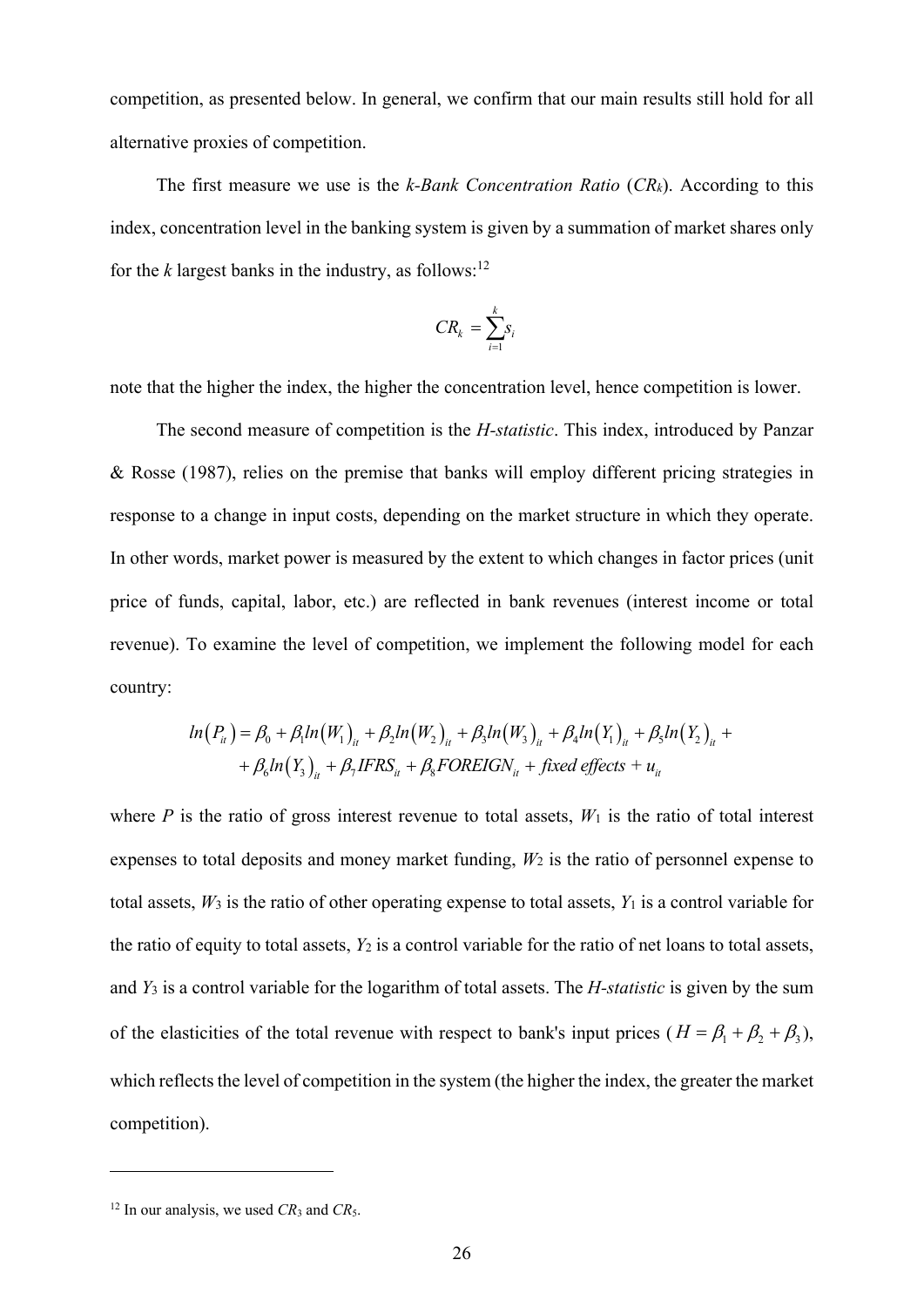Our last measure of market competition is the *Boone indicator*. This index, introduced by Boone (2008), gauges competition by the strength of the relation between efficiency (measured in terms of average cost) and bank performance (measured in terms of profitability). To examine the level of competition, we implement the following model for each country:

$$
ln(\pi_{ii}) = \beta_0 + \beta_1 ln(C_{ii}) + \beta_2 IFRS_{ii} + \beta_3 FOREIGN_{ii} + fixed\ effects + u_{ii}
$$

where  $\pi$  is bank profitability (measured by *ROA*) and *C* is the ratio of average cost (sum of interest expense, personnel expense and administrative and other operating expenses) to total income (sum of total revenue from interest and total non-interest revenue). The estimated Boone indicator  $\beta_i$  is negative. Lower values, i.e., more negative values, of  $\beta_i$  signify a bank is less efficient and faces more intense competition. The *Boone indicator* is given by the coefficient  $\beta_1$  (the higher the index, the lower the market competition).

## **6. Conclusion**

In this paper we show that when competitive pressure is more intense and a bank's market power decreases, bank managers use discretionary *LLP* more aggressively to increase reported earnings. However, we find that capital markets overlook the discretionary element in LLP. Specifically, we report evidence that *UELLP* is not priced, and this holds regardless of the intensity of the competition. Yet, we report that *UELLP* conveys positive information about banks' future non-performing loans and future net charge-offs, and this effect is more pronounced when competition is stronger. Our results suggest the possibility that market participants fail to understand the information content of accounting discretion in banks that operate in different competitive environments.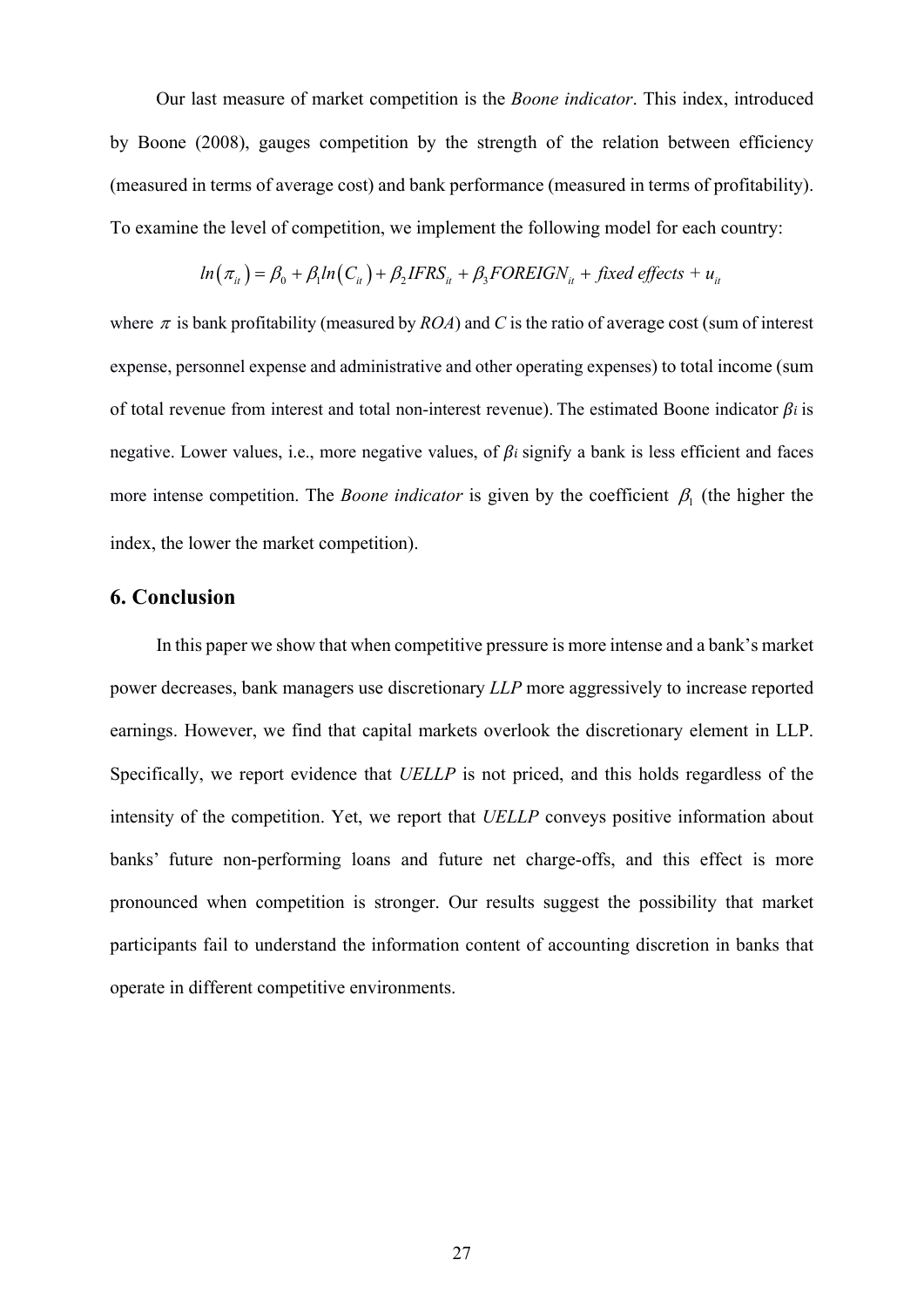## **References**

- Acharya, V. V., Hasan, I., & Saunders, A. (2006). Should banks be diversified? Evidence from individual bank loan portfolios. *The Journal of Business*, *79*(3), 1355-1412.
- Ahmed, A. S., Takeda, C., & Thomas, S. (1999). Bank loan loss provisions: a reexamination of capital management, earnings management and signaling effects. *Journal of Accounting and Economics*, *28*(1), 1-25.
- George, A. (1970). The market for 'Lemons': Quality uncertainty and the market mechanism. *Quarterly Journal of Economics*, 84(3), 488-500.
- Allen, B., Chan, K. K., Milne, A., & Thomas, S. (2012). Basel III: Is the cure worse than the disease?. *International Review of Financial Analysis*, *25*, 159-166.
- Allen, F., & Gale, D. (2000). Financial contagion. *Journal of Political Economy*, *108*(1), 1- 33.
- Allen, F., & Gale, D. (2004). Competition and financial stability. *Journal of Money, Credit and Banking*, 453-480.
- Anandarajan, A., Hasan, I., & McCarthy, C. (2007). Use of loan loss provisions for capital, earnings management and signalling by Australian banks. *Accounting & Finance*, *47*(3), 357-379.
- Anginer, D., Demirguc-Kunt, A., & Zhu, M. (2014). How does competition affect bank systemic risk?. *Journal of Financial Intermediation*, 23(1), 1-26.
- Bagnoli, M., & Watts, S. G. (2010). Oligopoly, disclosure, and earnings management. *The Accounting Review*, *85*(4), 1191-1214.
- Bai, J., Krishnamurthy, A., & Weymuller, C. H. (2018). Measuring liquidity mismatch in the banking sector. *The Journal of Finance*, *73*(1), 51-93.
- Ball, R., Kothari, S. P., & Robin, A. (2000). The effect of international institutional factors on properties of accounting earnings. *Journal of Accounting and Economics*, 29(1), 1-51.
- Ball, R., Robin, A., & Wu, J. S. (2003). Incentives versus standards: properties of accounting income in four East Asian countries. *Journal of Accounting and Economics*, 36(1- 3), 235-270.
- Beatty, A., & Liao, S. (2011). Do delays in expected loss recognition affect banks' willingness to lend?. *Journal of Accounting and Economics*, *52*(1), 1-20.
- Beatty, A., & Liao, S. (2014). Financial accounting in the banking industry: A review of the empirical literature. *Journal of Accounting and Economics*, *58*(2-3), 339-383.
- Beatty, A., Chamberlain, S. L., & Magliolo, J. (1995). Managing financial reports of commercial banks: The influence of taxes, regulatory capital, and earnings. *Journal of Accounting Research*, *33*(2), 231-261.
- Beaver, W. H., & Engel, E. E. (1996). Discretionary behavior with respect to allowances for loan losses and the behavior of security prices. *Journal of Accounting and Economics*, *22*(1-3), 177-206.
- Beaver, W., Eger, C., Ryan, S., & Wolfson, M. (1989). Financial reporting, supplemental disclosures, and bank share prices. *Journal of Accounting Research*, *27*(2), 157-178.
- Beck, T., De Jonghe, O., & Schepens, G. (2013). Bank competition and stability: Crosscountry heterogeneity. *Journal of Financial Intermediation*, *22*(2), 218-244.
- Beiner, S., Schmid, M. M., & Wanzenried, G. (2011). Product market competition, managerial incentives and firm valuation. *European Financial Management*, *17*(2), 331-366.
- Berger, A. N., Bonime, S. D., Covitz, D. M., & Hancock, D. (2000). Why are bank profits so persistent? The roles of product market competition, informational opacity, and regional/macroeconomic shocks. *Journal of Banking & Finance*, *24*(7), 1203-1235.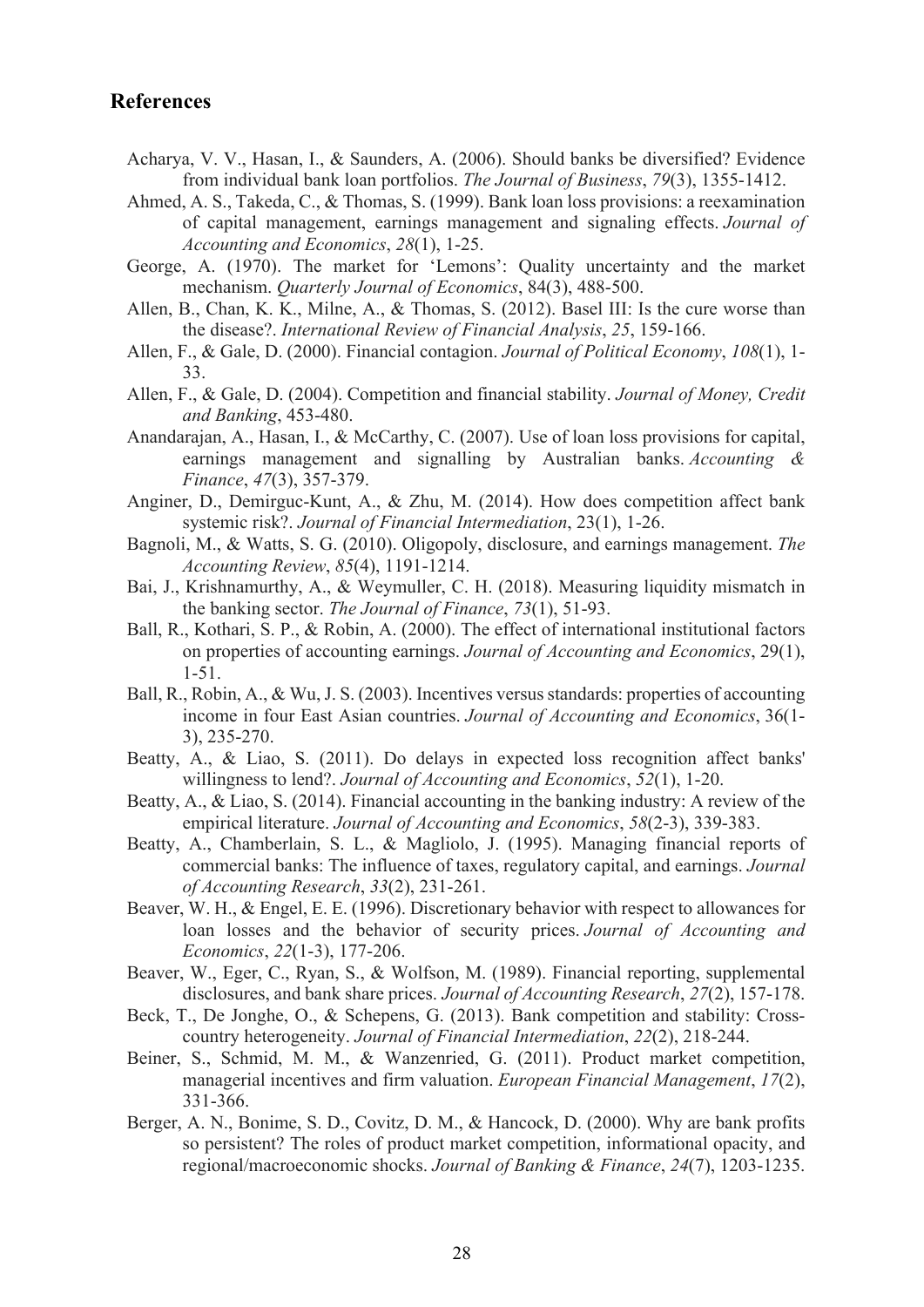- Berger, A. N., Demirgüç-Kunt, A., Levine, R., & Haubrich, J. G. (2004). Bank concentration and competition: An evolution in the making. *Journal of Money, Credit and Banking*, 433-451.
- Berger, A. N., Öztekin, Ö., & Roman, R. A. (2019). Geographic Deregulation and Bank Capital Structure. *Available at SSRN 3177995*.
- Berger, A.N., Klapper, L.F., & Turk Ariss, R., (2009). Bank competition and financial stability. *Journal of Financial Services Research 35* (2), 99–118.
- Bertrand, M., Schoar, A., & Thesmar, D. (2007). Banking deregulation and industry structure: Evidence from the French banking reforms of 1985. *The Journal of Finance*, *62*(2), 597-628.
- Bikker, J. A., & Haaf, K. (2002). Measures of competition and concentration in the banking industry: a review of the literature. *Economic & Financial Modelling*, *9*(2), 53-98.
- Boone, J. (2008). A new way to measure competition. *The Economic Journal*, *118*(531), 1245-1261.
- Boyd, J. H., & De Nicolo, G. (2005). The theory of bank risk taking and competition revisited. *The Journal of Finance*, *60*(3), 1329-1343.
- Boyd, J. H., & Graham, S. L. (1988). The profitability and risk effects of allowing bank holding. *Federal Reserve Bank of Minneapolis. Quarterly Review-Federal Reserve Bank of Minneapolis*, *12*(2), 3.
- Boyd, J. H., & Runkle, D. E. (1993). Size and performance of banking firms: Testing the predictions of theory. *Journal of Monetary Economics*, *31*(1), 47-67.
- Bremus, F. M. (2015). Cross-border banking, bank market structures and market power: Theory and cross-country evidence. *Journal of Banking & Finance*, *50*, 242-259.
- Burks, J. J., Cuny, C., Gerakos, J., & Granja, J. (2018). Competition and voluntary disclosure: Evidence from deregulation in the banking industry. *Review of Accounting Studies, 23*(4), 1471-1511.
- Bushman, R. M., & Williams, C. D. (2012). Accounting discretion, loan loss provisioning, and discipline of banks' risk-taking. *Journal of Accounting and Economics*, *54*(1), 1-18.
- Bushman, R. M., Hendricks, B. E., & Williams, C. D. (2016). Bank competition: Measurement, decision‐making, and risk‐taking. *Journal of Accounting Research*, *54*(3), 777-826.
- Camfferman, K. (2015). The emergence of the 'incurred-loss' model for credit losses in IAS 39. *Accounting in Europe*, 12(1), 1-35.
- Carter, M. E., Lynch, L. J., & Zechman, S. L. (2009). Changes in bonus contracts in the post-Sarbanes–Oxley era. *Review of Accounting Studies*, *14*(4), 480-506.
- Casu, B., & Girardone, C. (2006). Bank competition, concentration and efficiency in the single European market. *The Manchester School*, *74*(4), 441-468.
- Casu, B., Girardone, C. and Molyneux, P. (2015). *Introduction to Banking.* Financial Times/Prentice Hall. ISBN 978-0-273-71813-0.
- Cetorelli, N., & Gambera, M. (2001). Banking market structure, financial dependence and growth: International evidence from industry data. *The Journal of Finance*, *56*(2), 617-648.
- Chen, P., & Daley, L. (1996). Regulatory capital, tax, and earnings management effects on loan loss accruals in the Canadian banking industry. *Contemporary Accounting Research*, *13*(1), 91-128.
- Chen, W., Hribar, P., & Melessa, S. (2018). Incorrect inferences when using residuals as dependent variables. *Journal of Accounting Research*, *56*(3), 751-796.
- Chen, X. (2007). Banking deregulation and credit risk: Evidence from the EU. *Journal of Financial Stability*, *2*(4), 356-390.
- Christodoulou, D., Ma, L., & Vasnev, A. (2018). Inference‐in‐residuals as an Estimation Method for Earnings Management. *Abacus*, *54*(2), 154-180.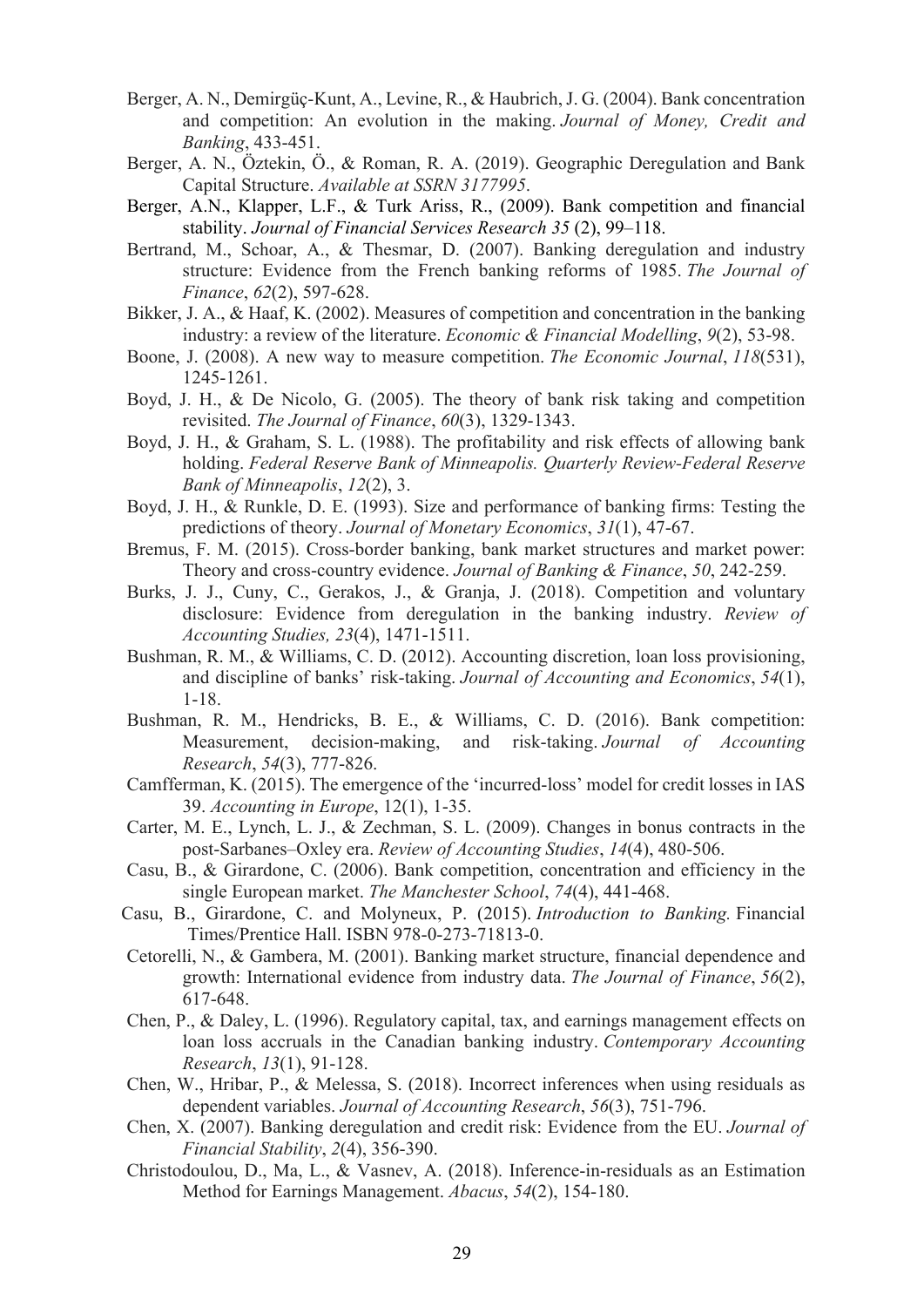- Claessens, S., & Laeven, L. (2004). What Drives Bank Competition? Some International Evidence. *Journal of Money, Credit, and Banking* 36, 563-583.
- Clark, R., Allen, J., & Houde, J. F. (2008). *Market Structure and the Diffusion of Electronic Banking* (No. 1015). Society for Economic Dynamics.
- Collins, J. H., Shackelford, D. A., & Wahlen, J. M. (1995). Bank differences in the coordination of regulatory capital, earnings, and taxes. *Journal of Accounting Research*, *33*(2), 263-291.
- Corbae, D., & Levine, R. (2019). Competition, stability, and efficiency in the banking industry. *Manuscript, University of Wisconsin*.
- Datta, S., Iskandar-Datta, M., & Singh, V. (2013). Product market power, industry structure, and corporate earnings management. *Journal of Banking & Finance*, *37*(8), 3273- 3285.
- De Cesari, A., Gilder, D., Huang, W., & Onali, E. (2019). Market Contestability and Bank Payout Policy. *Available at SSRN 3385441*.
- Delis, M. D., Kokas, S., & Ongena, S. (2017). Bank market power and firm performance. *Review of Finance*, *21*(1), 299-326.
- Dell'Ariccia, G., Friedman, E., & Marquez, R. (1999). Adverse selection as a barrier to entry in the banking industry. *The RAND Journal of Economics*, 515-534.
- Dhaliwal, D., Huang, S., Khurana, I. K., & Pereira, R. (2014). Product market competition and conditional conservatism. *Review of Accounting Studies*, *19*(4), 1309-1345.
- Dick, A. A., & Lehnert, A. (2010). Personal bankruptcy and credit market competition. *The Journal of Finance*, *65*(2), 655-686.
- Dou, Y., Ryan, S. G., & Zou, Y. (2018). The effect of credit competition on banks' loanloss provisions. *Journal of Financial and Quantitative Analysis (JFQA), 53(3)*, 1195-1226.
- Doyle, J., Ge, W., & McVay, S. (2007). Determinants of weaknesses in internal control over financial reporting. *Journal of Accounting and Economics*, *44*(1-2), 193-223.
- Elnahass, M., Izzeldin, M., & Abdelsalam, O. (2014). Loan loss provisions, bank valuations and discretion: A comparative study between conventional and Islamic banks. *Journal of Economic Behavior & Organization*, *103*, S160-S173.
- Fama, E. F., & MacBeth, J. D. (1973). Risk, return, and equilibrium: Empirical tests. *Journal of Political Economy*, *81*(3), 607-636.
- Fan, J. P., & Wong, T. J. (2002). Corporate ownership structure and the informativeness of accounting earnings in East Asia. *Journal of Accounting and Economics*, *33*(3), 401- 425.
- Favara, G., & Giannetti, M. (2017). Forced asset sales and the concentration of outstanding debt: evidence from the mortgage market. *The Journal of Finance*, *72*(3), 1081- 1118.
- Fiordelisi, F., & Mare, D. S. (2014). Competition and financial stability in European cooperative banks. *Journal of International Money and Finance*, *45*, 1-16.
- Flannery, M. J., Kwan, S. H., & Nimalendran, M. (2004). Market evidence on the opaqueness of banking firms' assets. *Journal of Financial Economics*, *71*(3), 419- 460.
- Fonseca, A. R., & Gonzalez, F. (2008). Cross-country determinants of bank income smoothing by managing loan-loss provisions. *Journal of Banking & Finance*, *32*(2), 217-228.
- Gebhardt, G. U., & Novotny-Farkas, Z. (2011). Mandatory IFRS adoption and accounting quality of European banks. *Journal of Business Finance & Accounting, 38*(3-4), 289-333.
- Goddard, J., Liu, H., Molyneux, P., & Wilson, J. O. (2011). The persistence of bank profit. *Journal of Banking & Finance*, *35*(11), 2881-2890.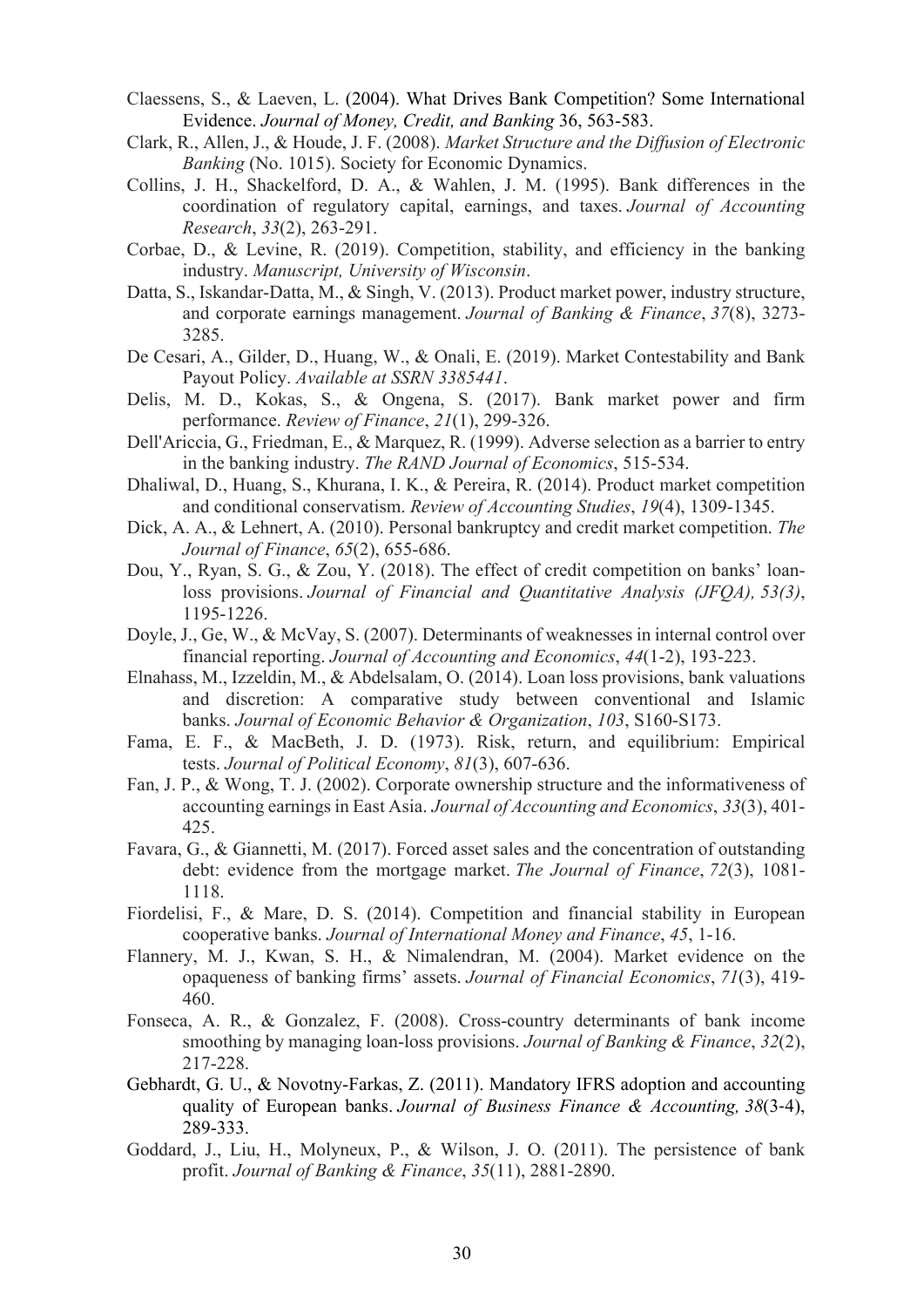- Goddard, J., Molyneux, P., & Wilson, J. O. (2004). Dynamics of growth and profitability in banking. *Journal of Money, Credit and Banking*, 1069-1090.
- Goetz, M. R. (2018). Competition and bank stability. *Journal of Financial Intermediation*, *35*, 57-69.
- Gormley, T., Gupta, N., & Jha, A. (2018). Quiet life no more? corporate bankruptcy and bank competition. *Journal of Financial and Quantitative Analysis, 53*(2), 581-611.
- Graham, J. R., Harvey, C. R., & Rajgopal, S. (2005). The economic implications of corporate financial reporting. *Journal of Accounting and Economics*, *40*(1-3), 3-73.
- Greenawalt, M. B., & Sinkey, J. F. (1988). Bank loan-loss provisions and the incomesmoothing hypothesis: an empirical analysis, 1976–1984. *Journal of Financial Services Research*, *1*(4), 301-318.
- Habib, M. A., & Ljungqvist, A. (2005). Firm value and managerial incentives: a stochastic frontier approach. *The Journal of Business*, *78*(6), 2053-2094.
- Hauswald, R., & Marquez, R. (2003). Information technology and financial services competition. *The Review of Financial Studies*, *16*(3), 921-948.
- Hung, C. H. D., Jiang, Y., Liu, F. H., & Tu, H. (2018). Competition or manipulation? An empirical evidence of determinants of the earnings persistence of the US banks. *Journal of Banking & Finance*, *88*, 442-454.
- Jiang, L., Levine, R., & Lin, C. (2016). Competition and bank opacity. *The Review of Financial Studies*, *29*(7), 1911-1942.
- Jiang, L., Levine, R., & Lin, C. (2018) "Does competition affect bank risk?", *NBER Working Paper No. 23080*.
- Kanagaretnam, K., Krishnan, G. V., & Lobo, G. J. (2009). Is the market valuation of banks' loan loss provision conditional on auditor reputation?. *Journal of Banking & Finance*, *33*(6), 1039-1047.
- Kanagaretnam, K., Lobo, G. J., & Yang, D. H. (2004). Joint tests of signaling and income smoothing through bank loan loss provisions. *Contemporary Accounting Research*, *21*(4), 843-884.
- Kanagaretnam, K., Lobo, G. J., & Yang, D. H. (2005). Determinants of signaling by banks through loan loss provisions. *Journal of Business Research*, *58*(3), 312-320.
- Keeley, M. C. (1990). Deposit insurance, risk, and market power in banking. *The American Economic Review*, 1183-1200.
- Kim, J. B., & Yi, C. H. (2006). Ownership structure, business group affiliation, listing status, and earnings management: Evidence from Korea. *Contemporary Accounting Research*, *23*(2), 427-464.
- Kim, M. S., & Kross, W. (1998). The impact of the 1989 change in bank capital standards on loan loss provisions and loan write-offs. *Journal of Accounting and Economics*, *25*(1), 69-99.
- Laeven, L., & Levine, R. (2009). Bank governance, regulation and risk taking. *Journal of Financial Economics*, *93*(2), 259-275.
- Lemma, T. T., Negash, M., Mlilo, M., & Lulseged, A. (2018). Institutional ownership, product market competition, and earnings management: Some evidence from international data. *Journal of Business Research*, *90*, 151-163.
- Lerner, A. P. (1934). The Concept of Monopoly and the Measurement of Monopoly Power. *The Review of Economic Studies*, *1*(3), 157-175.
- Li, S. (2010). Does mandatory adoption of International Financial Reporting Standards in the European Union reduce the cost of equity capital?. *The accounting review*, *85*(2), 607-636.
- Liu, C. C., Ryan, S. G., & Wahlen, J. M. (1997). Differential valuation implications of loan loss provisions across banks and fiscal quarters. *Accounting Review*, 133-146.
- Livne, G., Markarian, G., & Milne, A. (2011). Bankers' compensation and fair value accounting. *Journal of Corporate Finance*, *17*(4), 1096-1115.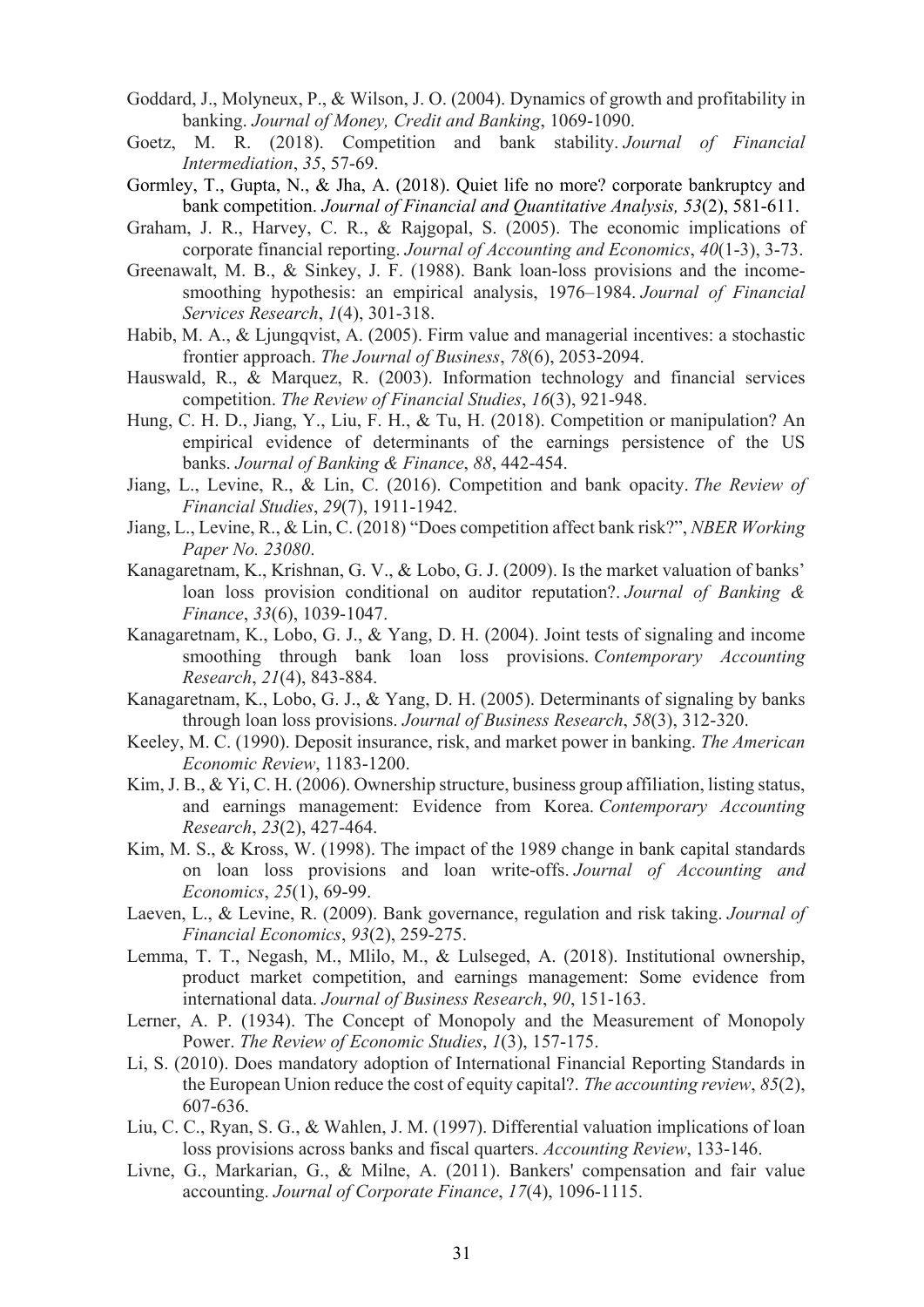- Lobo, G. J., & Yang, D. H. (2001). Bank managers' heterogeneous decisions on discretionary loan loss provisions. *Review of Quantitative Finance and Accounting*, *16*(3), 223-250.
- Louzis, D. P., Vouldis, A. T., & Metaxas, V. L. (2012). Macroeconomic and bank-specific determinants of non-performing loans in Greece: A comparative study of mortgage, business and consumer loan portfolios. *Journal of Banking & Finance*, *36*(4), 1012- 1027.
- Marciukaityte, D., & Park, J. C. (2009). Market competition and earnings management. *Available at SSRN 1361905*.
- Markarian, G., & Santalo, J. (2014). Product market competition, information and earnings management. *Journal of Business Finance & Accounting*, *41*(5-6), 572-599.
- McNichols, M. F., & Stubben, S. R. (2018). Research design issues in studies using discretionary accruals. *Abacus*, *54*(2), 227-246.
- Mishkin, F. S. (1999). Global financial instability: framework, events, issues. *Journal of Economic Perspectives*, *13*(4), 3-20.
- Moyer, S. E. (1990). Capital adequacy ratio regulations and accounting choices in commercial banks. *Journal of Accounting and Economics*, *13*(2), 123-154.
- Nicoletti, A. (2018). The effects of bank regulators and external auditors on loan loss provisions. *Journal of Accounting and Economics*, *66*(1), 244-265.
- Panzar, J. C., & Rosse, J. N. (1987). Testing for" monopoly" equilibrium. *The Journal of Industrial Economics*, 443-456.
- Penman, S. H., Richardson, S. A., & Tuna, I. (2007). The book-to-price effect in stock returns: accounting for leverage. *Journal of Accounting Research*, *45*(2), 427-467.
- Petersen, M. A. (2009). Estimating standard errors in finance panel data sets: Comparing approaches. *The Review of Financial Studies*, *22*(1), 435-480.
- Price, S. M., Doran, J. S., Peterson, D. R., & Bliss, B. A. (2012). Earnings conference calls and stock returns: The incremental informativeness of textual tone. *Journal of Banking & Finance*, 36(4), 992-1011
- Ruckes, M. (2004). Bank competition and credit standards. *Review of Financial Studies*, *17*(4), 1073-1102.
- Sambharya, R. B. (2011). Security analysts' earnings forecasts as a measure of firm performance. *Management Decision*.
- Schaeck, K., & Čihák, M. (2010). Competition, efficiency, and soundness in banking: An industrial organization perspective. *European Banking Center Discussion Paper*, (2010-20S).
- Schaeck, K., Cihak, M., & Wolfe, S. (2009). Are competitive banking systems more stable?. *Journal of Money, Credit and Banking*, *41*(4), 711-734.
- Shaffer, S. (2004). Patterns of competition in banking. *Journal of Economics and Business*, *56*(4), 287-313.
- Shi, G., Sun, J., & Zhang, L. (2018). Product market competition and earnings management: A firm‐level analysis. *Journal of Business Finance & Accounting*, *45*(5-6), 604-624.
- Shleifer, A. (2004). Does competition destroy ethical behavior?. *American Economic Review*, *94*(2), 414-418.
- Song, F., & Thakor, A. V. (2019). Bank culture. *Journal of Financial Intermediation*, *39*, 59-79.
- Stein, J. C. (1989). Efficient capital markets, inefficient firms: A model of myopic corporate behavior. *The Quarterly Journal of Economics*, *104*(4), 655-669.
- Stigler, G. J. (1961). The economics of information. *Journal of Political Economy*, *69*(3), 213-225.
- Tomy, R. E. (2019). Threat of entry and the use of discretion in banks' financial reporting. *Journal of Accounting and Economics*, *67*(1), 1-35.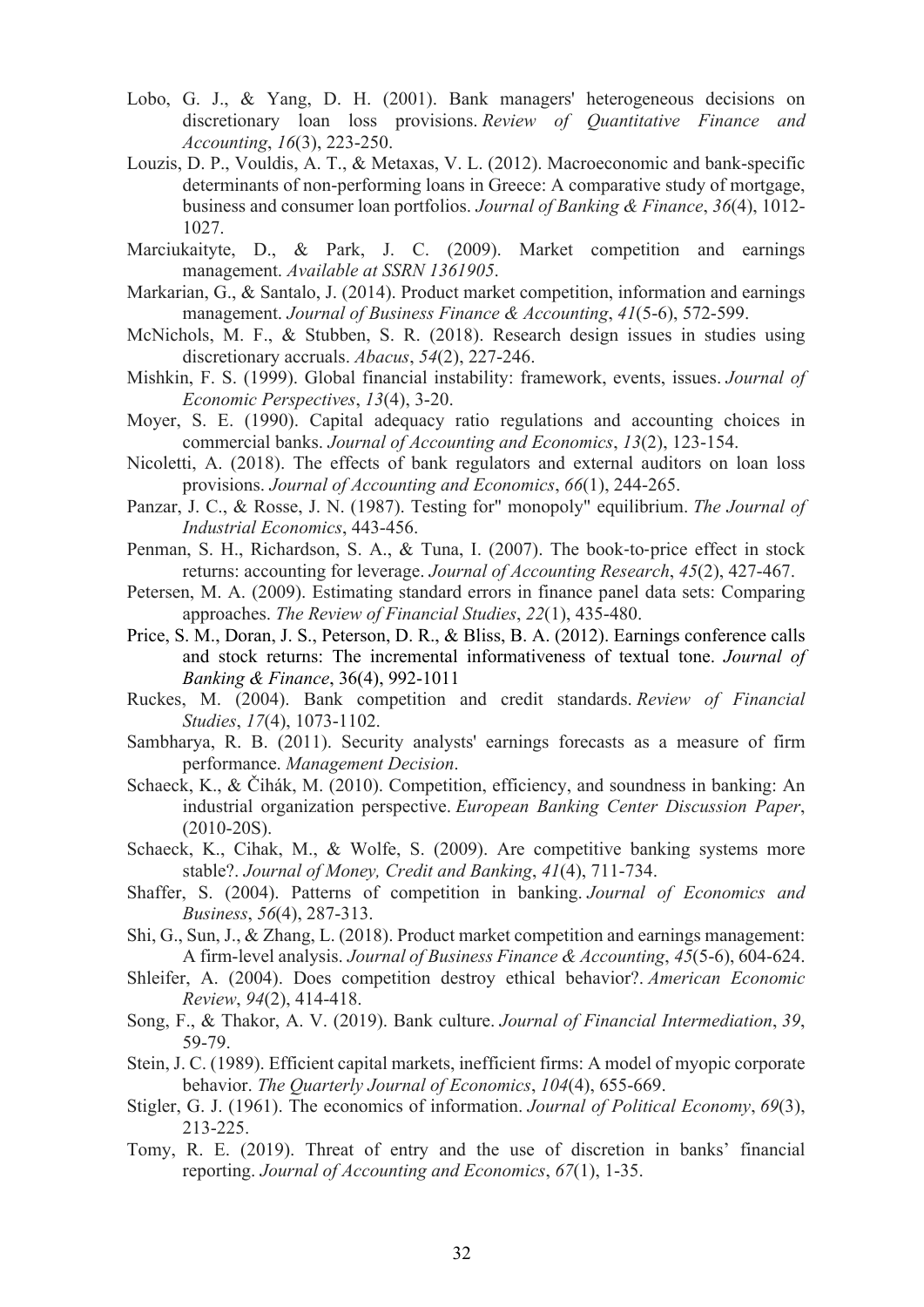- Tran, D. V., Hassan, M. K., & Houston, R. (2019). Discretionary loan loss provision behavior in the US banking industry. *Review of Quantitative Finance and Accounting*, 55, 605-645.
- Wahlen, J. M. (1994). The nature of information in commercial bank loan loss disclosures. *Accounting Review*, 455-478.
- Watts, R. L., & Zimmerman, J. L. (1978). Towards a positive theory of the determination of accounting standards. *Accounting Review*, 112-134.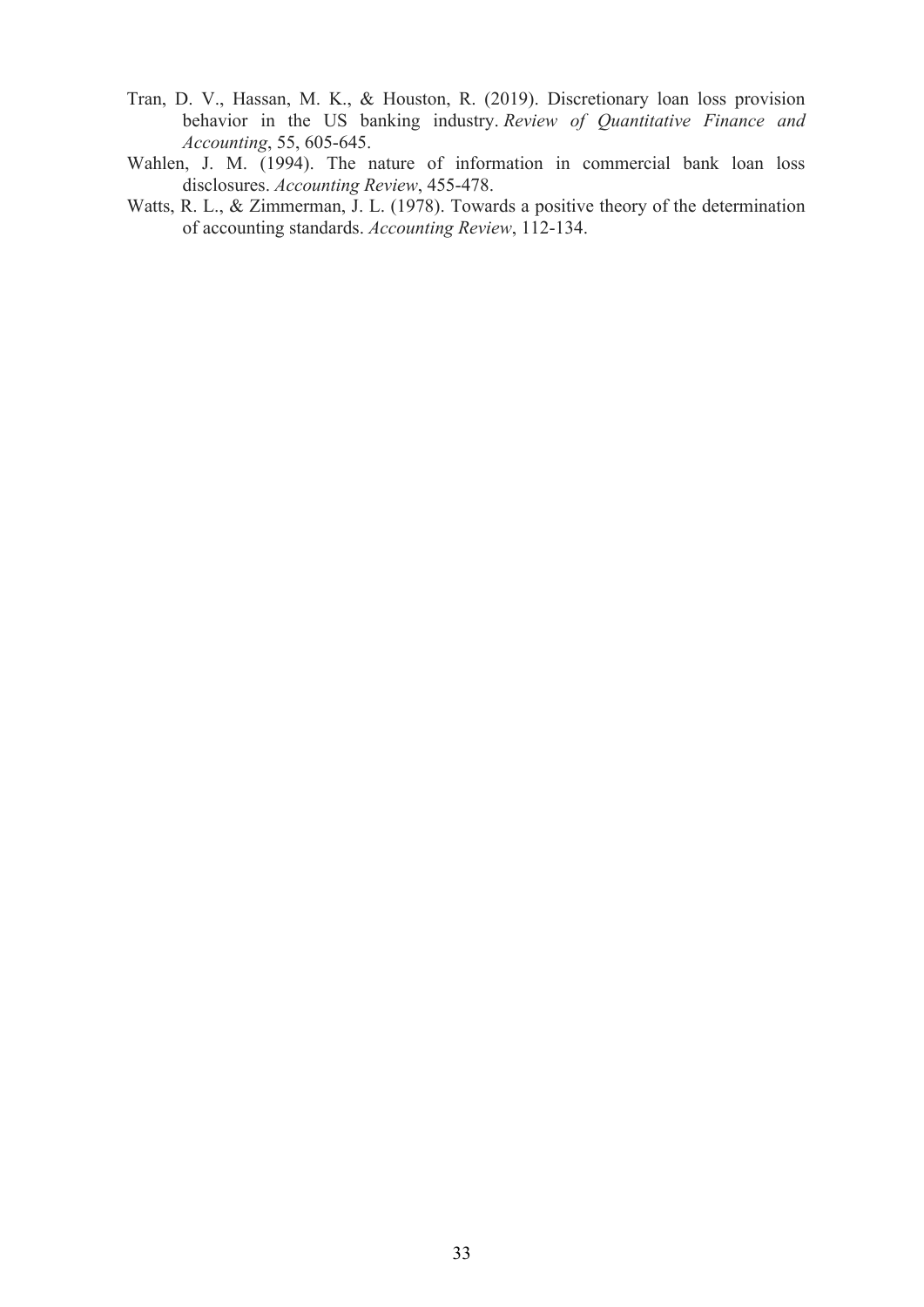#### **Appendix: The Lerner Index and the Herfindahl–Hirschman Index**

#### Lerner Index (LI):

The LI is measured for each bank-year and is defined as the percentile deviation of the equilibrium product price (*P*) from its marginal cost (*MC*), as follows:

$$
LI = \frac{P - MC}{P}
$$

We follow Berger, Klapper, & Turk-Ariss (2009), Beck, De Jonghe, & Schepens (2013), Ryan et al. (2014) to measure P as the ratio of total revenues to total assets, and estimating MC on the basis of a translog cost function with one output factor (total assets) and three input price factors (labor price, physical capital price, borrowed funds price). Therefore, we estimate the following cost function model:

$$
ln(C) = \alpha + \beta_1 ln(Q) + \beta_2 [ln(Q)]^2 + \sum_{j=1}^3 \gamma_j ln(W_j) + \sum_{j=1}^3 \sum_{k=1}^3 \gamma_{j,k} ln(W_j) ln(W_k) +
$$
  
+ 
$$
\sum_{j=1}^3 \delta_j ln(W_j) ln(Q) + IFRS + FOREIGN + fixed effects + \varepsilon
$$

where *C* is the total operating costs (interest, personnel, administrative, and other operating expense), *Q* is the bank total assets,  $W_l$  is the ratio of personnel expense to total assets,  $W_2$  is the ratio of other non-interest expenses to fixed assets,  $W_3$  is the ratio of interest paid on customer deposits and short-term funding. We also control for the set of accounting standards in force (*IFRS*) by using a dummy equal to 1 if a bank reports according to IFRS (and 0 otherwise), and for non-domestic banks (*FOREIGN*) by using a dummy, equals to 1 if a bank has foreign ownership (and 0 otherwise). $^{13}$ 

<sup>&</sup>lt;sup>13</sup> In some countries (e.g., Denmark, France, Germany, Israel, and Mexico) banks can report according to local GAAP.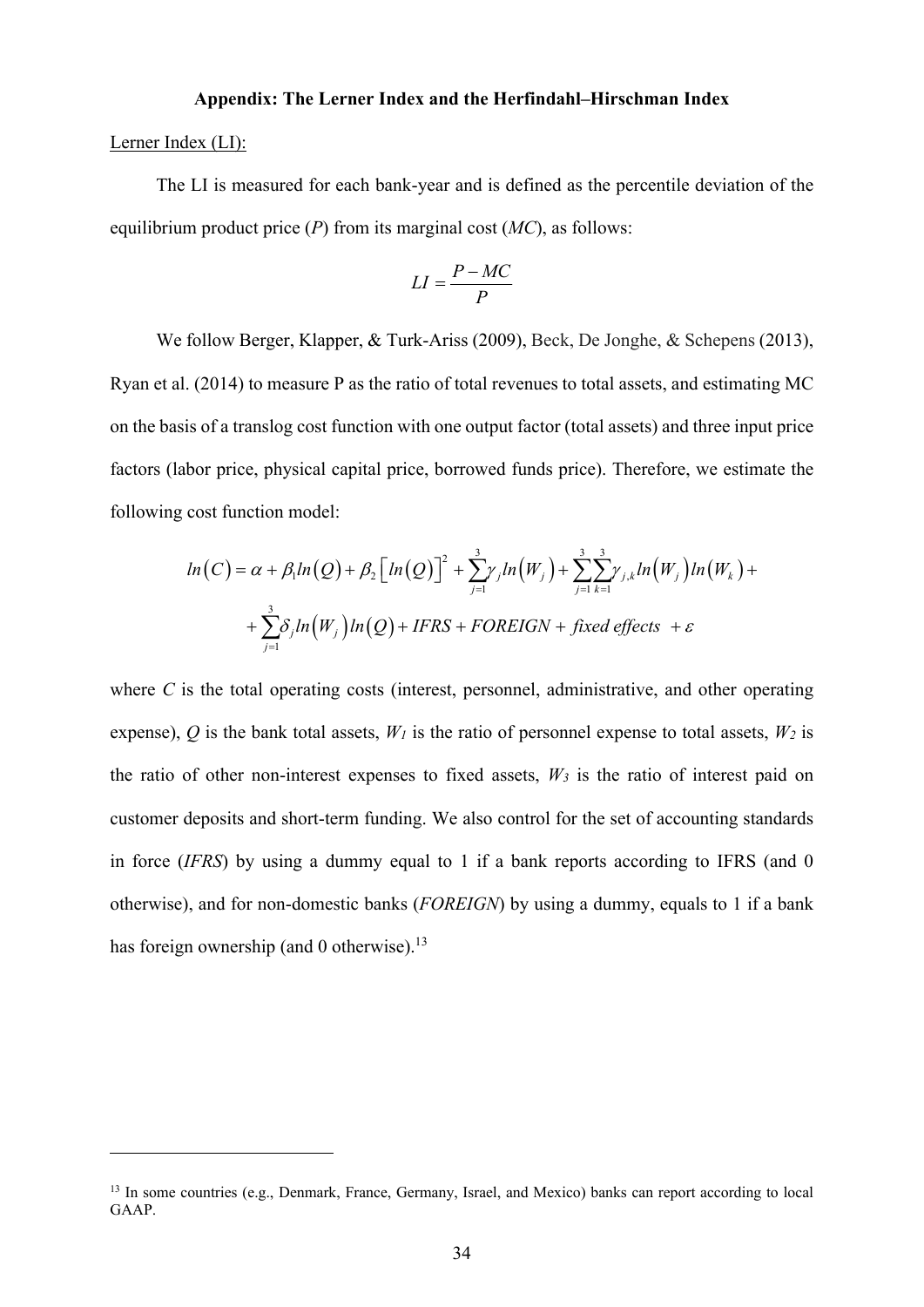We also impose the following constraints for homogeneity (De Cesari, Gilder, Huang, & Onali, 2019):

$$
\gamma_1 + \gamma_2 + \gamma_3 = 1
$$
  
\n
$$
\gamma_{1,1} + \gamma_{1,2} + \gamma_{1,3} = 0
$$
  
\n
$$
\gamma_{2,2} + \gamma_{2,1} + \gamma_{2,3} = 0
$$
  
\n
$$
\gamma_{3,3} + \gamma_{3,1} + \gamma_{3,2} = 0
$$
  
\n
$$
\delta_1 + \delta_2 + \delta_3 = 0
$$

The estimated coefficients ( $\beta_1, \beta_2, \delta_3, \delta_4$ ) of the above equation are then employed to obtain the marginal costs, such that:

$$
MC = \frac{C}{Q} \bigg[ \beta_1 + 2\beta_2 ln(Q) + \sum_{j=1}^3 \delta_j ln(W_j) \bigg]
$$

Since a higher LI means greater market power, or lower competition, we multiply it by - 1 so higher values imply greater competition.

#### Herfindahl–Hirschman Index (HHI):

The HHI is given by a summation over the squares of market shares (measured by total assets of the bank) for all banks in a country-year, as follows:<sup>14</sup>

$$
HHI = \sum_{i=1}^{n} s_i^2
$$

where  $s_i$  is the market share of bank *i* in respect to the book value of bank total assets, and *n* is the annual number of active banks in the economy.<sup>15</sup> As with LI, we multiply HHI by  $-1$  to obtain a measure that captures lower concentration rate (or higher level of competition).

 Note that since our measure of competition in this paper derives both from the perspective of market competition (LI) and market concentration (HHI), it is important to understand the reciprocation between these two perspectives. Factually, prior literature has

<sup>&</sup>lt;sup>14</sup> The US Department of Justice regards HHI between 0.15 and 0.25 as an indicator of moderate concentration and HHI above 0.25 as highly concentrated (see: https://www.justice.gov/atr/herfindahl-hirschman-index). <sup>15</sup> Previous research usually used either: (1) bank's total assets, (2) bank's loans, or (3) bank's deposits from customers as an estimator of the bank's market share  $(s_i)$ .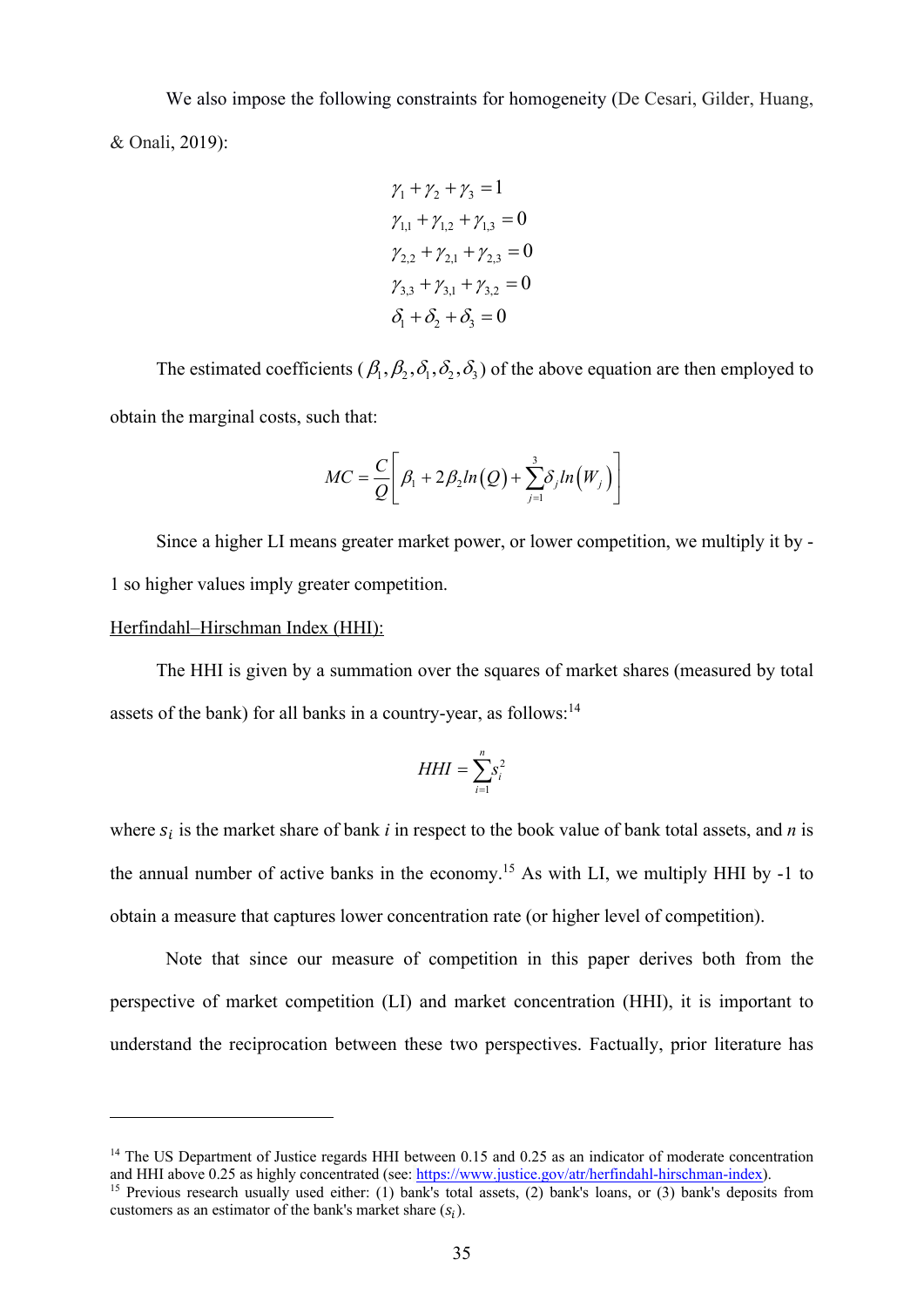found conflicting results. For example, Bikker & Haaf (2002) suggest an inverse relationship between competition and concentration, based on the assumption that the more centralized the market, the less need for cartelistic pacts between other banks in the market, hence competition level is lower. However, other papers have argued that concentration is a poor proxy for competition (Shaffer, 2004; Berger, Demirgüç-Kunt, Levine, & Haubrich, 2004; Claessens & Laeven 2004; Casu & Girardone, 2006; Bremus, 2015). The reason for that is that market concentration ignores an important feature of the competitive pressures facing banks, therefore does not always consistent with market competition (for example, in a market with large numbers of firms and weak regulation, we would expect low concentration and low competition to co-exist).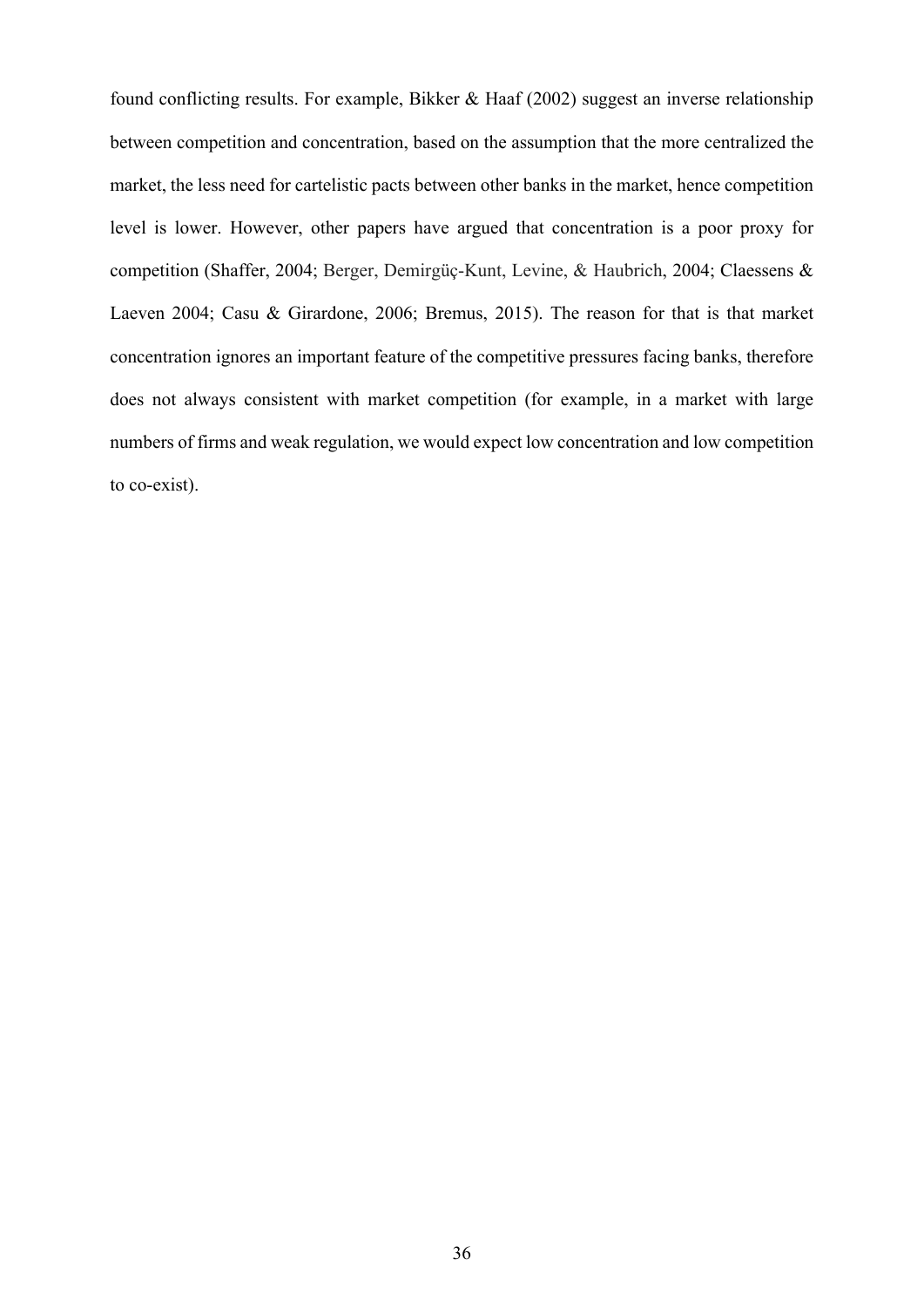## **Table 1: Variable definitions**

| <b>Variable Name</b>  | <b>Description</b>                                                                                                                                                                    |
|-----------------------|---------------------------------------------------------------------------------------------------------------------------------------------------------------------------------------|
| Dependent variables   |                                                                                                                                                                                       |
| <i>LLP</i>            | Loan loss provision scaled by beginning total assets.                                                                                                                                 |
| UELLP                 | Unexpected component of LLP (reflecting bank managers' subjective judgement in<br>determining $LLP$ ) estimated as the residual of equation 1 (see Table 4).                          |
| M V                   | Natural logarithm of market value of equity measured three months after financial statements<br>release date                                                                          |
| PB                    | Price-to-book (P/B ratio), calculated as equity market value three months after financial<br>statements release date divided by book value of equity.                                 |
| NCO                   | Net charge-offs scaled by beginning total assets.                                                                                                                                     |
| NPL                   | Non-performing loans scaled by beginning total assets.                                                                                                                                |
| Independent variables |                                                                                                                                                                                       |
| CAP                   | Bank total capital ratio.                                                                                                                                                             |
| CPI                   | Annual inflation rate.                                                                                                                                                                |
| <b>ELLP</b>           | Expected component of LLP (reflecting the fundamental accounting measure of loan loss<br>provision), estimated as the fitted value of equation 1 (see Table 4).                       |
| EQR                   | Total equity over total assets.                                                                                                                                                       |
| <b>FOREIGN</b>        | Dummy indicator for non-domestic banks (equals to 1 if a bank has foreign ownership and 0<br>otherwise).                                                                              |
| HHI                   | The Herfindahl-Hirschman index (HHI = $\sum_{i=1}^{n} s_i^2$ ). $s_i$ represents the market share in total<br>assets of bank i in a given year. See the Appendix for further details. |
| <b>IFRS</b>           | Dummy indicator for the set of accounting standards in force (equals to 1 if a bank reports<br>according to IFRS and 0 otherwise).                                                    |
| <b>IMP</b>            | Impaired loans over total equity.                                                                                                                                                     |
| <b>INEF</b>           | Operating expenses over operating income.                                                                                                                                             |
| LI                    | The Lerner index (LI = $\frac{P-MC}{P}$ ). P is the equilibrium product price for the bank, and MC is bank<br>marginal cost. See the Appendix for further details.                    |
| <b>LOAN</b>           | Gross loans scaled by beginning total assets.                                                                                                                                         |
| LOSS                  | Dummy indicator for banks with a negative income (equals to 1 if a bank reports on a loss and<br>0 otherwise).                                                                        |
| LR                    | Total liabilities over total assets.                                                                                                                                                  |
| NI                    | Net income before loan loss provision scaled by beginning total assets.                                                                                                               |
| <b>ROE</b>            | Net income over total equity.                                                                                                                                                         |
| SIZE                  | Natural logarithm of total assets book value.                                                                                                                                         |
| Ζ                     | An indicator of bank stability, measures by the sum of bank return on assets (ROA) and its<br>shareholder equity ratio $(EQR)$ over the standard deviation of ROA.                    |
| <b>TIER1</b>          | Ratio of Tier 1 capital to risk weighted assets.                                                                                                                                      |
| $\triangle GDP$       | Annual change in GDP.                                                                                                                                                                 |
| <b>ALOAN</b>          | Change in LOAN scaled by beginning total assets.                                                                                                                                      |
| $\Delta NI$           | Change in NI scaled by beginning total assets.                                                                                                                                        |
| $\triangle NPL$       | Change in NPL scaled by beginning total assets.                                                                                                                                       |
| ∆UNEMP                | Annual change in unemployment rates.                                                                                                                                                  |

This table provides notations and definitions for all tested variables in the empirical models.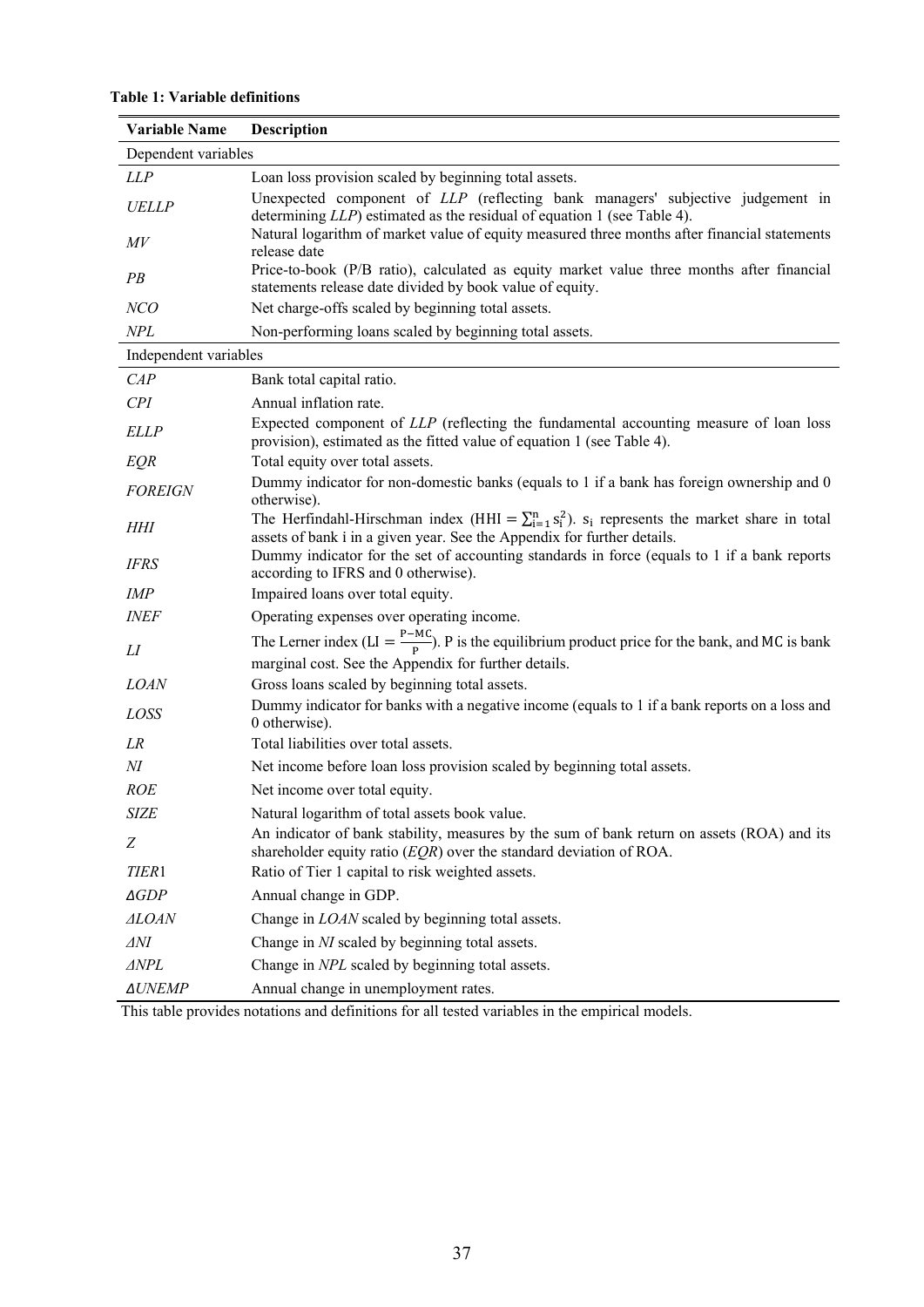## **Table 2: Descriptive statistics**

## **Panel A: Full sample**

|                 | ${\bf N}$ | Mean     | <b>Standard</b><br>deviation | 25%<br>quantile | Median   | 75%<br>quantile | Minimum   | <b>Maximum</b> |
|-----------------|-----------|----------|------------------------------|-----------------|----------|-----------------|-----------|----------------|
| <b>LLP</b>      | 1,333     | 0.006    | 0.010                        | 0.001           | 0.003    | 0.008           | $-0.012$  | 0.163          |
| <b>UELLP</b>    | 676       | 0.000    | 0.002                        | $-0.001$        | 0.000    | 0.001           | $-0.011$  | 0.019          |
| M V             | 1,210     | 13.997   | 2.366                        | 12.251          | 14.195   | 15.719          | 7.828     | 18.864         |
| PB              | 1,210     | 1.207    | 1.173                        | 0.552           | 0.882    | 1.481           | $-0.431$  | 10.882         |
| NPL             | 1,319     | 0.044    | 0.068                        | 0.006           | 0.018    | 0.050           | 0.000     | 0.663          |
| NCO             | 1,155     | 0.001    | 0.006                        | 0.000           | 0.001    | 0.002           | $-0.050$  | 0.055          |
| CAP             | 1,233     | 0.169    | 0.050                        | 0.139           | 0.157    | 0.184           | 0.095     | 0.402          |
| CPI             | 1,539     | 0.022    | 0.030                        | 0.005           | 0.012    | 0.024           | $-0.017$  | 0.163          |
| <b>ELLP</b>     | 676       | 0.006    | 0.009                        | 0.001           | 0.003    | 0.008           | $-0.007$  | 0.158          |
| <b>EQR</b>      | 1,539     | 0.142    | 0.166                        | 0.062           | 0.086    | 0.135           | 0.018     | 0.898          |
| HHI             | 1,539     | 0.161    | 0.069                        | 0.100           | 0.147    | 0.217           | 0.080     | 0.349          |
| IMP             | 1,341     | 0.496    | 0.856                        | 0.066           | 0.195    | 0.503           | 0.000     | 9.011          |
| <b>INEF</b>     | 1,535     | 0.630    | 2.307                        | 0.535           | 0.649    | 0.778           | $-65.561$ | 38.353         |
| LI              | 1,390     | 0.455    | 0.230                        | 0.335           | 0.494    | 0.622           | 0.000     | 0.867          |
| <b>LOAN</b>     | 1,425     | 0.596    | 0.256                        | 0.443           | 0.656    | 0.779           | 0.009     | 0.986          |
| LR              | 1,539     | 0.857    | 0.169                        | 0.866           | 0.914    | 0.938           | 0.006     | 1.033          |
| $\cal NI$       | 1,333     | 0.014    | 0.016                        | 0.005           | 0.011    | 0.019           | $-0.035$  | 0.091          |
| <b>ROE</b>      | 1,539     | 0.055    | 0.245                        | 0.032           | 0.080    | 0.124           | $-5.507$  | 2.198          |
| <b>SIZE</b>     | 1,539     | 16.377   | 2.503                        | 14.630          | 16.501   | 18.097          | 7.530     | 21.536         |
| Z               | 1,539     | 42.325   | 46.348                       | 13.447          | 29.523   | 54.368          | 0.195     | 313.218        |
| <b>TIER1</b>    | 1,103     | 0.151    | 0.068                        | 0.116           | 0.137    | 0.168           | 0.034     | 0.954          |
| $\triangle GDP$ | 1,539     | 0.022    | 0.020                        | 0.013           | 0.021    | 0.029           | $-0.073$  | 0.085          |
| <b>ALOAN</b>    | 1,422     | 0.030    | 0.084                        | $-0.009$        | 0.017    | 0.058           | $-0.220$  | 0.265          |
| $\Delta N I$    | 1,314     | 0.001    | 0.012                        | $-0.001$        | 0.000    | 0.003           | $-0.060$  | 0.061          |
| $\triangle NPL$ | 1,293     | 0.001    | 0.024                        | $-0.002$        | 0.000    | 0.003           | $-0.345$  | 0.246          |
| ∆UNEMP          | 1,539     | $-0.001$ | 0.008                        | $-0.005$        | $-0.002$ | 0.001           | $-0.022$  | 0.066          |

This panel reports the descriptive statistics of the variables used in this study. See Table 1 for variable definitions.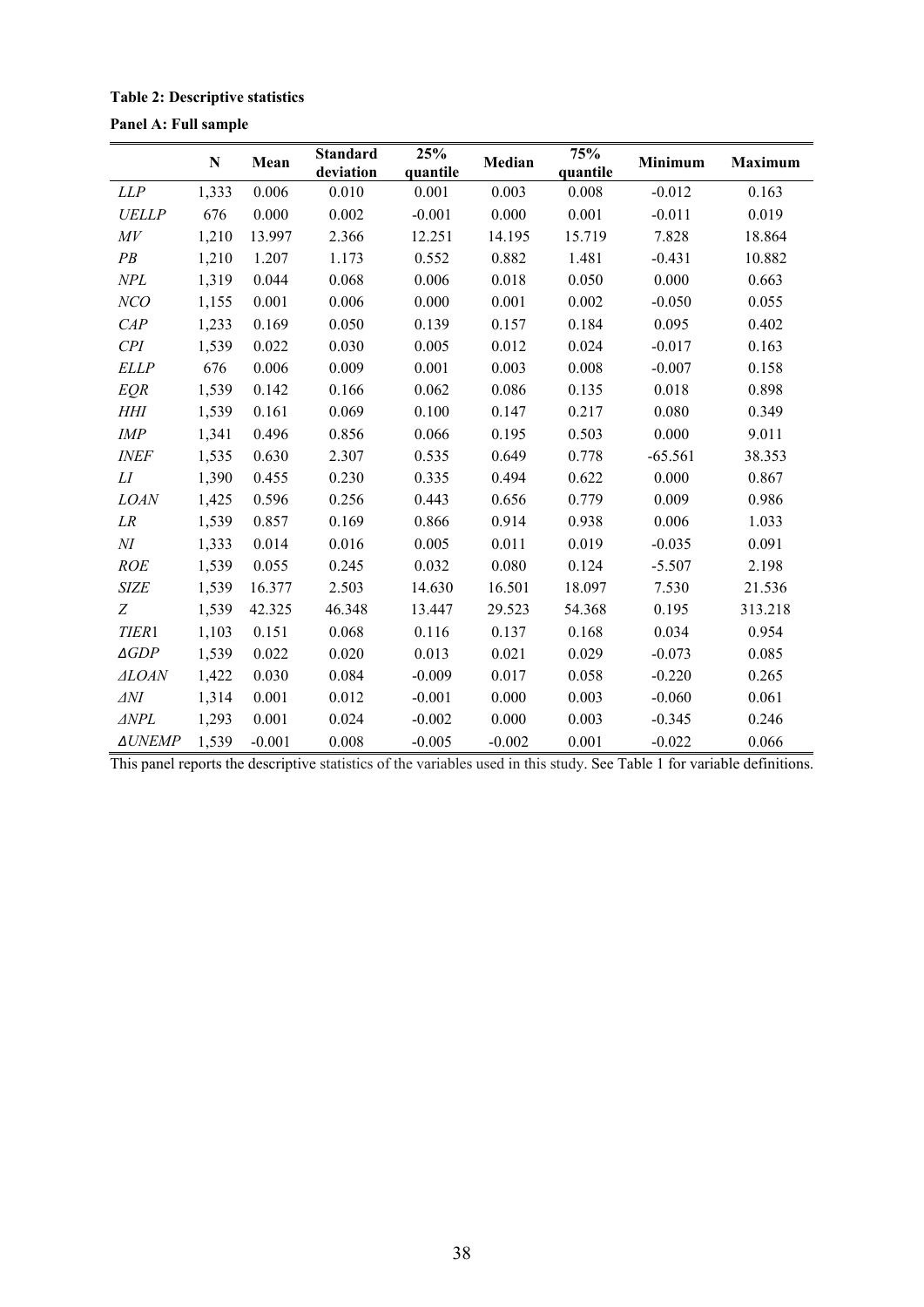|                | <b>Banks</b> | N     | LLP   | NCO      | <b>NPL</b> | <b>LOAN</b> | $\boldsymbol{N}\boldsymbol{I}$ | <b>SIZE</b> | <b>EQR</b> | CAP   | MV     | $\overline{PB}$ | $\bm{L}$ | <b>HHI</b> |
|----------------|--------------|-------|-------|----------|------------|-------------|--------------------------------|-------------|------------|-------|--------|-----------------|----------|------------|
| Australia      | 12           | 76    | 0.002 | 0.001    | 0.010      | 0.720       | 0.010                          | 17.596      | 0.108      | 0.129 | 16.025 | 1.513           | 0.665    | 0.181      |
| Austria        | 9            | 60    | 0.003 | 0.000    | 0.032      | 0.693       | 0.008                          | 16.598      | 0.089      | 0.155 | 13.449 | 0.678           | 0.359    | 0.108      |
| Canada         | 16           | 104   | 0.002 | 0.001    | 0.003      | 0.716       | 0.012                          | 17.143      | 0.136      | 0.147 | 14.945 | 1.290           | 0.515    | 0.145      |
| Denmark        | 24           | 161   | 0.009 | 0.002    | 0.094      | 0.646       | 0.016                          | 14.289      | 0.124      | 0.180 | 11.821 | 0.842           | 0.433    | 0.275      |
| France         | 12           | 78    | 0.002 | 0.001    | 0.029      | 0.596       | 0.006                          | 17.252      | 0.062      | 0.136 | 16.123 | 0.625           | 0.499    | 0.085      |
| Germany        | 10           | 66    | 0.006 | 0.000    | 0.009      | 0.352       | 0.007                          | 16.431      | 0.241      | 0.200 | 13.754 | 1.577           | 0.287    | 0.160      |
| Greece         | 6            | 42    | 0.024 | 0.011    | 0.305      | 0.773       | 0.013                          | 17.089      | 0.115      | 0.145 | 13.521 | 0.323           | 0.471    | 0.243      |
| Israel         | $\,8\,$      | 54    | 0.001 | 0.002    | 0.009      | 0.691       | 0.006                          | 16.921      | 0.067      | 0.155 | 13.911 | 0.770           | 0.427    | 0.220      |
| Italy          | 25           | 166   | 0.007 | $-0.005$ | 0.082      | 0.557       | 0.011                          | 17.019      | 0.089      | 0.167 | 14.350 | 1.534           | 0.504    | 0.127      |
| Mexico         | 15           | 99    | 0.012 | 0.006    | 0.011      | 0.496       | 0.027                          | 16.670      | 0.119      | 0.149 | 14.543 | 1.847           | 0.373    | 0.099      |
| Netherlands    | 7            | 47    | 0.001 | 0.002    | 0.013      | 0.422       | 0.005                          | 17.670      | 0.103      | 0.221 | 14.802 | 0.783           | 0.448    | 0.263      |
| Poland         | 13           | 86    | 0.007 | 0.004    | 0.058      | 0.749       | 0.016                          | 16.433      | 0.111      | 0.156 | 14.287 | 1.251           | 0.525    | 0.087      |
| Slovakia       | 5            | 33    | 0.007 | 0.005    | 0.061      | 0.801       | 0.011                          | 15.214      | 0.090      | 0.157 | 11.519 | 0.505           | 0.454    | 0.171      |
| Sweden         | 6            | 35    | 0.005 | 0.002    | 0.022      | 0.533       | 0.017                          | 17.629      | 0.069      | 0.192 | 15.593 | 3.057           | 0.623    | 0.325      |
| Switzerland    | 18           | 123   | 0.001 | 0.002    | 0.006      | 0.412       | 0.008                          | 16.048      | 0.198      | 0.212 | 14.093 | 1.412           | 0.302    | 0.205      |
| Turkey         | 29           | 176   | 0.007 | 0.000    | 0.022      | 0.536       | 0.024                          | 15.417      | 0.244      | 0.153 | 13.386 | 0.828           | 0.434    | 0.081      |
| United Kingdom | 23           | 133   | 0.004 | 0.003    | 0.026      | 0.660       | 0.013                          | 16.548      | 0.215      | 0.199 | 14.953 | 1.515           | 0.465    | 0.166      |
| Total          | 238          | 1,539 |       |          |            |             |                                |             |            |       |        |                 |          |            |

**Panel B: Average statistics by country** 

This table provides average statistics of the main variables for all countries in our sample. All variables in each country are averaged within the years 2012-2018. Banks is the number of active banking groups in each country. N is the number of total observations per country in all years. Table 1 provides variable definitions. Both competition indices (*LI* and *HHI*) are in actual values, such that higher (lower) index value indicates a lower (higher) level of market competition.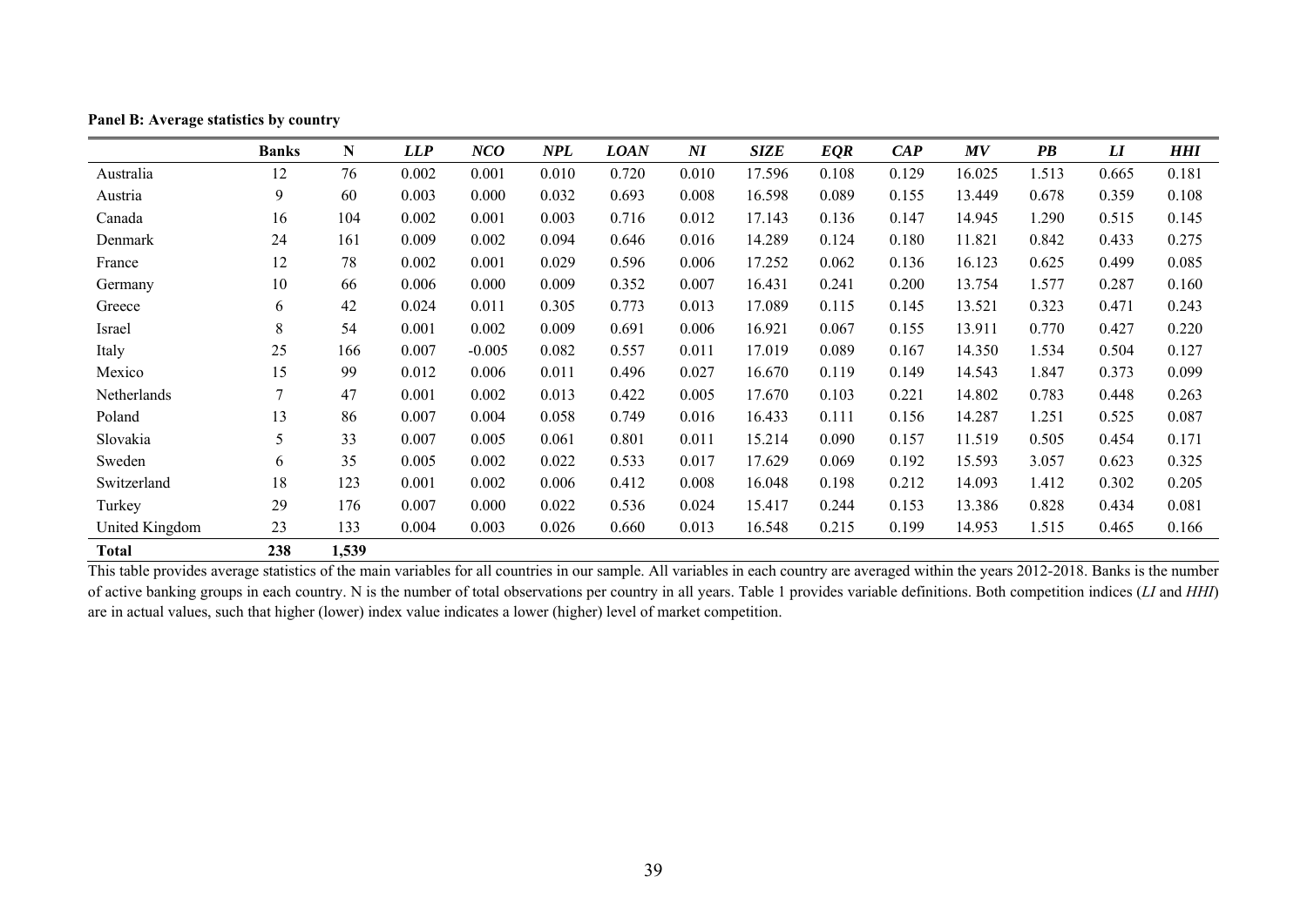| Level of market<br>power          | <b>High</b> | Low      |                   |            | High   | Low    |                   |            |
|-----------------------------------|-------------|----------|-------------------|------------|--------|--------|-------------------|------------|
|                                   | Mean        | Mean     | <b>Difference</b> | $p$ -value | Median | Median | <b>Difference</b> | $p$ -value |
| LLP                               | 0.007       | 0.005    | 0.002             | 0.013      | 0.003  | 0.001  | 0.002             | 0.000      |
| <b>UELLP</b>                      | 0.000       | 0.000    | 0.000             | 0.006      | 0.000  | 0.000  | 0.000             | 0.084      |
| <b>ELLP</b>                       | 0.006       | 0.005    | 0.001             | 0.060      | 0.003  | 0.002  | 0.002             | 0.002      |
| NCO                               | 0.002       | 0.001    | 0.001             | 0.006      | 0.001  | 0.000  | 0.001             | 0.000      |
| NPL                               | 0.049       | 0.044    | 0.005             | 0.245      | 0.021  | 0.017  | 0.005             | 0.041      |
| $\ensuremath{\mathit{\Delta}NPL}$ | 0.004       | $-0.002$ | 0.006             | 0.000      | 0.000  | 0.000  | 0.001             | 0.000      |
| <b>LOAN</b>                       | 0.682       | 0.525    | 0.157             | 0.000      | 0.716  | 0.586  | 0.130             | 0.000      |
| <b>ALOAN</b>                      | 0.035       | 0.022    | 0.013             | 0.007      | 0.020  | 0.014  | 0.006             | 0.035      |
| M                                 | 0.014       | 0.010    | 0.004             | 0.000      | 0.011  | 0.008  | 0.003             | 0.000      |
| $\Delta NI$                       | 0.002       | 0.000    | 0.002             | 0.013      | 0.001  | 0.000  | 0.001             | 0.000      |
| <b>SIZE</b>                       | 17.169      | 15.758   | 1.411             | 0.000      | 17.194 | 15.424 | 1.770             | 0.000      |
| <b>EQR</b>                        | 0.095       | 0.173    | $-0.078$          | 0.000      | 0.076  | 0.090  | $-0.014$          | 0.000      |
| CAP                               | 0.163       | 0.179    | $-0.016$          | 0.000      | 0.153  | 0.163  | $-0.010$          | 0.000      |
| <b>ROE</b>                        | 0.083       | 0.012    | 0.071             | 0.000      | 0.094  | 0.056  | 0.038             | 0.000      |
| <b>INEF</b>                       | 0.571       | 0.696    | $-0.125$          | 0.338      | 0.560  | 0.751  | $-0.192$          | 0.000      |
| LR                                | 0.905       | 0.827    | 0.078             | 0.000      | 0.924  | 0.910  | 0.014             | 0.000      |
| <b>IMP</b>                        | 0.576       | 0.477    | 0.100             | 0.045      | 0.245  | 0.187  | 0.058             | 0.007      |
| ${\cal M}{\cal V}$                | 14.823      | 13.241   | 1.582             | 0.000      | 14.863 | 13.192 | 1.671             | 0.000      |
| PB                                | 1.354       | 0.984    | 0.370             | 0.000      | 1.017  | 0.726  | 0.291             | 0.000      |
| LI                                | 0.636       | 0.274    | 0.362             | 0.000      | 0.622  | 0.335  | 0.287             | 0.000      |
| <b>HHI</b>                        | 0.160       | 0.170    | $-0.010$          | 0.006      | 0.146  | 0.166  | $-0.020$          | 0.000      |

**Panel C: Variable means and medians by high/low market power** 

This table provides univariate analyses of differences in the means and medians of two subsamples based on a split above and below the median of the *LI* index. Table 1 provides variable definitions. Both competition indices (*LI* and *HHI*) are in actual values, such that higher (lower) index value indicates a lower (higher) level of market competition.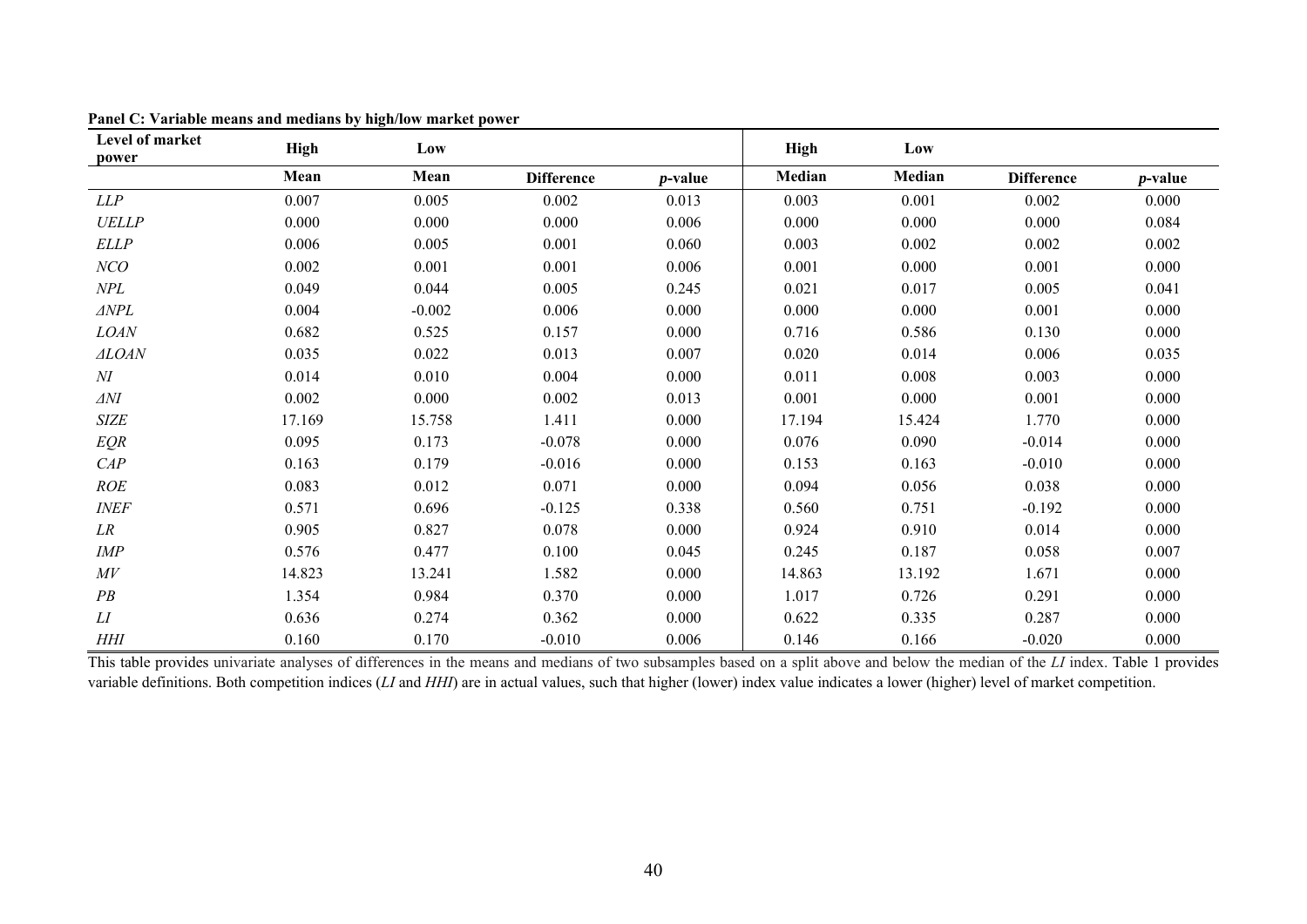#### **Table 3: Correlation matrix**

|                 | <b>LLP</b> | <b>UELLP</b> | <b>ELLP</b> | NCO      | NPL      | $\triangle NPL$ | <b>LOAN</b> | <b>ALOAN</b> | NI       | $\Delta NI$ | <b>SIZE</b> | EQR      | CAP      | <b>ROE</b> | <b>INEF</b> | LR       | <b>IMP</b> | M V      | MB    | LI       |
|-----------------|------------|--------------|-------------|----------|----------|-----------------|-------------|--------------|----------|-------------|-------------|----------|----------|------------|-------------|----------|------------|----------|-------|----------|
| <b>UELLP</b>    | 0.268      |              |             |          |          |                 |             |              |          |             |             |          |          |            |             |          |            |          |       |          |
| <b>ELLP</b>     | 0.963      | 0.000        |             |          |          |                 |             |              |          |             |             |          |          |            |             |          |            |          |       |          |
| NCO             | 0.243      | 0.000        | 0.211       |          |          |                 |             |              |          |             |             |          |          |            |             |          |            |          |       |          |
| NPL             | 0.594      | $-0.001$     | 0.627       | 0.116    |          |                 |             |              |          |             |             |          |          |            |             |          |            |          |       |          |
| $\triangle NPL$ | 0.301      | 0.001        | 0.385       | 0.034    | 0.180    |                 |             |              |          |             |             |          |          |            |             |          |            |          |       |          |
| <b>LOAN</b>     | 0.200      | 0.000        | 0.246       | 0.092    | 0.317    | 0.125           |             |              |          |             |             |          |          |            |             |          |            |          |       |          |
| <b>ALOAN</b>    | $-0.022$   | 0.000        | $-0.083$    | $-0.006$ | $-0.118$ | 0.246           | 0.414       |              |          |             |             |          |          |            |             |          |            |          |       |          |
| $\overline{M}$  | 0.294      | 0.000        | 0.465       | 0.128    | 0.135    | 0.153           | 0.075       | 0.147        |          |             |             |          |          |            |             |          |            |          |       |          |
| $\Delta NI$     | 0.150      | 0.000        | 0.183       | 0.064    | 0.030    | 0.176           | 0.030       | 0.095        | 0.422    |             |             |          |          |            |             |          |            |          |       |          |
| <b>SIZE</b>     | $-0.148$   | $-0.001$     | $-0.163$    | $-0.022$ | $-0.149$ | $-0.031$        | $-0.024$    | $-0.121$     | $-0.212$ | 0.013       |             |          |          |            |             |          |            |          |       |          |
| EOR             | 0.016      | $-0.085$     | 0.254       | 0.022    | $-0.023$ | $-0.028$        | $-0.372$    | $-0.073$     | 0.464    | $-0.019$    | $-0.515$    |          |          |            |             |          |            |          |       |          |
| CAP             | $-0.216$   | $-0.044$     | $-0.207$    | $-0.033$ | $-0.160$ | $-0.050$        | $-0.396$    | $-0.060$     | 0.016    | $-0.031$    | $-0.197$    | 0.448    |          |            |             |          |            |          |       |          |
| <b>ROE</b>      | $-0.299$   | $-0.249$     | $-0.374$    | $-0.131$ | $-0.240$ | $-0.044$        | 0.013       | 0.072        | 0.344    | 0.262       | 0.087       | $-0.009$ | 0.115    |            |             |          |            |          |       |          |
| <b>INEF</b>     | 0.009      | $-0.069$     | 0.019       | $-0.038$ | 0.017    | 0.091           | $-0.011$    | 0.095        | $-0.157$ | $-0.115$    | 0.001       | $-0.054$ | 0.132    | 0.023      |             |          |            |          |       |          |
| LR              | $-0.012$   | 0.085        | $-0.254$    | $-0.019$ | 0.026    | 0.028           | 0.372       | 0.073        | $-0.464$ | 0.023       | 0.514       | $-0.999$ | $-0.449$ | 0.009      | 0.054       |          |            |          |       |          |
| <b>IMP</b>      | 0.516      | 0.107        | 0.562       | 0.079    | 0.832    | 0.120           | 0.271       | $-0.196$     | $-0.026$ | $-0.017$    | $-0.041$    | $-0.136$ | $-0.219$ | $-0.478$   | 0.005       | 0.135    |            |          |       |          |
| M V             | $-0.219$   | $-0.035$     | $-0.242$    | $-0.020$ | $-0.301$ | 0.013           | $-0.116$    | $-0.034$     | $-0.057$ | 0.020       | 0.908       | $-0.303$ | $-0.049$ | 0.195      | 0.000       | 0.302    | $-0.229$   |          |       |          |
| PB              | $-0.080$   | $-0.018$     | $-0.156$    | 0.037    | $-0.262$ | 0.058           | $-0.204$    | 0.212        | 0.189    | 0.043       | $-0.097$    | 0.015    | 0.237    | 0.079      | 0.027       | $-0.015$ | $-0.261$   | 0.152    |       |          |
| LI              | 0.040      | 0.079        | 0.085       | 0.049    | 0.052    | 0.092           | 0.466       | 0.075        | 0.084    | 0.087       | 0.393       | $-0.464$ | $-0.274$ | 0.208      | $-0.016$    | 0.464    | 0.076      | 0.390    | 0.095 |          |
| <b>HHI</b>      | 0.014      | 0.000        | $-0.015$    | 0.098    | 0.216    | 0.008           | 0.001       | $-0.081$     | $-0.114$ | 0.028       | $-0.077$    | $-0.071$ | 0.244    | $-0.042$   | $-0.025$    | 0.072    | 0.130      | $-0.151$ | 0.014 | $-0.013$ |

This table provides Pearson correlations for the main variables during the years 2012-2018. Table 1 provides variable definitions. Bold face indicates correlations that are significant at 5%, or better.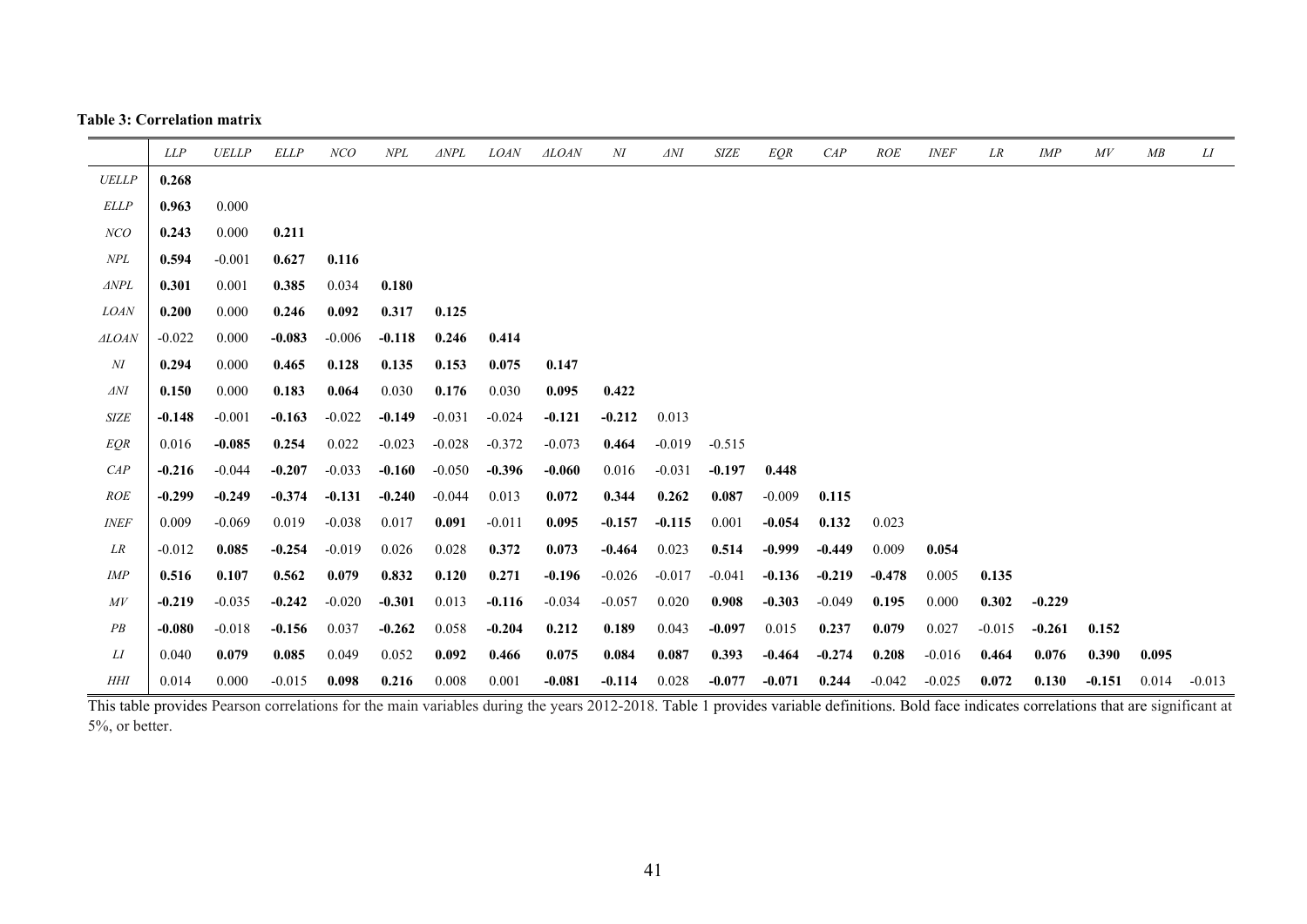#### **Table 4: The determinants of the loan loss provision**

| Dependent variable           | LLP                                             |
|------------------------------|-------------------------------------------------|
| Intercept                    | 0.009                                           |
|                              | (0.879)                                         |
| $NCO_t$                      | $0.415***$                                      |
|                              | (3.454)                                         |
| $NPL_t$                      | $0.057***$                                      |
|                              | (3.048)                                         |
| $\triangle NPL_t$            | 0.037                                           |
|                              | (1.569)                                         |
| $\triangle NPL_{t-1}$        | $-0.024$                                        |
|                              | $(-0.533)$                                      |
| $\triangle NPL_{t-2}$        | 0.008                                           |
|                              | (0.244)                                         |
| $\triangle LOAN_t$           | $-0.000$                                        |
|                              | $(-0.136)$                                      |
| $NI_t$                       | $0.253**$                                       |
|                              | (2.708)                                         |
| $\Delta NI_t$                | $-0.044$                                        |
|                              | $(-1.247)$                                      |
| $CAPt-1$                     | $-0.039$                                        |
|                              | $(-1.247)$                                      |
| $SIZEt-1$                    | $-0.000$                                        |
|                              | $(-0.647)$                                      |
| $\triangle$ GDP <sub>t</sub> | $-0.130$                                        |
|                              | $(-0.945)$                                      |
| $CPI_t$                      | 0.025                                           |
|                              | (0.565)                                         |
| $\triangle UNEMP_t$          | 0.030                                           |
|                              | (0.167)                                         |
| Year FE                      | <b>YES</b>                                      |
| Country FE                   | $\rm NO$                                        |
| R-squared                    | 0.489                                           |
| $\cal N$                     | 17 Country-level Regressions (676 observations) |

 $LLP_{ii} = \alpha_0 + \alpha_1 NCO_{ii} + \alpha_2 NPL_{ii} + \alpha_3 \Delta NPL_{ii} + \alpha_4 \Delta NPL_{ii-1} + \alpha_5 \Delta NPL_{ii-2} + \alpha_6 \Delta LOAN_{ii} + \alpha_7 NI_{ii} + \alpha_8 \Delta NI_{ii} + \alpha_9 \Delta IN_{ii} + \alpha_9 \Delta IN_{ii} + \alpha_9 \Delta IN_{ii} + \alpha_9 \Delta IN_{ii} + \alpha_9 \Delta IN_{ii} + \alpha_9 \Delta IN_{ii} + \alpha_9 \Delta IN_{ii} + \alpha_9 \Delta IN_{ii} + \alpha_9 \Delta IN_{ii} + \alpha_9 \Delta IN_{ii} + \alpha_9 \Delta IN$  $+\alpha_9 CAP_{it-1} + \alpha_{10} SIZE_{it-1} + \Delta GDP_{it} + CPI_{it} + \Delta UNEMP_{it} + Year_t + \varepsilon_{it}$ 

This table reports results for the first-stage regression. The dependent variable is loan loss provision (*LLP*). All explanatory variables are defined in Table 1. *UELLP* and *ELLP* are given by aggregation of residuals and fitted values, respectively, of estimating the model for each country separately (Fama & McBeth, 1973). Standard errors are clustered at the bank level. All *t-*statistics values are reported in parentheses. \*, \*\* and \*\*\* denote significance at 10%, 5% and 1% level, respectively.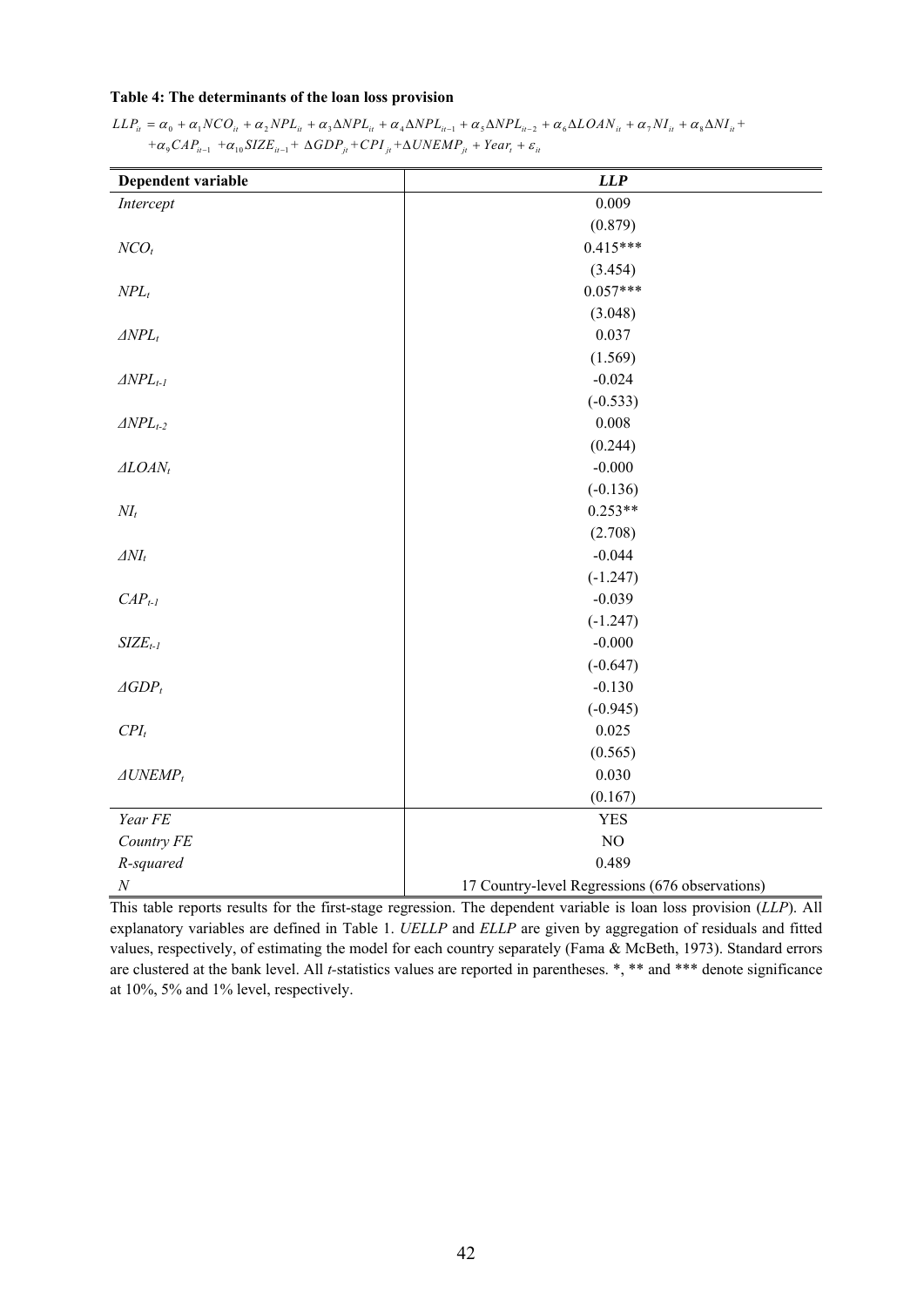#### **Table 5: Unexpected loan loss provision (***UELLP***) and competition**

| Dependent variable |            | <b>UELLP</b>               |                |             |
|--------------------|------------|----------------------------|----------------|-------------|
| <b>COMP</b>        | -          | $\boldsymbol{\mathit{LI}}$ | <b>HHI</b>     | LI and HHI  |
|                    | (1)        | (2)                        | (3)            | (4)         |
| Intercept          | $0.001**$  | $-0.001$                   | 0.001          | $-0.000$    |
|                    | (2.083)    | $(-1.376)$                 | (1.425)        | $(-0.539)$  |
| $LI_t$             |            | $-0.003***$                |                | $-0.002***$ |
|                    |            | $(-3.371)$                 |                | $(-3.634)$  |
| $HHI_t$            |            |                            | 0.000          | $-0.001$    |
|                    |            |                            | (0.081)        | $(-0.415)$  |
| $SIZE_t$           | $-0.001*$  | $-0.001**$                 | $-0.001*$      | $-0.001**$  |
|                    | $(-1.788)$ | $(-2.158)$                 | $(-1.821)$     | $(-2.199)$  |
| $EQR_t$            | $-0.005$   | $-0.003$                   | $-0.006*$      | $-0.006*$   |
|                    | $(-1.197)$ | $(-0.757)$                 | $(-1.899)$     | $(-1.966)$  |
| $ROE_t$            | $-0.004$   | $-0.004$                   | $-0.003$       | $-0.003$    |
|                    | $(-1.567)$ | $(-1.528)$                 | $(-1.607)$     | $(-1.521)$  |
| $LOSS_t$           | 0.001      | $0.001**$                  | 0.001          | $0.001*$    |
|                    | (1.451)    | (2.096)                    | (1.321)        | (1.874)     |
| <b>IFRS</b>        | $-0.001$   | $-0.000$                   | $-0.000$       | $-0.000$    |
|                    | $(-1.267)$ | $(-0.768)$                 | $(-1.142)$     | $(-1.256)$  |
| <b>FOREIGN</b>     | 0.000      | 0.000                      | 0.000          | 0.000       |
|                    | (0.721)    | (0.649)                    | (0.850)        | (0.655)     |
| Year FE            | <b>YES</b> | <b>YES</b>                 | <b>YES</b>     | <b>YES</b>  |
| Country FE         | <b>YES</b> | <b>YES</b>                 | N <sub>O</sub> | NO          |
| Adj. R-squared     | 0.053      | 0.078                      | 0.067          | 0.083       |
| $\boldsymbol{N}$   | 676        | 633                        | 676            | 633         |

 $UELLP<sub>u</sub> = \beta_0 + \beta_1 COMP_u + \beta_2 SIZE_u + \beta_3 EQR_u + \beta_4 ROE_u + \beta_5 LOS_u + \beta_6 IFRS_u + \beta_7 FOREIGN_u + fixed\ effects + u_u$ 

This table reports results for the second-stage regression for the relationship between market competition and unexpected loan loss provision. The dependent variable is *UELLP*, which is the residual of the model reported in Table 4. All explanatory variables are defined in Table 1. Standard errors are clustered at the bank level. All *t*statistics values are reported in parentheses. \*, \*\* and \*\*\* denote significance at 10%, 5% and 1% level, respectively.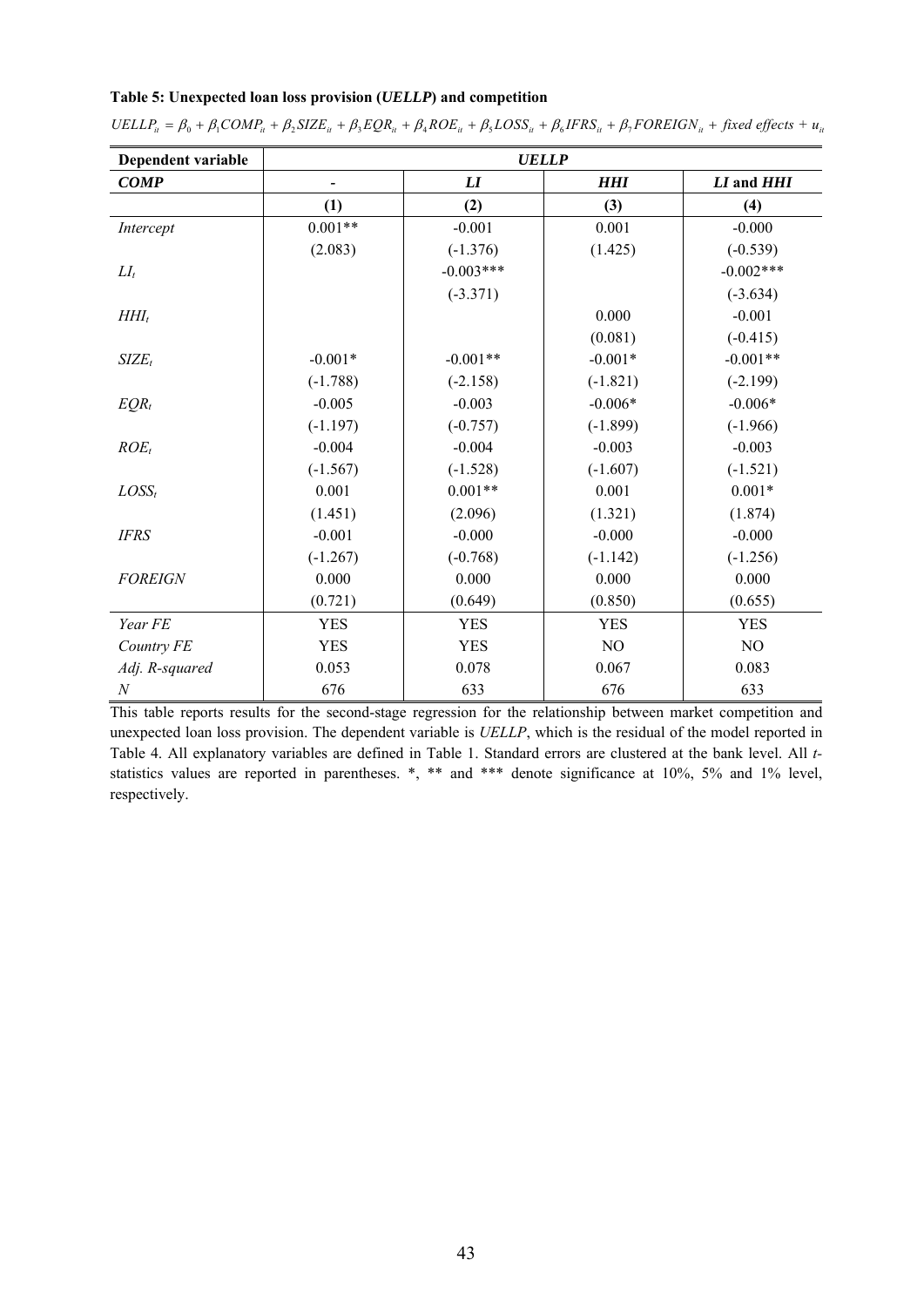#### **Table 6: Market value, price-to-book and loan loss provision**

 $MV_{it}$  or  $PB_{it} = \gamma_0 + \gamma_1 COMP_{it} + \gamma_2 UELLP_{it} + \gamma_3 UELLP_{it} \times COMP_{it} + \gamma_4 ELLP_{it} + \gamma_5 ELLP_{it} \times COMP_{it} + \gamma_6 NI_{it} + \gamma_7 EQR_{it} + \gamma_8 NI_{it}$  $+ \gamma_8 IFRS_{it} + \gamma_9 FOREIGN_{it} + fixed\ effects + v_{it}$ 

| Dependent variable             |             | MV           |               |            | $\overline{PB}$ |                          |
|--------------------------------|-------------|--------------|---------------|------------|-----------------|--------------------------|
| <b>COMP</b>                    | L1          | <b>HHI</b>   | LI and HHI    | LI         | <b>HHI</b>      | <b>LI</b> and <b>HHI</b> |
|                                | (1)         | (2)          | (3)           | (4)        | (5)             | (6)                      |
| Intercept                      | 14.474***   | $17.313***$  | $15.619***$   | $0.781*$   | $1.914***$      | $1.144***$               |
|                                | (10.863)    | (21.940)     | (15.241)      | (1.704)    | (3.835)         | (2.756)                  |
| $LI_t$                         | $-2.407**$  |              | $-2.728***$   | $-1.164*$  |                 | $-1.225**$               |
|                                | $(-2.049)$  |              | $(-2.797)$    | $(-1.739)$ |                 | $(-2.435)$               |
| $HHI_t$                        |             | 7.079***     | $6.622**$     |            | $2.453*$        | 2.134                    |
|                                |             | (2.622)      | (2.486)       |            | (1.822)         | (1.569)                  |
| $UELLP_t$                      | 8.822       | $-147.827$   | $-106.994$    | $-16.074$  | $-11.163$       | $-20.465$                |
|                                | (0.098)     | $(-1.504)$   | $(-0.725)$    | $(-0.300)$ | $(-0.345)$      | $(-0.245)$               |
| $UELLP_t$ <sup>*</sup> $LI_t$  | 99.032      |              | 15.198        | $-7.599$   |                 | $-4.552$                 |
|                                | (0.481)     |              | (0.072)       | $(-0.069)$ |                 | $(-0.035)$               |
| $UELLP_t$ <sup>*</sup> $HHI_t$ |             | $-406.429$   | $-254.213$    |            | 5.149           | $-45.357$                |
|                                |             | $(-0.896)$   | $(-0.572)$    |            | (0.037)         | $(-0.279)$               |
| $ELLP_t$                       | $-73.225$   | $-145.267**$ | $-232.682***$ | 11.505     | $-94.574**$     | $-32.116$                |
|                                | $(-1.281)$  | $(-2.283)$   | $(-2.950)$    | (0.333)    | $(-2.300)$      | $(-0.990)$               |
| $ELLP_t^*LI_t$                 | $-78.310$   |              | $-119.460$    | 88.190     |                 | 146.725**                |
|                                | $(-0.770)$  |              | $(-0.952)$    | (1.109)    |                 | (2.207)                  |
| $ELLP_t$ *HHIt                 |             | $-442.963$   | $-580.127**$  |            | $-285.066*$     | $-319.354**$             |
|                                |             | $(-1.586)$   | $(-2.128)$    |            | $(-1.751)$      | $(-2.007)$               |
| $NI_t$                         | $-6.907$    | 28.423**     | $-2.975$      | 36.614***  | 38.564***       | 38.542***                |
|                                | $(-0.480)$  | (2.343)      | $(-0.216)$    | (2.672)    | (3.727)         | (3.263)                  |
| $EQR_t$                        | $-10.171**$ | $-27.082***$ | $-20.229***$  | $-3.523$   | $-5.756$        | $-4.535$                 |
|                                | $(-2.029)$  | $(-5.384)$   | $(-4.013)$    | $(-0.787)$ | $(-1.521)$      | $(-1.266)$               |
| $IFRS_t$                       | 1.499***    | $1.121**$    | $1.057**$     | $-0.036$   | $-0.051$        | $-0.019$                 |
|                                | (2.796)     | (2.445)      | (2.196)       | $(-0.213)$ | $(-0.380)$      | $(-0.146)$               |
| <b>FOREIGNt</b>                | 0.506       | 0.399        | 0.361         | 0.107      | $0.217*$        | 0.206                    |
|                                | (0.868)     | (0.794)      | (0.763)       | (0.641)    | (1.666)         | (1.594)                  |
| Year FE                        | <b>YES</b>  | <b>YES</b>   | <b>YES</b>    | <b>YES</b> | <b>YES</b>      | <b>YES</b>               |
| Country FE                     | <b>YES</b>  | NO           | NO            | <b>YES</b> | NO              | NO                       |
| Adj. R-squared                 | 0.536       | 0.268        | 0.330         | 0.272      | 0.191           | 0.231                    |
| $\boldsymbol{N}$               | 527         | 545          | 527           | 527        | 545             | 527                      |

This table reports results for the valuation model. The dependent variable is given by: (1) the natural log of bank equity market value three months after financial statements release date (*MV*). (2) price-to-book (*P/B* ratio), calculated as the equity market value three months after financial statements release date divided by book value of equity (*PB*). *UELLP* and *ELLP* are, respectively, the unexpected and non-unexpected component of *LLP*, as estimated by the residuals and fitted values in Table 4. All explanatory variables are defined in Table 1. Standard errors are clustered at the bank level. All *t-*statistics values are reported in parentheses. \*, \*\* and \*\*\* denote significance at 10%, 5% and 1% level, respectively.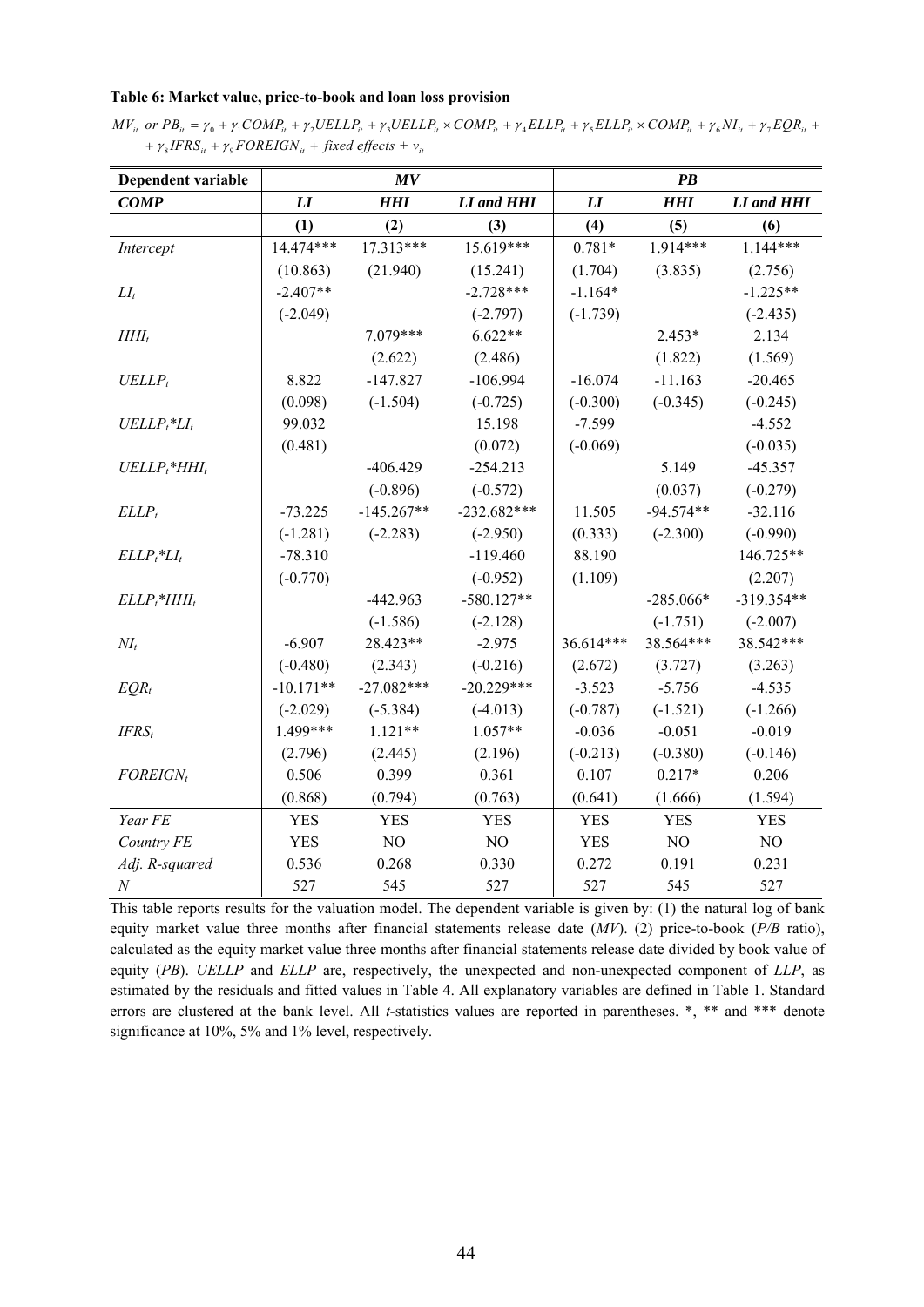## **Table 7: The effect of market competition on future non-performing loans (NPL) and net charge-offs (NCO)**

## **Panel A: Market competition and future NPL**

| $NPL_{u+1/1+2/1+3} = \delta_0 + \delta_1 COMP_u + \delta_2 UELLP_u + \delta_3 UELLP_u \times COMP_u + \delta_4 GDP_t + \delta_5 UNEMP_t + \delta_6 Z_u + \delta_7 ROE_u + \delta_8 INEF_u + \delta_9 NIu_t + \delta_{10} LR_u + \delta_{12} IFRS_u + \delta_{13} FOREIGN_u + \delta_{14} INPL_{10}$ |  |  |  |
|-----------------------------------------------------------------------------------------------------------------------------------------------------------------------------------------------------------------------------------------------------------------------------------------------------|--|--|--|
| $+$ fixed effects $+ \varepsilon_{ii}$                                                                                                                                                                                                                                                              |  |  |  |

| Dependent variable             |              | $NPL_{t+1}$ |              |             | $NPL_{t+2}$ |                          |            | $NPL_{t+3}$ |             |
|--------------------------------|--------------|-------------|--------------|-------------|-------------|--------------------------|------------|-------------|-------------|
| <b>COMP</b>                    | L I          | <b>HHI</b>  | LI and HHI   | L I         | <b>HHI</b>  | <b>LI</b> and <b>HHI</b> | L I        | <b>HHI</b>  | LI and HHI  |
|                                | (1)          | (2)         | (3)          | (4)         | (5)         | (6)                      | (7)        | (8)         | (9)         |
| Intercept                      | $0.344***$   | $0.456***$  | $0.481***$   | $0.175***$  | $0.307***$  | $0.417***$               | $0.111*$   | $0.301***$  | $0.316***$  |
|                                | (7.084)      | (10.172)    | (10.065)     | (2.906)     | (6.047)     | (7.115)                  | (1.782)    | (4.511)     | (4.533)     |
| $LI_t$                         | $-0.010$     |             | $-0.049***$  | 0.016       |             | $-0.040**$               | $-0.012$   |             | $-0.073***$ |
|                                | $(-0.679)$   |             | $(-3.522)$   | (0.857)     |             | $(-2.206)$               | $(-0.526)$ |             | $(-2.919)$  |
| $HHI_t$                        |              | $-0.079***$ | $-0.074***$  |             | $-0.056*$   | $-0.058*$                |            | $-0.042$    | $-0.044$    |
|                                |              | $(-3.290)$  | $(-2.850)$   |             | $(-1.872)$  | $(-1.810)$               |            | $(-1.050)$  | $(-1.032)$  |
| $UELLP_t$                      | $-0.589$     | $-3.455**$  | $-5.242*$    | 2.373       | $-2.629$    | $-2.044$                 | 3.183      | $-0.783$    | $-2.893$    |
|                                | $(-0.313)$   | $(-2.173)$  | $(-1.696)$   | (1.022)     | $(-1.368)$  | $(-0.528)$               | (1.222)    | $(-0.324)$  | $(-0.575)$  |
| $UELLP_t^*LI_t$                | $-1.199$     |             | $-1.786$     | 3.568       |             | 3.281                    | 0.709      |             | $-2.230$    |
|                                | $(-0.327)$   |             | $(-0.393)$   | (0.805)     |             | (0.589)                  | (0.145)    |             | $(-0.327)$  |
| $UELLP_t$ <sup>*</sup> $HHI_t$ |              | $-17.081*$  | $-21.299**$  |             | $-15.428$   | $-19.306$                |            | $-5.096$    | $-11.296$   |
|                                |              | $(-1.874)$  | $(-2.169)$   |             | $(-1.406)$  | $(-1.631)$               |            | $(-0.376)$  | $(-0.741)$  |
| $\triangle$ GDP <sub>t</sub>   | $-0.221$     | $-0.388***$ | $-0.546***$  | $-0.242$    | $-0.495***$ | $-0.652***$              | $-0.332$   | $-0.319*$   | $-0.545***$ |
|                                | $(-1.202)$   | $(-3.367)$  | $(-4.370)$   | $(-1.045)$  | $(-3.282)$  | $(-4.115)$               | $(-0.882)$ | $(-1.804)$  | $(-2.781)$  |
| $\triangle UNEMP_t$            | $-0.558$     | $-1.532***$ | $-1.679***$  | 0.429       | $-1.273***$ | $-1.364***$              | $1.442*$   | $-1.159***$ | $-1.278***$ |
|                                | $(-1.134)$   | $(-5.623)$  | $(-5.982)$   | (0.732)     | $(-4.038)$  | $(-4.244)$               | (1.968)    | $(-3.092)$  | $(-3.329)$  |
| $Z_t$                          | $-0.000$ *** | $-0.000***$ | $-0.000$ *** | $-0.000***$ | $-0.000***$ | $-0.000***$              | $-0.000**$ | $-0.000**$  | $-0.000**$  |
|                                | $(-3.573)$   | $(-4.270)$  | $(-3.999)$   | $(-3.090)$  | $(-3.565)$  | $(-3.802)$               | $(-2.168)$ | $(-2.454)$  | $(-2.121)$  |
| $ROE_t$                        | $0.079***$   | $0.064***$  | $0.063***$   | $0.074***$  | $0.066***$  | $0.047**$                | $0.148***$ | $-0.013$    | 0.002       |
|                                | (4.713)      | (3.282)     | (3.120)      | (4.018)     | (3.065)     | (2.107)                  | (4.517)    | $(-0.315)$  | (0.054)     |
| $INEF_t$                       | 0.012        | $-0.019*$   | 0.021        | $-0.024$    | $-0.017$    | $-0.000$                 | 0.045      | $-0.041*$   | 0.025       |
|                                | (0.766)      | $(-1.832)$  | (1.249)      | $(-1.199)$  | $(-1.421)$  | $(-0.007)$               | (1.604)    | $(-1.839)$  | (0.749)     |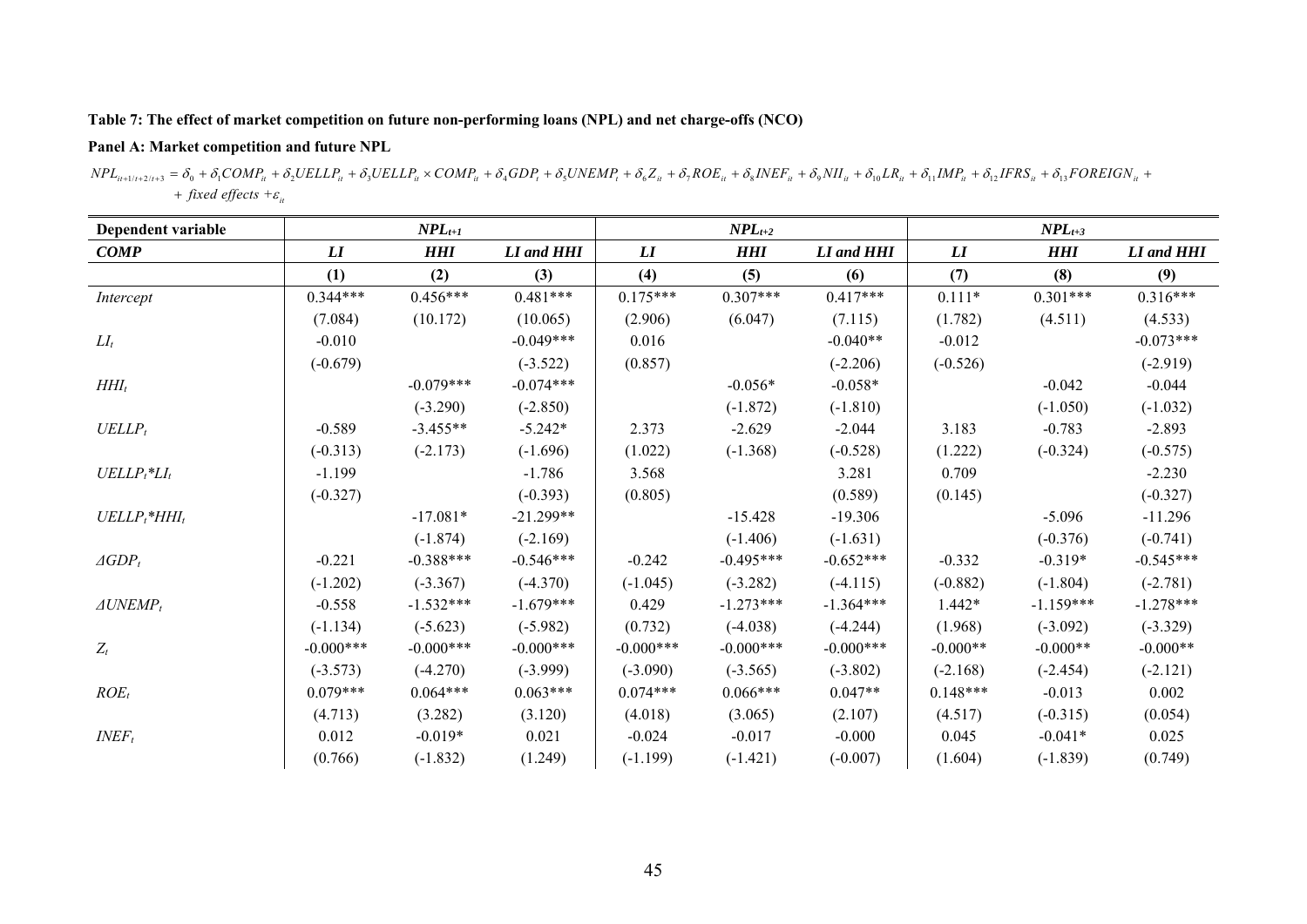| $NII_t$        | $-0.003***$ | $-0.003***$ | $-0.003***$    | $-0.005***$ | $-0.005***$ | $-0.005**$     | $-0.009***$ | $-0.006**$  | $-0.006*$   |
|----------------|-------------|-------------|----------------|-------------|-------------|----------------|-------------|-------------|-------------|
|                | $(-3.345)$  | $(-3.339)$  | $(-3.037)$     | $(-3.132)$  | $(-2.720)$  | $(-2.445)$     | $(-3.729)$  | $(-2.074)$  | $(-1.944)$  |
| $LR_t$         | $-0.372***$ | $-0.484***$ | $-0.557***$    | $-0.145**$  | $-0.309***$ | $-0.451***$    | $-0.156**$  | $-0.282***$ | $-0.378***$ |
|                | $(-7.170)$  | $(-10.313)$ | $(-10.864)$    | $(-2.207)$  | $(-5.661)$  | $(-7.043)$     | $(-2.160)$  | $(-3.837)$  | $(-4.586)$  |
| $IMP_t$        | $0.054***$  | $0.066***$  | $0.065***$     | $0.046***$  | $0.059***$  | $0.056***$     | $0.046***$  | $0.054***$  | $0.054***$  |
|                | (23.307)    | (27.176)    | (25.924)       | (17.777)    | (21.033)    | (19.066)       | (14.047)    | (13.382)    | (12.911)    |
| $IFRS_t$       | $-0.002$    | $0.007*$    | 0.001          | $-0.003$    | 0.006       | 0.001          | 0.002       | 0.007       | 0.001       |
|                | $(-0.432)$  | (1.763)     | (0.163)        | $(-0.403)$  | (1.147)     | (0.140)        | (0.195)     | (1.174)     | (0.179)     |
| $FOREIGN_t$    | $-0.001$    | $-0.000$    | 0.000          | $-0.007$    | $-0.002$    | $-0.002$       | $-0.008$    | $-0.005$    | $-0.005$    |
|                | $(-0.297)$  | $(-0.058)$  | (0.059)        | $(-1.213)$  | $(-0.308)$  | $(-0.385)$     | $(-1.236)$  | $(-0.652)$  | $(-0.625)$  |
| Year FE        | <b>YES</b>  | YES         | <b>YES</b>     | <b>YES</b>  | <b>YES</b>  | <b>YES</b>     | <b>YES</b>  | <b>YES</b>  | <b>YES</b>  |
| Country FE     | <b>YES</b>  | NO.         | N <sub>O</sub> | <b>YES</b>  | NO.         | N <sub>O</sub> | <b>YES</b>  | NO.         | NO          |
| Adj. R-squared | 0.875       | 0.806       | 0.807          | 0.854       | 0.759       | 0.766          | 0.866       | 0.730       | 0.735       |
| N              | 499         | 532         | 499            | 368         | 392         | 368            | 240         | 253         | 240         |

#### **Panel A: Market competition and future NPL (cont.)**

This table reports results for the forward-looking model. The dependent variable (*NPL*) is the non-performing loans, scaled by beginning total assets. *UELLP* and *ELLP* are, respectively, the unexpected and non-unexpected component of *LLP*, as estimated by the residuals and fitted values of the equation in Table 4. All explanatory variables are defined in Table 1. Standard errors are clustered at the bank level. All *t*-statistics values are reported in parentheses. \*, \*\* and \*\*\* denote significance at 10%, 5% and 1% level, respectively.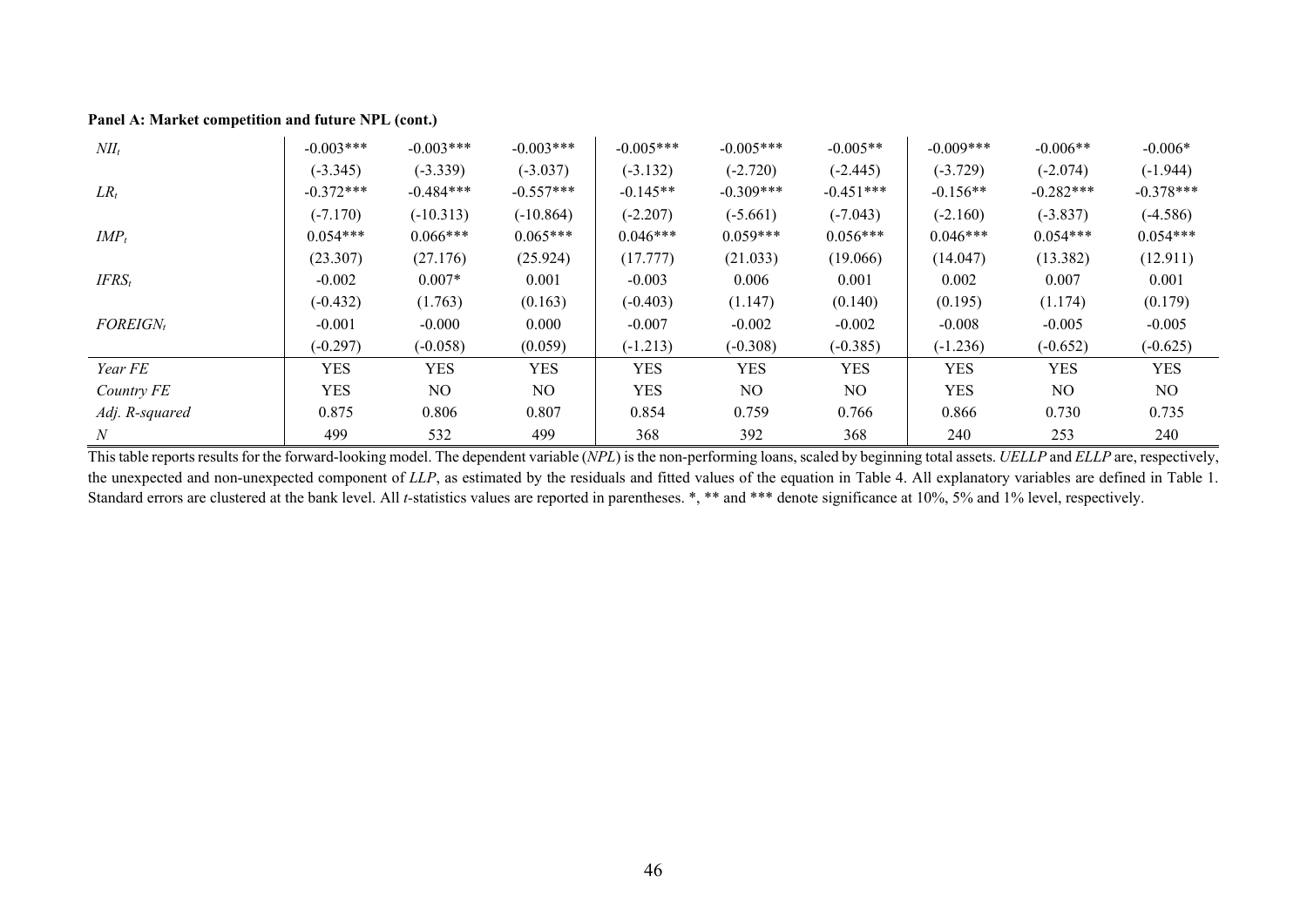#### **Panel B: Market competition and future NCO**

 $NCO_{_{ll+1/t+2/t+3}}=\delta_{_0}+\delta_{_1}COMP_{_{ll}}+\delta_{_2} UELLP_{_{ll}}+\delta_{_3} UELLP_{_{ll}} \times COMP_{_{ll}}+\delta_{_4} GDP_{_7}+\delta_{_5} UNEMP_{r}+\delta_{_6} Z_{_{ll}}+\delta_{_7} ROE_{_{ll}}+\delta_{_8} INEF_{_{ll}}+\delta_{_9} NIH_{_{ll}}+\delta_{_{11}} IMP_{_{ll}}+\delta_{_{12}}IFRS_{_{ll}}+\delta_{_{13}} FOREIGN_{_{ll}}+\delta_{_{13}} IERS_{_{11}}+\delta_{_{14}} IERS_{_{12}}+\delta_{_{15}} IERS_{_{16}}+\delta_{$ *+ fixed effects +* $\varepsilon$ *<sub>it</sub>* 

| Dependent variable             |                                | $NCO_{t+1}$ |             |            | $NCO_{t+2}$ |                          |            | $NCO_{t+3}$ |             |
|--------------------------------|--------------------------------|-------------|-------------|------------|-------------|--------------------------|------------|-------------|-------------|
| <b>COMP</b>                    | $\boldsymbol{L}\boldsymbol{I}$ | <b>HHI</b>  | LI and HHI  | L I        | <b>HHI</b>  | <b>LI</b> and <b>HHI</b> | L I        | <b>HHI</b>  | LI and HHI  |
|                                | (1)                            | (2)         | (3)         | (4)        | (5)         | (6)                      | (7)        | (8)         | (9)         |
| Intercept                      | $0.022**$                      | $0.045***$  | $0.039***$  | $0.024*$   | $0.061***$  | $0.054***$               | 0.024      | $0.057***$  | $0.056***$  |
|                                | (2.174)                        | (5.094)     | (4.332)     | (1.840)    | (5.303)     | (4.599)                  | (1.265)    | (3.261)     | (3.125)     |
| $LI_t$                         | 0.000                          |             | $-0.007***$ | $-0.004$   |             | $-0.012***$              | $-0.001$   |             | $-0.013**$  |
|                                | (0.114)                        |             | $(-2.670)$  | $(-0.951)$ |             | $(-3.543)$               | $(-0.093)$ |             | $(-2.284)$  |
| $HHI_t$                        |                                | $-0.005$    | $-0.010**$  |            | $-0.012**$  | $-0.019***$              |            | $-0.023**$  | $-0.027***$ |
|                                |                                | $(-1.056)$  | $(-2.171)$  |            | $(-1.990)$  | $(-3.055)$               |            | $(-2.354)$  | $(-2.695)$  |
| $UELLP_t$                      | $-1.158***$                    | $-0.485$    | $-1.734***$ | $-0.339$   | $-0.223$    | $-0.250$                 | $-0.361$   | $-1.035*$   | $-1.509$    |
|                                | $(-2.957)$                     | $(-1.584)$  | $(-3.062)$  | $(-0.708)$ | $(-0.586)$  | $(-0.338)$               | $(-0.517)$ | $(-1.810)$  | $(-1.320)$  |
| $UELLP_t$ <sup>*</sup> $LI_t$  | $-1.786**$                     |             | $-1.742**$  | $-0.561$   |             | 0.051                    | $-0.131$   |             | $-0.461$    |
|                                | $(-2.348)$                     |             | $(-2.092)$  | $(-0.613)$ |             | (0.048)                  | $(-0.099)$ |             | $(-0.295)$  |
| $UELLP_t$ <sup>*</sup> $HHI_t$ |                                | $-1.463$    | $-3.250*$   |            | $-0.355$    | $-0.666$                 |            | $-2.701$    | $-4.056$    |
|                                |                                | $(-0.832)$  | $(-1.794)$  |            | $(-0.165)$  | $(-0.296)$               |            | $(-0.865)$  | $(-1.185)$  |
| $\triangle$ GDP <sub>t</sub>   | 0.011                          | 0.009       | 0.010       | $-0.099**$ | $-0.053*$   | $-0.069**$               | 0.093      | $-0.012$    | $-0.044$    |
|                                | (0.280)                        | (0.417)     | (0.427)     | $(-2.039)$ | $(-1.771)$  | $(-2.244)$               | (0.906)    | $(-0.289)$  | $(-0.965)$  |
| $\triangle UNEMP_t$            | $-0.168$                       | $-0.405***$ | $-0.418***$ | $-0.013$   | $-0.374***$ | $-0.379***$              | $0.576***$ | $-0.316***$ | $-0.329***$ |
|                                | $(-1.632)$                     | $(-7.751)$  | $(-8.105)$  | $(-0.104)$ | $(-6.042)$  | $(-6.155)$               | (2.844)    | $(-3.628)$  | $(-3.725)$  |
| $Z_t$                          | 0.000                          | 0.000       | 0.000       | 0.000      | $-0.000$    | 0.000                    | 0.000      | $-0.000$    | 0.000       |
|                                | (0.406)                        | (0.337)     | (0.676)     | (1.040)    | $(-0.477)$  | (0.553)                  | (0.545)    | $(-0.068)$  | (0.294)     |
| $ROE_t$                        | $-0.012***$                    | $-0.018***$ | $-0.018***$ | $-0.007*$  | $-0.014***$ | $-0.013***$              | $-0.015$   | $-0.039***$ | $-0.036***$ |
|                                | $(-3.520)$                     | $(-4.658)$  | $(-4.807)$  | $(-1.827)$ | $(-3.142)$  | $(-2.933)$               | $(-1.627)$ | $(-3.913)$  | $(-3.522)$  |
| $INEF_t$                       | $-0.008**$                     | $-0.005***$ | $-0.003$    | 0.001      | $-0.007***$ | 0.006                    | $-0.006$   | $-0.013**$  | $-0.001$    |
|                                | $(-2.576)$                     | $(-2.614)$  | $(-0.980)$  | (0.231)    | $(-2.717)$  | (1.536)                  | $(-0.738)$ | $(-2.414)$  | $(-0.072)$  |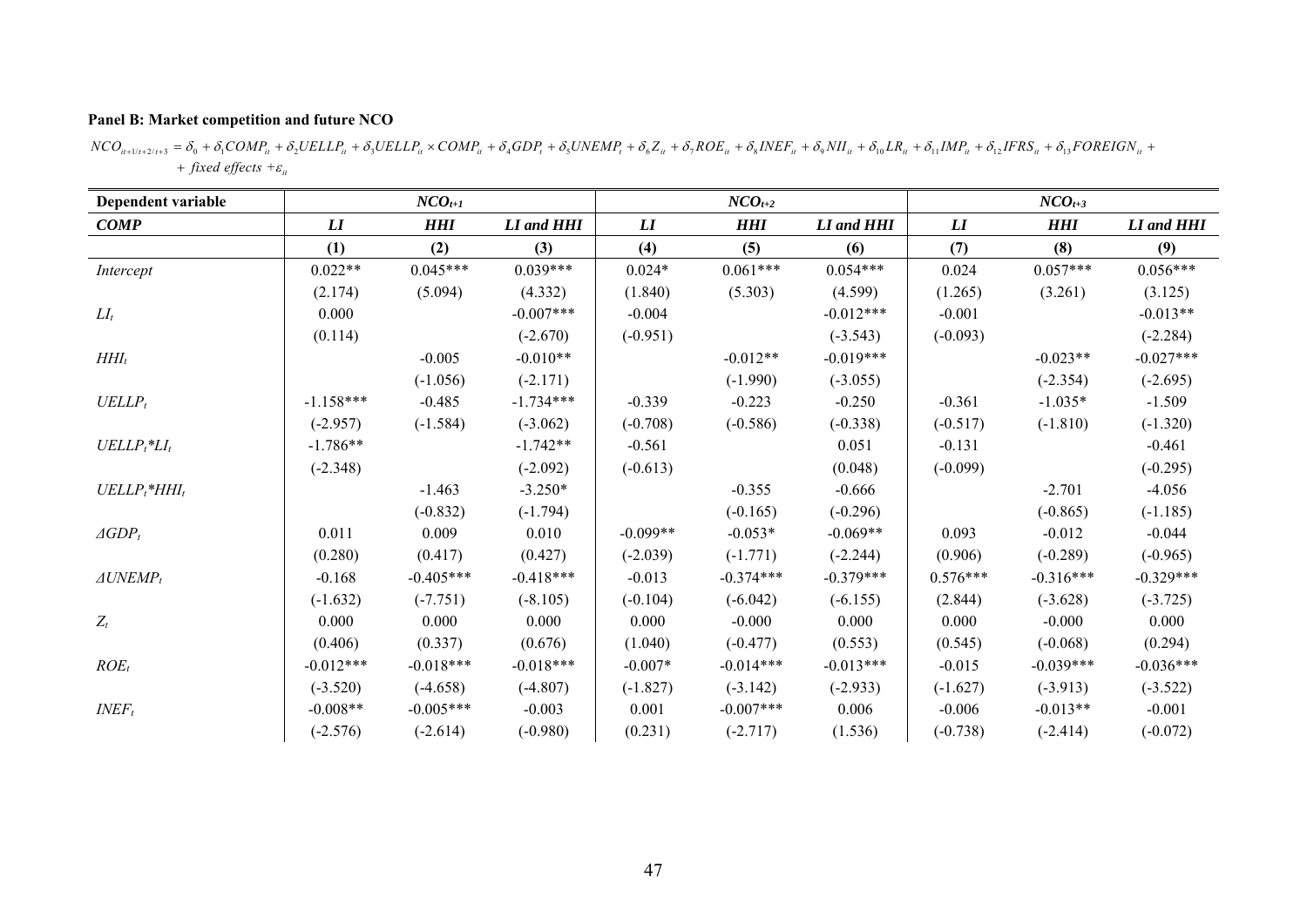#### **Panel B: Market competition and future NCO (cont.)**

| $NII_t$        | 0.000      | $-0.000$     | $-0.000$    | 0.001       | $-0.001*$   | $-0.001$       | 0.001       | $-0.000$       | $-0.000$    |
|----------------|------------|--------------|-------------|-------------|-------------|----------------|-------------|----------------|-------------|
|                | (1.455)    | $(-1.028)$   | $(-0.646)$  | (1.351)     | $(-1.951)$  | $(-1.425)$     | (1.007)     | $(-0.610)$     | $(-0.475)$  |
| $LR_t$         | $-0.016$   | $-0.041***$  | $-0.042***$ | $-0.024*$   | $-0.058***$ | $-0.068***$    | $-0.023$    | $-0.049**$     | $-0.065***$ |
|                | $(-1.425)$ | $(-4.461)$   | $(-4.400)$  | $(-1.691)$  | $(-4.730)$  | $(-5.276)$     | $(-1.053)$  | $(-2.585)$     | $(-3.072)$  |
| $IMP_t$        | $-0.001**$ | $-0.002$ *** | $-0.002***$ | $-0.002***$ | $-0.003***$ | $-0.002$ ***   | $-0.003***$ | $-0.004***$    | $-0.004***$ |
|                | $(-2.048)$ | $(-3.918)$   | $(-3.701)$  | $(-4.032)$  | $(-4.506)$  | $(-4.315)$     | $(-3.680)$  | $(-4.159)$     | $(-3.979)$  |
| $IFRS_t$       | $-0.001$   | $-0.002$ *** | $-0.001$    | $-0.000$    | $-0.002*$   | $-0.001$       | $-0.001$    | $-0.001$       | $-0.001$    |
|                | $(-0.427)$ | $(-2.718)$   | $(-1.079)$  | $(-0.207)$  | $(-1.677)$  | $(-0.617)$     | $(-0.529)$  | $(-0.792)$     | $(-0.595)$  |
| $FOREIGN_t$    | $-0.002$   | 0.001        | $-0.001$    | $-0.001$    | 0.001       | 0.000          | $-0.001$    | 0.001          | 0.001       |
|                | $(-1.577)$ | (0.537)      | $(-0.585)$  | $(-0.954)$  | (0.725)     | (0.301)        | $(-0.595)$  | (0.652)        | (0.378)     |
| Year FE        | <b>YES</b> | <b>YES</b>   | YES         | <b>YES</b>  | <b>YES</b>  | <b>YES</b>     | <b>YES</b>  | YES            | <b>YES</b>  |
| Country FE     | <b>YES</b> | NO.          | NO.         | <b>YES</b>  | NO.         | N <sub>O</sub> | <b>YES</b>  | N <sub>O</sub> | NO          |
| Adj. R-squared | 0.338      | 0.187        | 0.207       | 0.416       | 0.185       | 0.196          | 0.424       | 0.167          | 0.177       |
| N              | 488        | 519          | 488         | 354         | 374         | 354            | 227         | 238            | 227         |

This table reports results for the forward-looking model. The dependent variable (*NCO*) is the net charge-offs, scaled by beginning total assets. *UELLP* and *ELLP* are, respectively, the unexpected and non-unexpected component of *LLP*, as estimated by the residuals and fitted values of the equation in Table 4. All explanatory variables are defined in Table 1. Standard errors are clustered at the bank level. All *t*-statistics values are reported in parentheses. \*, \*\* and \*\*\* denote significance at 10%, 5% and 1% level, respectively.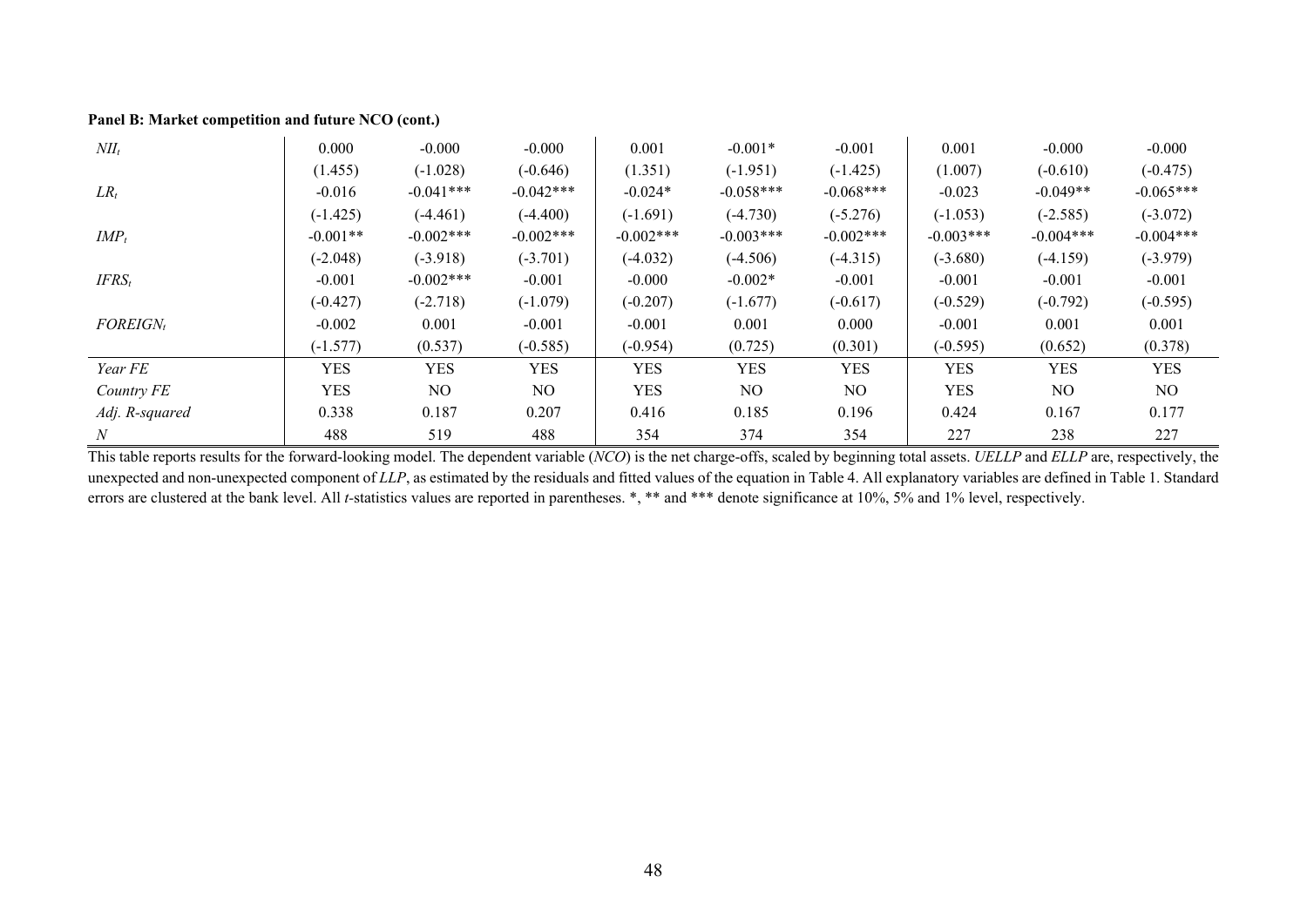#### **Table 8: Alternative estimation of the loan loss provision (single regression approach)**

| Dependent variable    | <b>LLP</b>  |
|-----------------------|-------------|
| Intercept             | 0.004       |
|                       | (1.477)     |
| $LI_t$                | $-0.005***$ |
|                       | $(-3.535)$  |
| $HHI_t$               | 0.004       |
|                       | (1.178)     |
| $EQR_t$               | $-0.027**$  |
|                       | $(-2.455)$  |
| $ROE_t$               | $-0.032***$ |
|                       | $(-3.828)$  |
| $LOSS_t$              | $0.003**$   |
|                       | (2.188)     |
| $NCO_t$               | $-0.020$    |
|                       | $(-0.398)$  |
| $NPL_t$               | $0.040***$  |
|                       | (6.603)     |
| $\triangle NPL_t$     | 0.086       |
|                       | (1.593)     |
| $\triangle NPL_{t-1}$ | $-0.011$    |
|                       | $(-0.320)$  |
| $\triangle NPL_{t-2}$ | 0.021       |
|                       | (1.396)     |
| ALOAN <sub>t</sub>    | $-0.004$    |
|                       | $(-1.587)$  |
| $NI_t$                | $0.363***$  |
|                       | (4.991)     |
| $\Delta NI_t$         | 0.094       |
|                       | (1.091)     |
| $SIZEt-1$             | $-0.000$    |
|                       | $(-1.396)$  |
| $IFRS_t$              | $-0.000$    |
|                       | $(-0.483)$  |
| <b>FOREIGN</b>        | 0.001       |
|                       | (1.587)     |
| Year FE               | YES         |
| Country FE            | NO          |
| Adj. R-squared        | 0.749       |
| $\boldsymbol{N}$      | 687         |

 $LLP_{it} = \alpha_0 + \alpha_1 COMP_{it} + \alpha_2 EQR_{it} + \alpha_3 ROE_{it} + \alpha_4 LOSS_{it} + \alpha_5 NCO_{it} + \alpha_6 NPL_{it} + \alpha_7 \Delta NPL_{it} + \alpha_8 \Delta NPL_{it-1} + \alpha_9 \Delta NPL_{it} + \alpha_9 \Delta NPL_{it}$  $+ \alpha_9 \Delta NPL_{it-2} + \alpha_{10} \Delta LOAN_{it} + \alpha_{11}NI_{it} + \alpha_{12} \Delta NI_{it} + \alpha_{13} SIZE_{it-1} + \alpha_{14} IFRS_{it} + \alpha_{15} FOREIGN_{it} + fixed\ effects + \varepsilon_{it}$ 

This table reports results for the one-step approach advocated by Chen et al. (2018) and Christodoulou et al. (2018). The dependent variable is loan loss provision (*LLP*). All explanatory variables are defined in Table 1. All *t-*statistics values are reported in parentheses. \*, \*\* and \*\*\* denote significance at 10%, 5% and 1% level, respectively.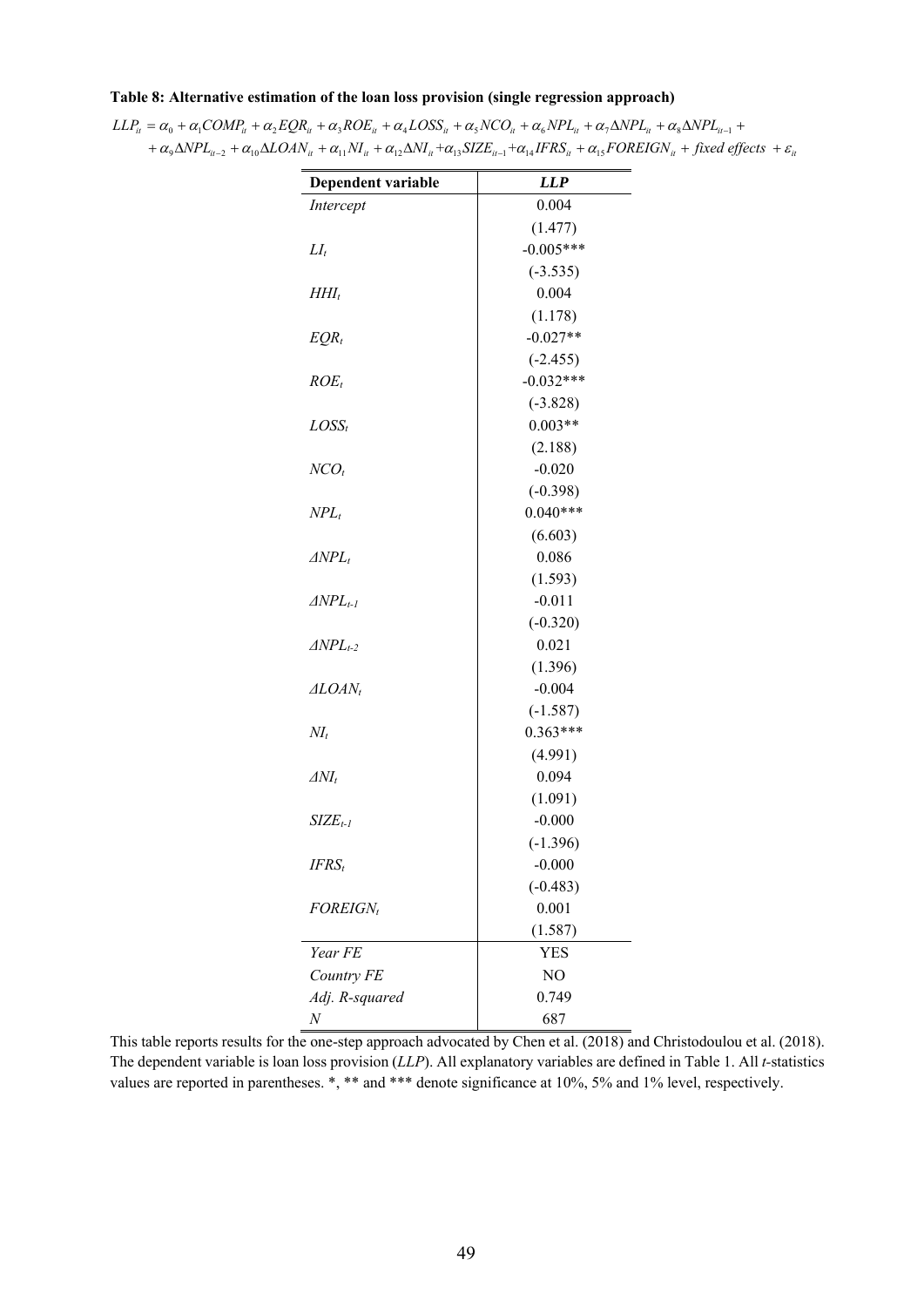#### **Table 9: Market Value, price-to-book and loan loss provision (single regression approach)**

| $MV_{\mu}$ or $PB_{\mu} = \beta_0 + \beta_1 COMP_{\mu} + \beta_2 LLP_{\mu} + \beta_3 LLP_{\mu} \times COMP_{\mu} + \beta_4 NI_{\mu} + \beta_5 EQR_{\mu} + \beta_6 IFRS_{\mu} + \beta_7 FOREIGN_{\mu} + \beta_6 IFRS_{\mu} + \beta_7 FOREIGN_{\mu} + \beta_8 FERS_{\mu} + \beta_9 FOREIGN_{\mu} + \beta_9 FOREIGN_{\mu} + \beta_9 FOREIGN_{\mu} + \beta_9 FOREIGN_{\mu} + \beta_9 FOREIGN_{\mu} + \beta_9 FOREIGN_{\mu} + \beta_9 FORE$ |  |  |
|----------------------------------------------------------------------------------------------------------------------------------------------------------------------------------------------------------------------------------------------------------------------------------------------------------------------------------------------------------------------------------------------------------------------------------------|--|--|
| $+$ fixed effects $+$ $v_{ii}$                                                                                                                                                                                                                                                                                                                                                                                                         |  |  |

| Dependent variable        | MV          | $\overline{PB}$ |
|---------------------------|-------------|-----------------|
|                           | (1)         | (2)             |
| Intercept                 | 12.915***   | 0.305           |
|                           | (14.239)    | (0.630)         |
| $LI_t$                    | $-2.831***$ | $-0.635$        |
|                           | $(-3.642)$  | $(-1.589)$      |
| HHI,                      | 4.789*      | $-1.327$        |
|                           | (1.874)     | $(-0.664)$      |
| $LLP_t$                   | $-28.498$   | 5.285           |
|                           | $(-0.612)$  | (0.275)         |
| $LLP_t^*LI_t$             | 136.217**   | 58.982          |
|                           | (2.008)     | (1.582)         |
| $LLP_t$ *HHI <sub>t</sub> | $-107.303$  | $-1.298$        |
|                           | $(-0.576)$  | $(-0.009)$      |
| $M_t$                     | 20.056***   | 17.929***       |
|                           | (2.708)     | (3.599)         |
| $EQR_t$                   | $-3.761**$  | $-0.130$        |
|                           | $(-2.365)$  | $(-0.101)$      |
| $IFRS_t$                  | $1.525***$  | 0.169           |
|                           | (3.707)     | (1.167)         |
| <i>FOREIGN,</i>           | $-0.526$    | 0.057           |
|                           | $(-1.186)$  | (0.365)         |
| Year FE                   | <b>YES</b>  | <b>YES</b>      |
| Country FE                | NO          | N <sub>O</sub>  |
| Adj. R-squared            | 0.295       | 0.081           |
| N                         | 994         | 994             |

This table reports results for the valuation model in the one-step approach advocated by Chen et al. (2018) and Christodoulou et al. (2018). The dependent variable is given by: (1) the natural log of bank equity market value three months after financial statements release date (*MV*). (2) price-to-book (*P/B* ratio), calculated as the equity market value three months after financial statements release date divided by book value of equity (*PB*). *UELLP* and *ELLP* are, respectively, the unexpected and non-unexpected component of *LLP*, as estimated by the residuals and fitted values in Table 4. All explanatory variables are defined in Table 1. Standard errors are clustered at the bank level. All *t*-statistics values are reported in parentheses. \*, \*\* and \*\*\* denote significance at 10%, 5% and 1% level, respectively.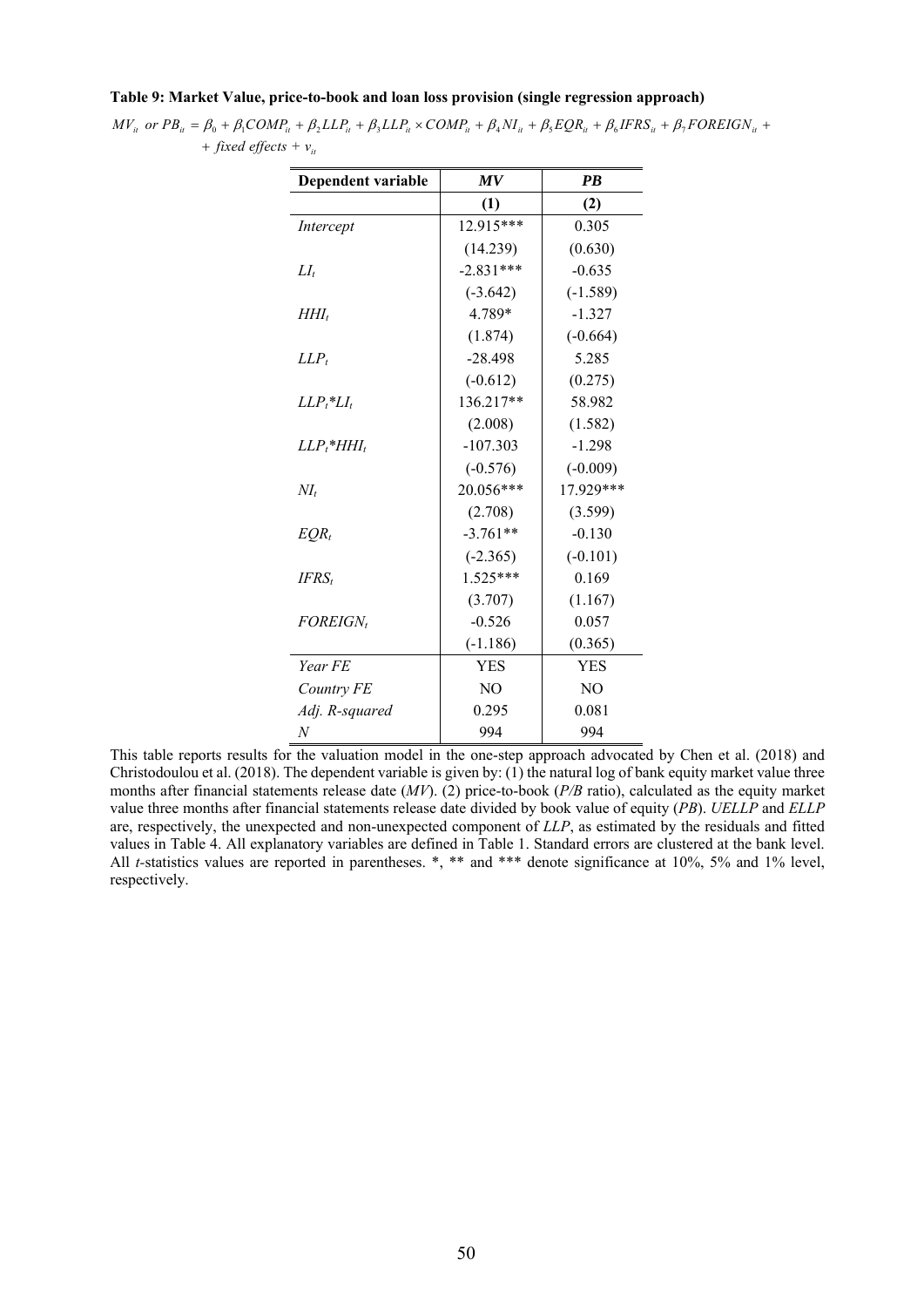#### **Table 10: The effect of market competition on future non-performing loans (NPL) and net charge-offs (NCO) – single regression approach**

#### **Panel A: Market competition and future NPL**

 $NPL_{u+l/t+2/t+3}=\delta_{0}+\delta_{1}COMP_{u}+\delta_{2}LLP_{u}+\delta_{3}LLP_{u}\times COMP_{u}+\delta_{4}GDP_{t}+\delta_{5}UNEMP_{t}+\delta_{6}Z_{u}+\delta_{7}ROE_{u}+\delta_{8}INEF_{u}+K_{2}P_{u}+\delta_{7}E_{u}+K_{3}P_{u}+\delta_{8}E_{u}$  $+ \delta_9 N I I_{ii} + \delta_{10} L R_{ii} + \delta_{11} I M P_{ii} + \delta_{12} I F R S_{ii} + \delta_{13} F O REIGN_{ii} + fixed$  effects  $+ \varepsilon_{ii}$ 

| Dependent variable           | $NPL_{t+1}$ | $NPL_{t+2}$ | $NPL_{t+3}$ |
|------------------------------|-------------|-------------|-------------|
|                              | (1)         | (2)         | (3)         |
| Intercept                    | $0.213***$  | $0.195***$  | $0.168***$  |
|                              | (9.378)     | (6.410)     | (4.922)     |
| $LI_t$                       | 0.001       | $-0.004$    | $-0.013$    |
|                              | (0.119)     | $(-0.334)$  | $(-1.045)$  |
| $HHI_t$                      | $-0.038**$  | $-0.059**$  | $-0.053*$   |
|                              | $(-2.148)$  | $(-2.408)$  | $(-1.809)$  |
| $LLP_t$                      | $-0.800**$  | $-1.091**$  | $-1.374***$ |
|                              | $(-2.402)$  | $(-2.399)$  | $(-2.587)$  |
| $LLP_t$ <sup>*</sup> $LI_t$  | $-2.291***$ | $-3.941***$ | $-4.868***$ |
|                              | $(-3.966)$  | $(-5.102)$  | $(-5.527)$  |
| $LLP_t$ *HHI <sub>t</sub>    | $-8.516***$ | $-4.475**$  | $-2.867$    |
|                              | $(-5.153)$  | $(-2.051)$  | $(-1.169)$  |
| $\triangle$ GDP <sub>t</sub> | $-0.332***$ | $-0.445***$ | $-0.413***$ |
|                              | $(-5.126)$  | $(-5.190)$  | $(-4.304)$  |
| $\triangle UNEMP_t$          | $-0.829***$ | $-0.437**$  | $0.386*$    |
|                              | $(-5.511)$  | $(-2.236)$  | (1.719)     |
| $Z_t$                        | $-0.000***$ | $-0.000***$ | $-0.000*$   |
|                              | $(-3.446)$  | $(-2.811)$  | $(-1.709)$  |
| $ROE_t$                      | $0.103***$  | $0.090***$  | $0.045***$  |
|                              | (10.568)    | (7.362)     | (3.074)     |
| $INEF_t$                     | 0.005       | 0.011       | $0.021**$   |
|                              | (0.662)     | (1.184)     | (1.990)     |
| $NII_t$                      | $-0.002***$ | $-0.002***$ | $-0.002**$  |
|                              | $(-3.725)$  | $(-3.004)$  | $(-2.194)$  |
| $LR_t$                       | $-0.248***$ | $-0.231***$ | $-0.211***$ |
|                              | $(-10.640)$ | $(-7.292)$  | $(-5.866)$  |
| $IMP_t$                      | $0.059***$  | $0.056***$  | $0.055***$  |
|                              | (36.281)    | (26.119)    | (20.621)    |
| $IFRS_t$                     | $0.009***$  | $0.008**$   | 0.005       |
|                              | (3.699)     | (2.238)     | (1.143)     |
| $FOREIGN_t$                  | 0.000       | $-0.000$    | 0.000       |
|                              | (0.070)     | $(-0.111)$  | (0.074)     |
| Year FE                      | <b>YES</b>  | <b>YES</b>  | <b>YES</b>  |
| Country FE                   | $\rm NO$    | NO          | $\rm NO$    |
| Adj. R-squared               | 0.840       | 0.772       | 0.763       |
| $\boldsymbol{N}$             | 941         | 775         | 611         |

This table reports results for the forward-looking model in the one-step approach advocated by Chen et al. (2018) and Christodoulou et al. (2018). The dependent variable (*NPL*) is the non-performing loans, scaled by beginning total assets. *UELLP* and *ELLP* are, respectively, the unexpected and non-unexpected component of *LLP*, as estimated by the residuals and fitted values of the equation in Table 4. All explanatory variables are defined in Table 1. Standard errors are clustered at the bank level. All *t-*statistics values are reported in parentheses. \*, \*\* and \*\*\* denote significance at 10%, 5% and 1% level, respectively.